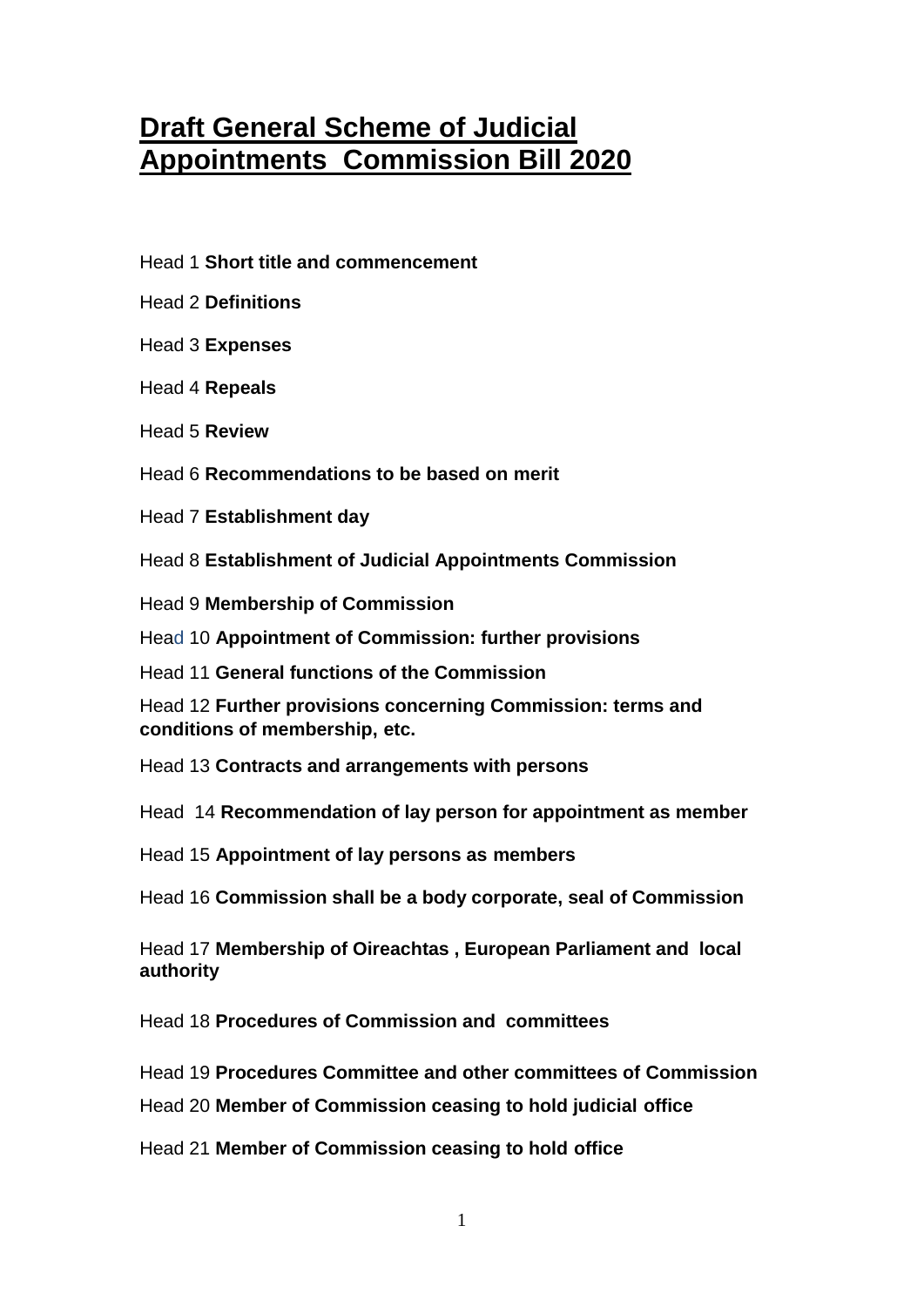Head 22 **Certain grounds for disqualification or being ineligible to hold office**

Head 23 **Removal of member of Commission**

Head 24 **Accountability of Director to Public Accounts Committee**

Head 25 **Accountability of Director to other Oireachtas Committees**

Head 26 **Advances to the Commission**

Head 27 **Accounts**

Head 28 **Annual Report**

Head 29 **Request from Minister to Commission for report**

Head 30 **Confidential information**

Head 31 **Confidentiality of certain proceedings, communications and matters**

Head 32 **Records of Commission**

Head 33 **Judicial Appointments Commission Office**

Head 34 **Director of Judicial Appointments Commission Office**

Head 35 **Appointment of Interim Director** 

Head 36 **Functions of Director**

Head 37 **Qualification of a judge of the District Court for appointment as a judge of the High Court**

Head 38 **Amendment of Act of 1961 (legal academics)**

Head 39 **Amendment of the Act of 1961 (practicing barrister or practice at the Bar)** 

Head 40 **Recommendation of names to Minister: principal conditions to be satisfied**

Head 41 **Recommendation of names to Minister: further conditions to be satisfied**

Head 42 **Making of recommendations: certain functions**

Head 43 **Applications for appointment to judicial office**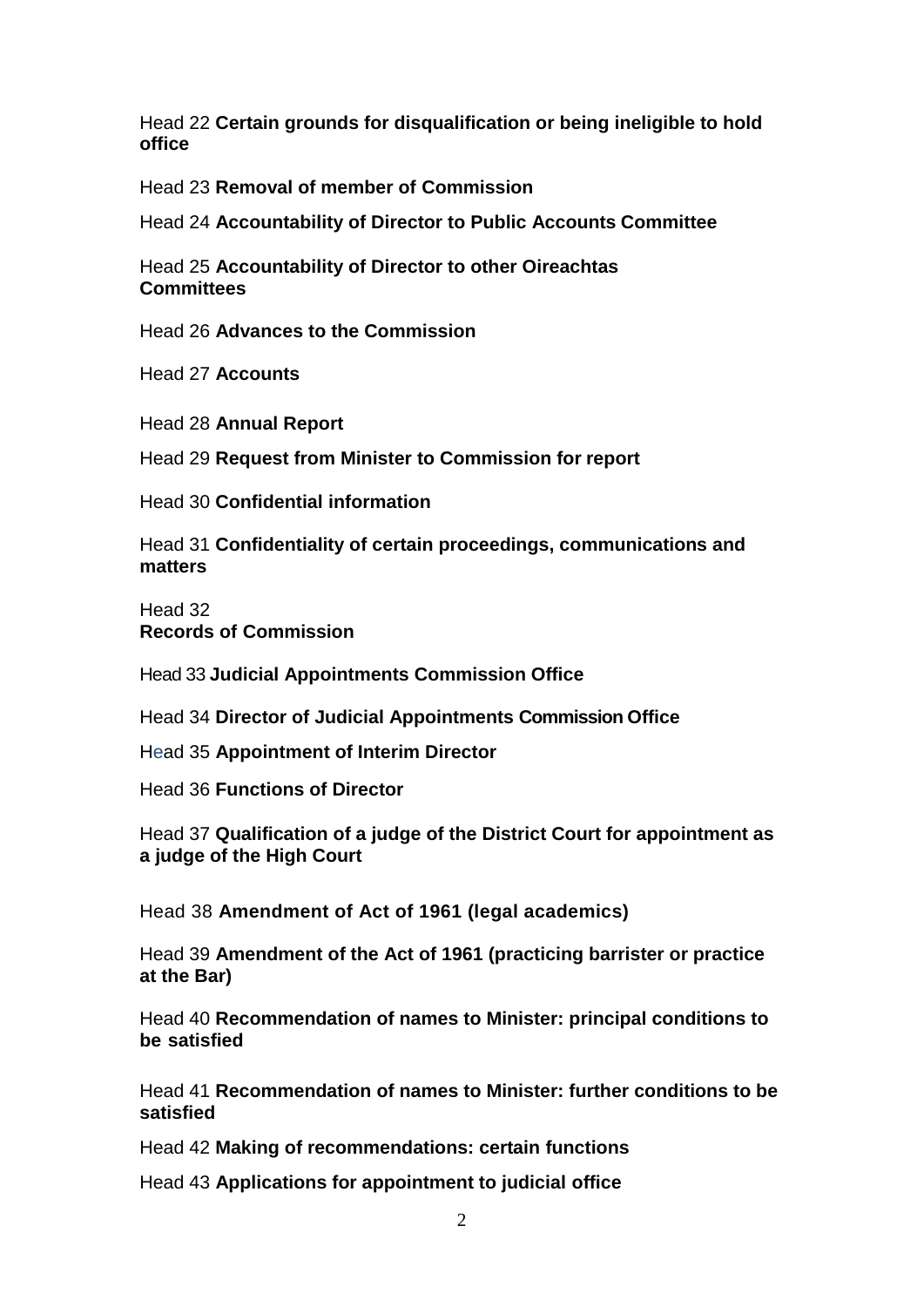Head 44 **Judicial vacancy: recommendation by Commission of persons for appointment**

Head 45 **More than one judicial vacancy: recommendation by Commission of persons for appointment**

Head 46 **Where specified number of persons' names not recommended**

Head 47 **Particulars to be provided by the Commission** 

Head 48 **Appointment as Chief Justice, President of the Court of Appeal and President of the High Court**

Head 49 **Provision of information by Commission to applicants**

Head 50 **Statement of recommendation**

Head 51 **Recommended persons to be considered first**

Head 52 **Recommendation by Commission of name of Commission member**

Head 53 **Notice of appointment to be published**

Head 54 **Statement to Houses of the Oireachtas** 

Head 55 **Preparation of published statement**

Head 56 **Matters relating to the Statement of selection procedures.**

Head 57 **Matters relating to the Statement of skills and attributes .**

Head 58 **Approval of statements by Commission**

Head 59 **Publication of judicial selection (procedures and required competencies) statement**

Head 60 **Review by Procedures Committee and recommendations**

Head 61 **Dissolution of Judicial Appointments Advisory Board**

Head 62 **Amendment of section 22 of the Standards in Public Office Act 2001**

Head 63 **Status of certain recommendations made by Judicial Appointments Advisory Board**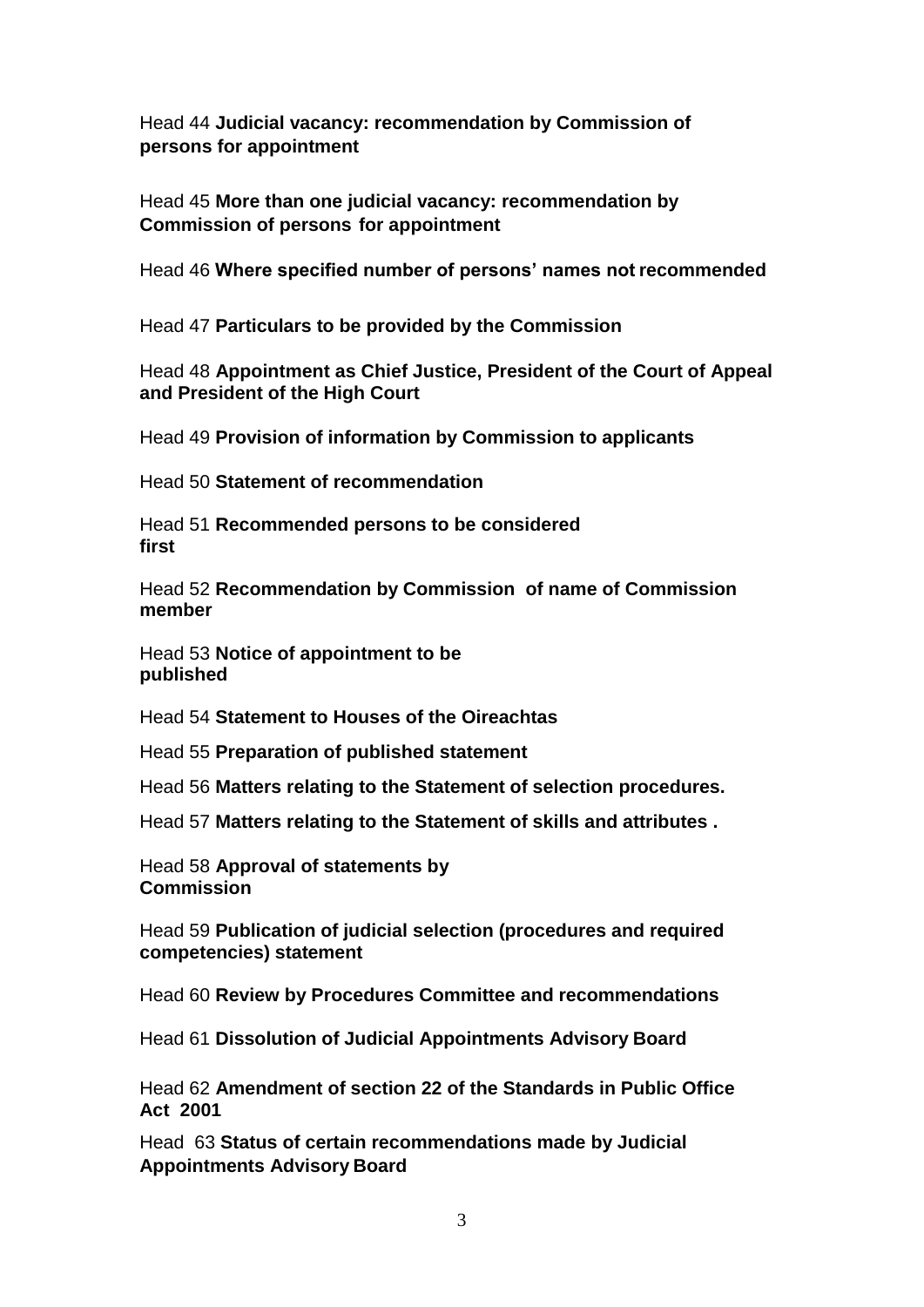Head 64 **Transitional provision in relation to Commission's recommendation function**

Head 65 **Prohibition on canvassing**

Head 66 **Service of documents**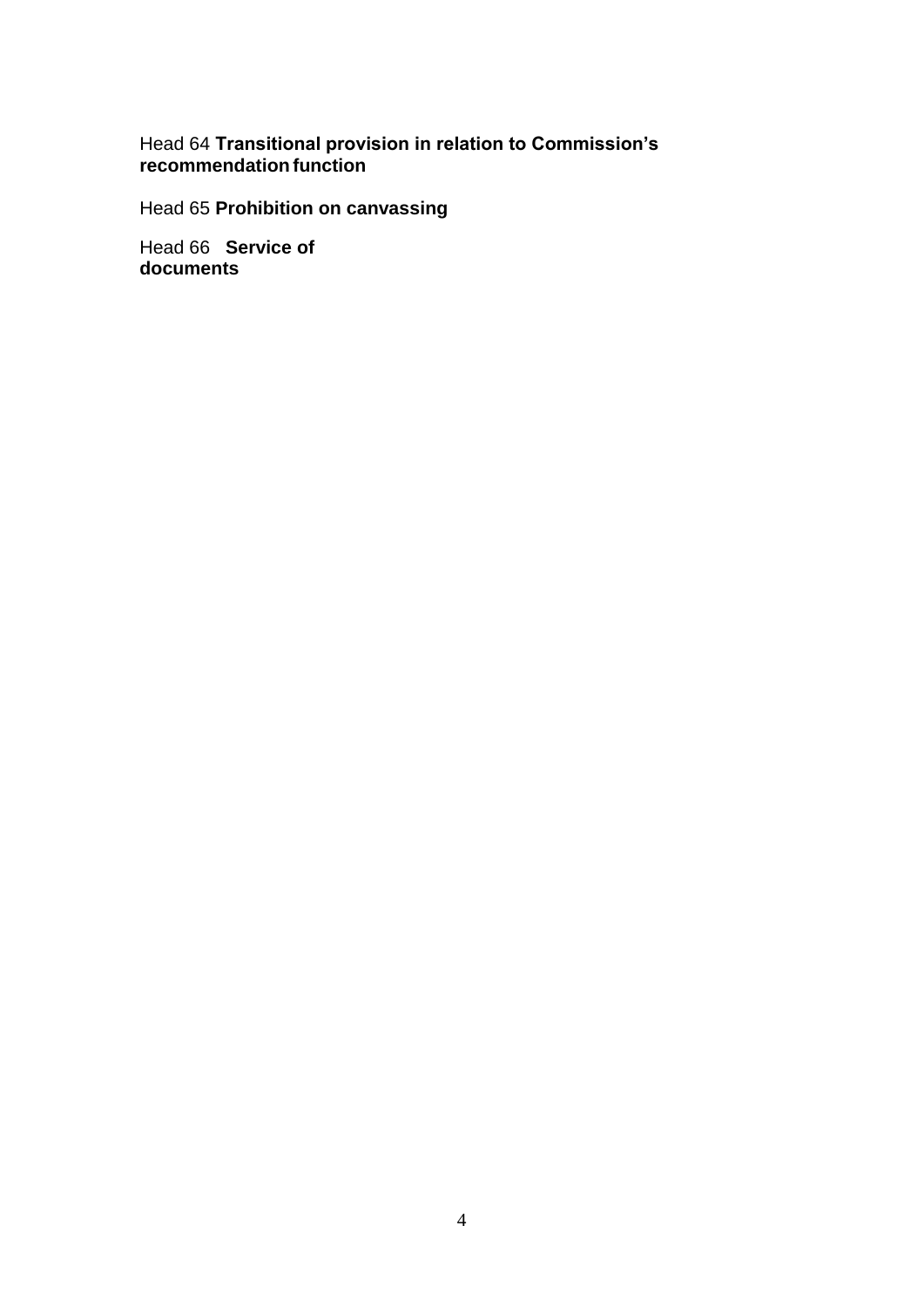### **BILL**

#### *entitled*

An Act to establish a body to be known as the Judicial Appointments Commission; to provide for the making by that body of recommendations in respect of appointments to judicial office; to make provision for membership of that body; to amend the qualification requirements for appointment to judicial office; to enable through other procedures the making of recommendations to the offices of Chief Justice, President of the Court of Appeal and President of the High Court; to establish a Judicial Appointments Commission Office; to dissolve the Judicial Appointments Advisory Board; and to provide for related matters.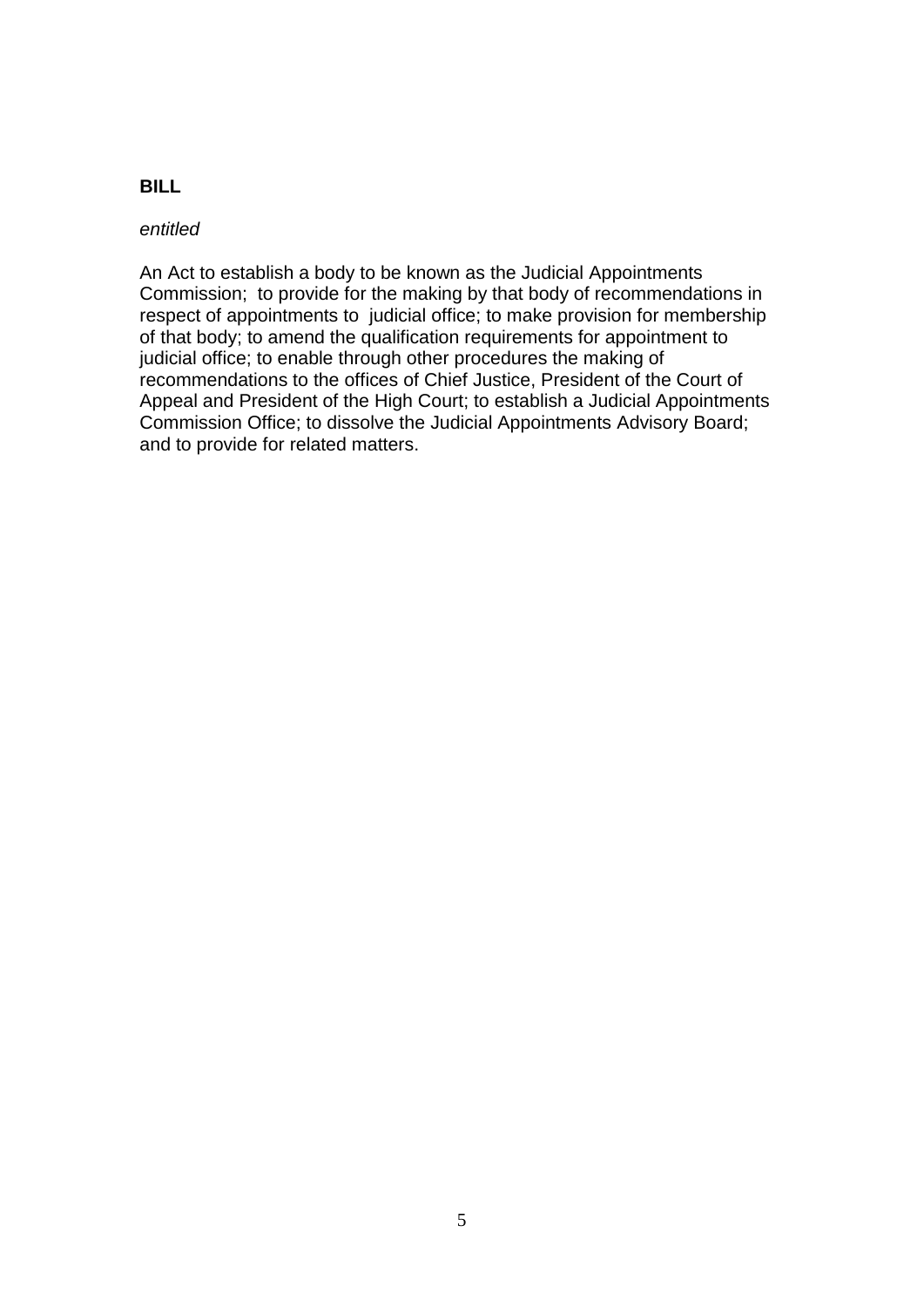#### **Short title and commencement**

- (1) that the Act may be cited as the Judicial Appointments Commission Act 2020
- (2) The Act comes into operation on such day or days as the Minister may, by order or orders, appoint either generally or with reference to a particular purpose or provision and different days may be so appointed for different purposes or different provisions and for the repeal of different enactments effected by Head 4.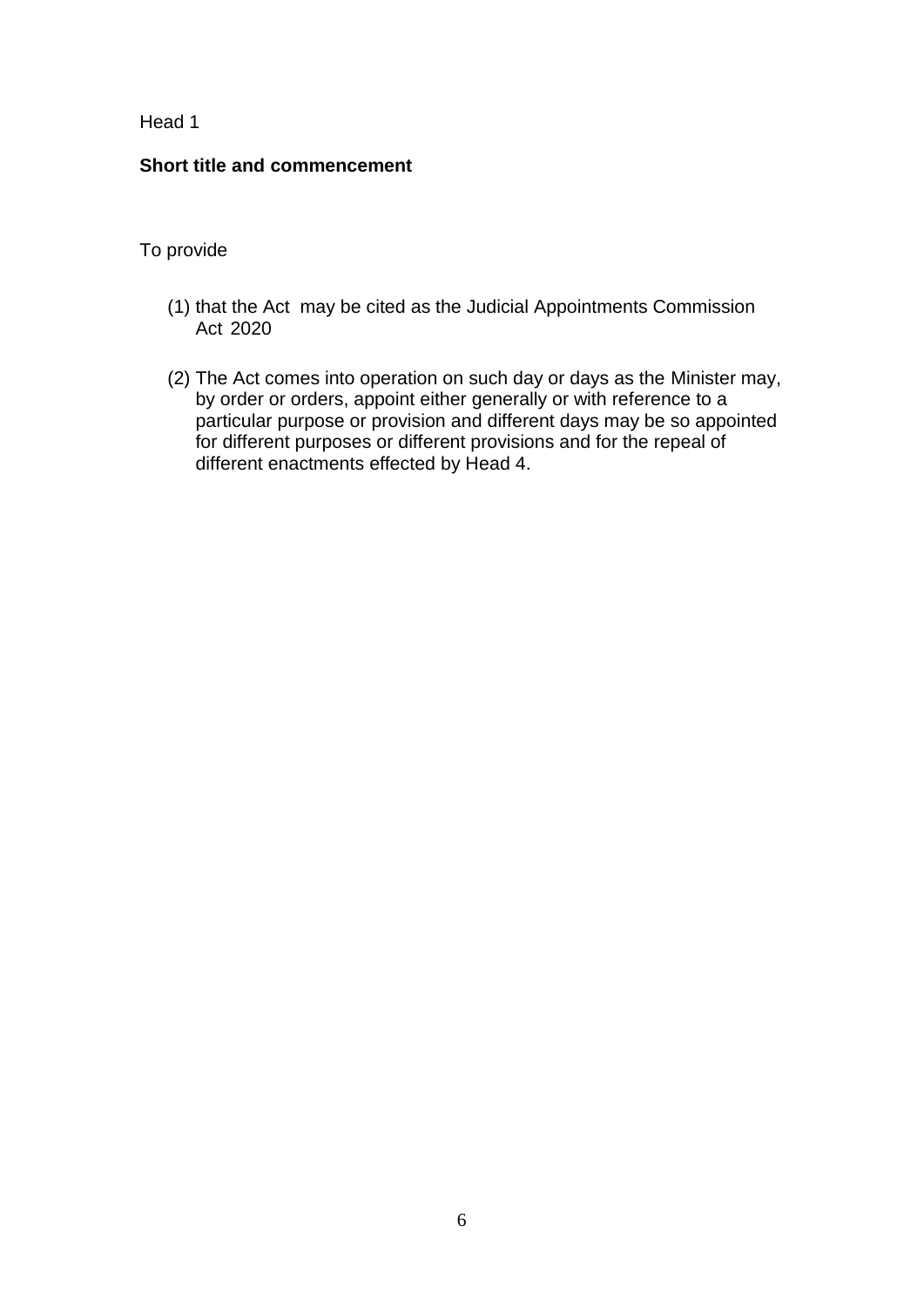### **Definitions**

To provide for

(1) the definition of certain terms used in the Bill , including:

"judicial office" (means all judicial offices in the State);

" lay member" (means a lay person who is a member of the Commission)*.*

"lay person" (means persons who are not or were never serving judges , practicing solicitors or barristers during a period to be prescribed and law officers including the DPP;

"Minister" (means the Minister for Justice).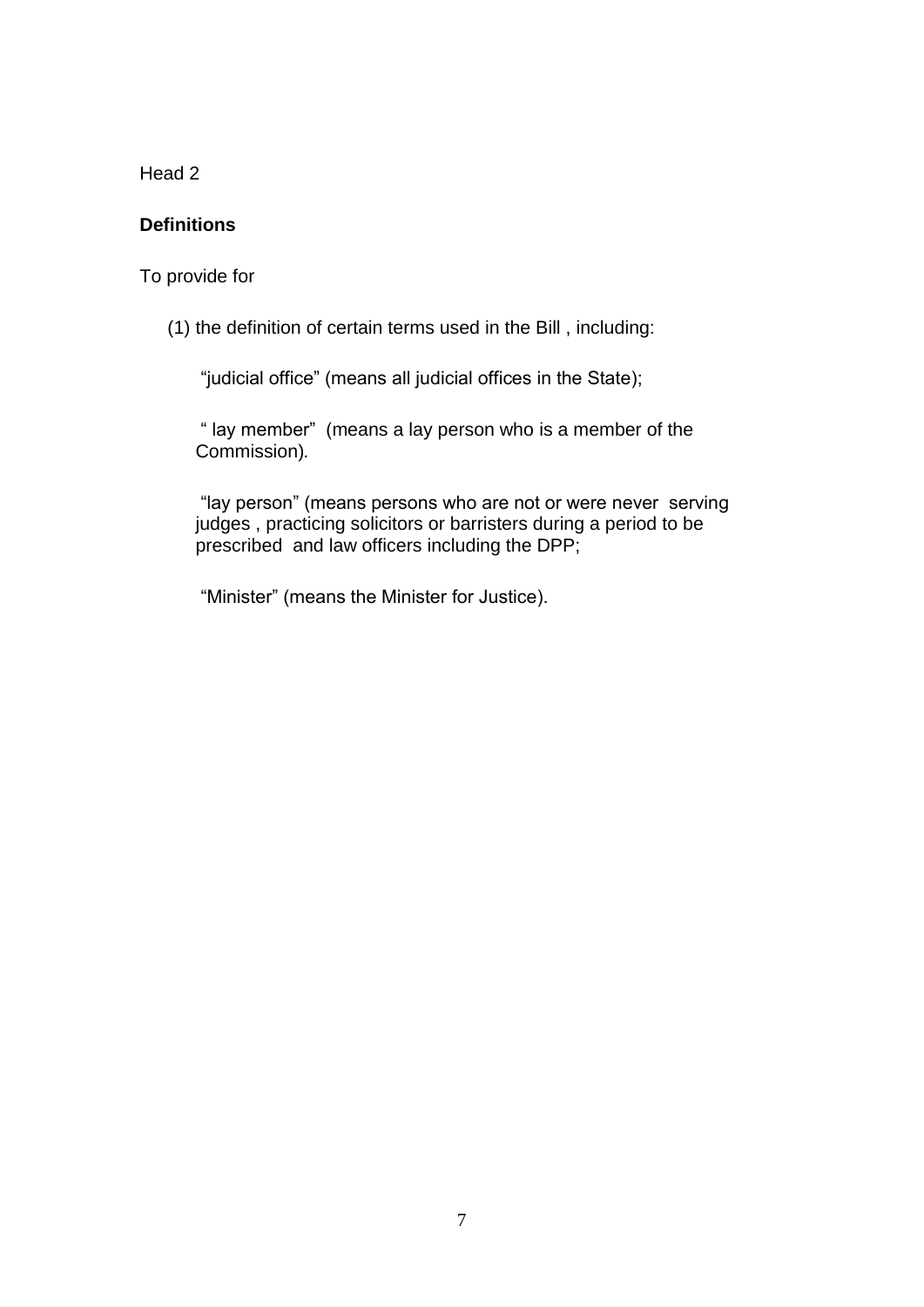# **Expenses**

# To provide

(1) that the expenses incurred by the Minister in the administration of the Bill shall be paid out of moneys provided by the Oireachtas, as sanctioned by the Minister for Public Expenditure and Reform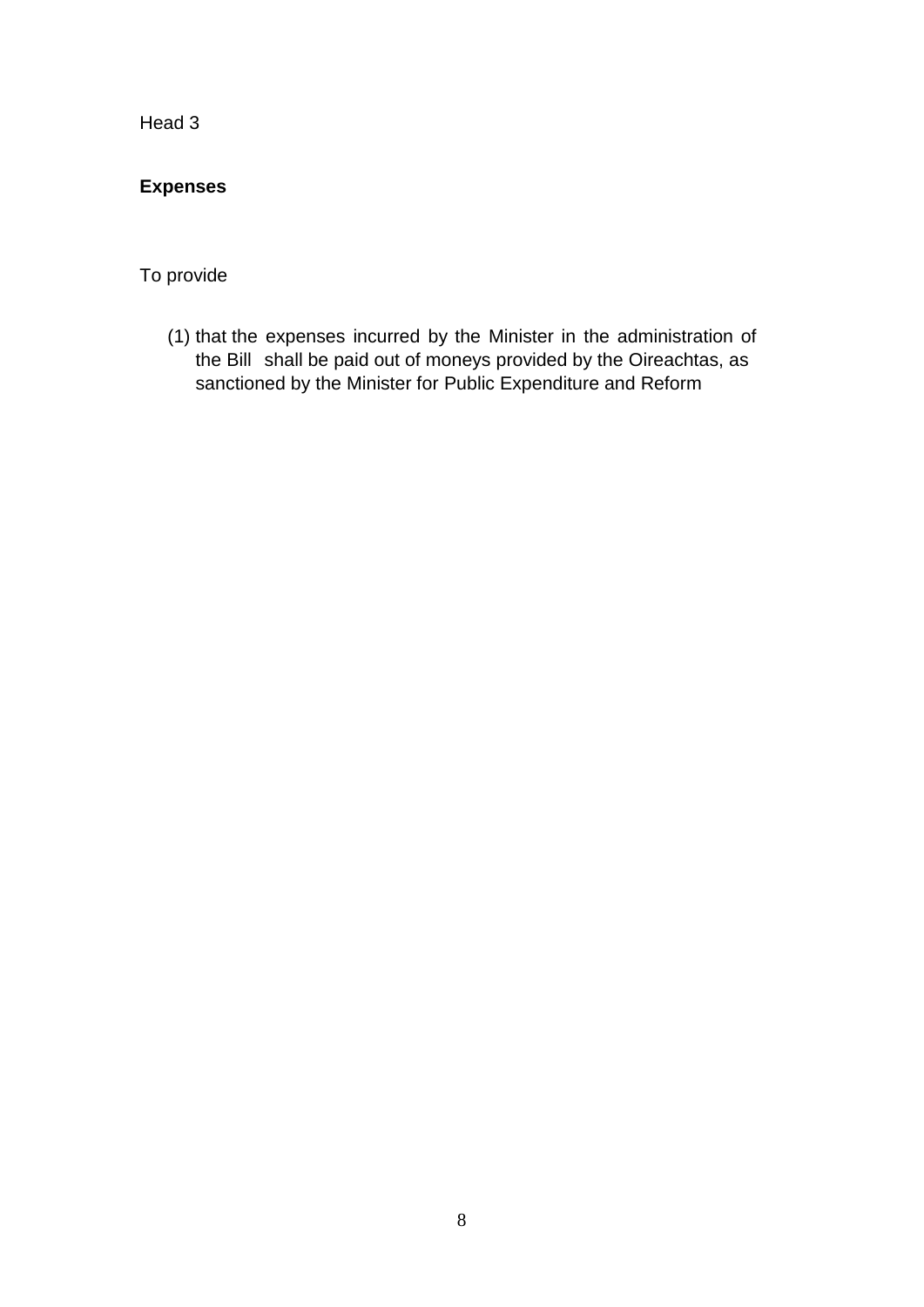# **Repeals**

To provide

(1) for the repeal of Part IV, other than section 17A (and the definition of "judicial office" in section 12 in so far as it applies to section 17A) and section 19A, of the Act of 1995.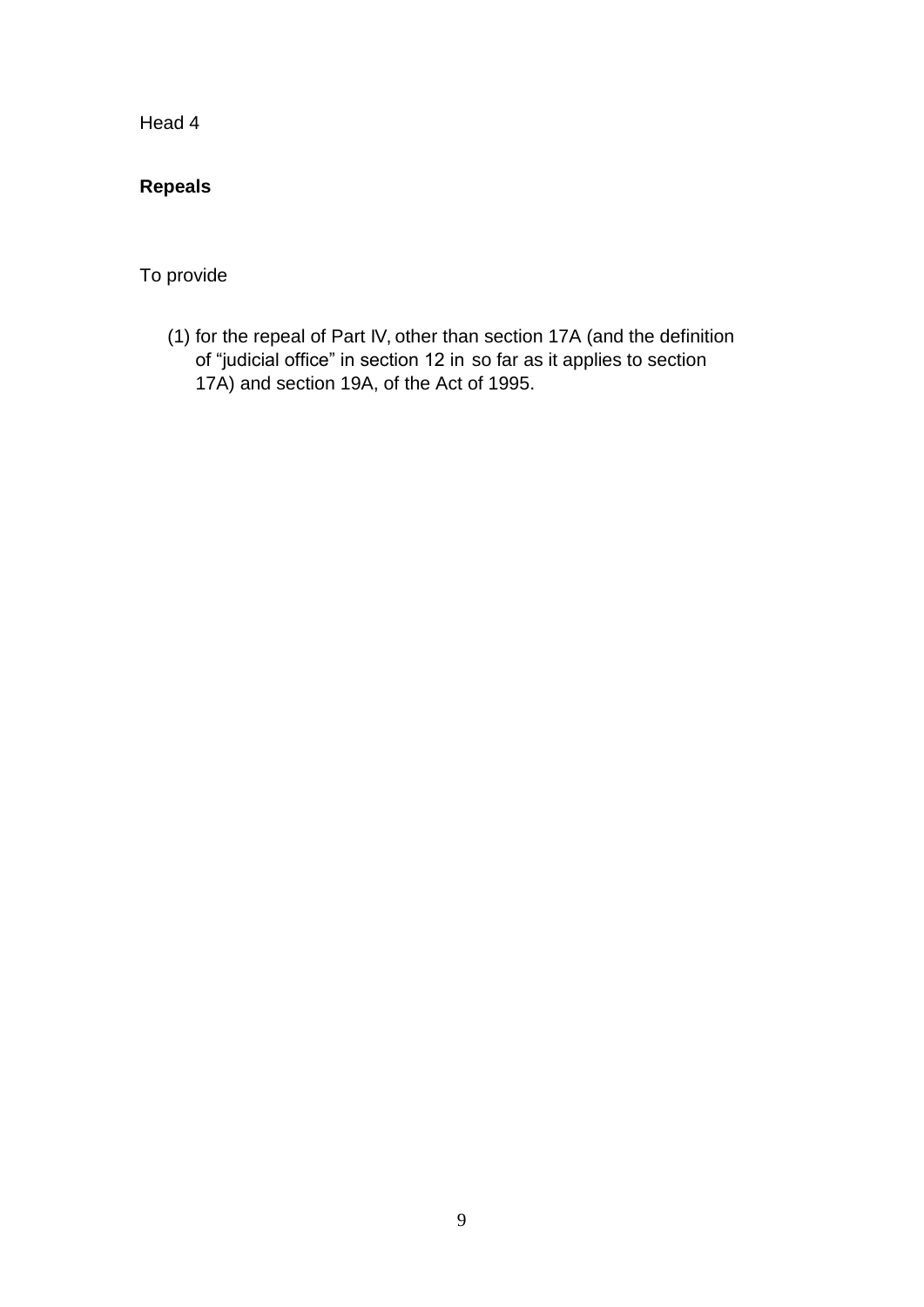#### **Review**

- (1) A review of the Act shall be commenced by the Minister no later than 5 years after the establishment day;
- (2) The Minister shall make a report to each House of the Oireachtas of his or her findings and conclusions not later than 12 months after the expiration of the said 5 years
- (3) The Minister shall have regard to the most recent report and recommendations submitted to him or her under Head 60.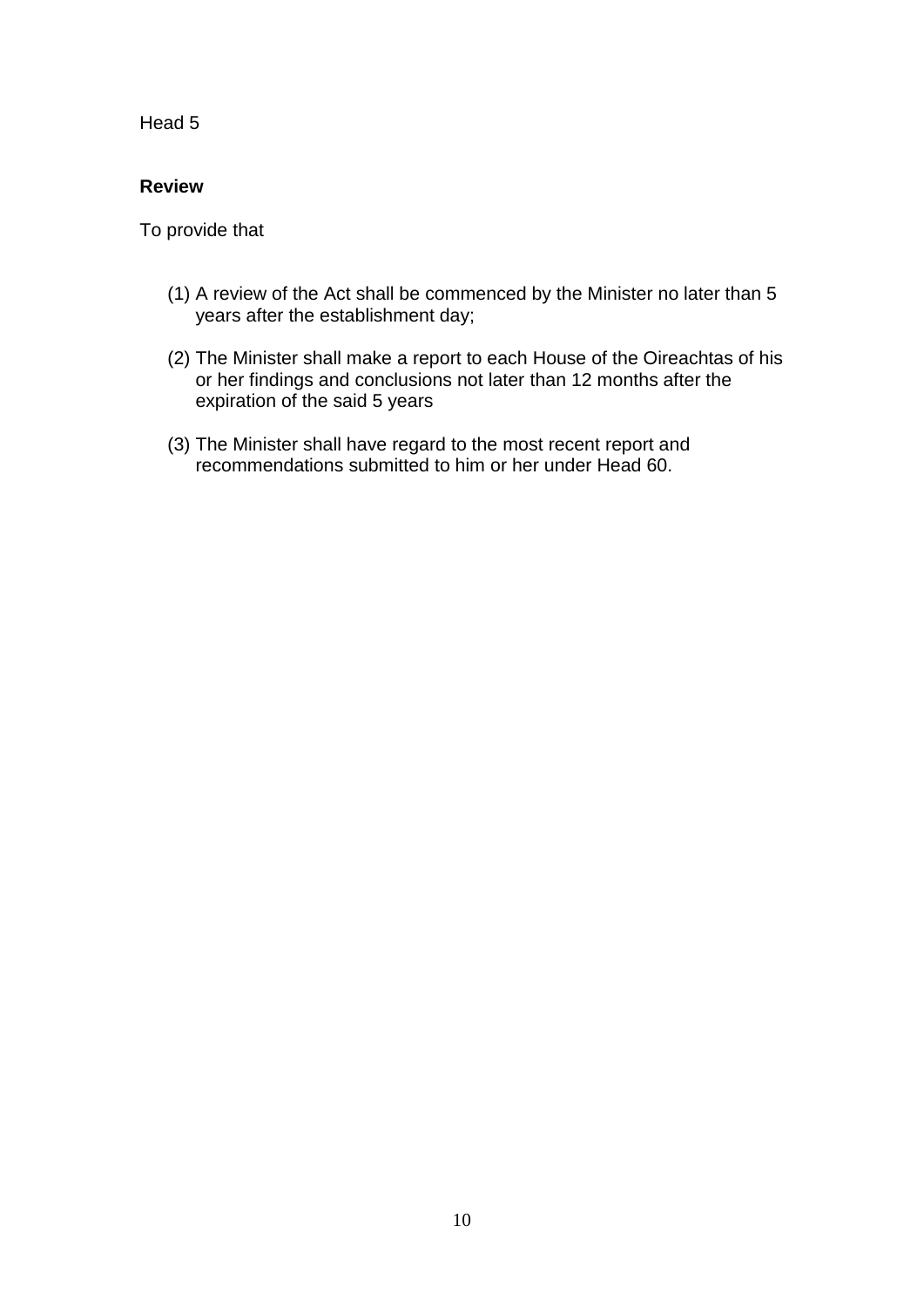#### **Recommendations to be based on merit**

- (1) A decision to recommend a person for appointment to judicial office shall be based on merit and shall have regard to the following objectives:
- (a) that the membership of the judiciary should comprise equal numbers of men and women,
- (b) that the membership of the judiciary should, (to the extent feasible and practicable) reflect the diversity within the population as a whole.
- (c) that the membership of the judiciary should include persons with a proficiency in the Irish language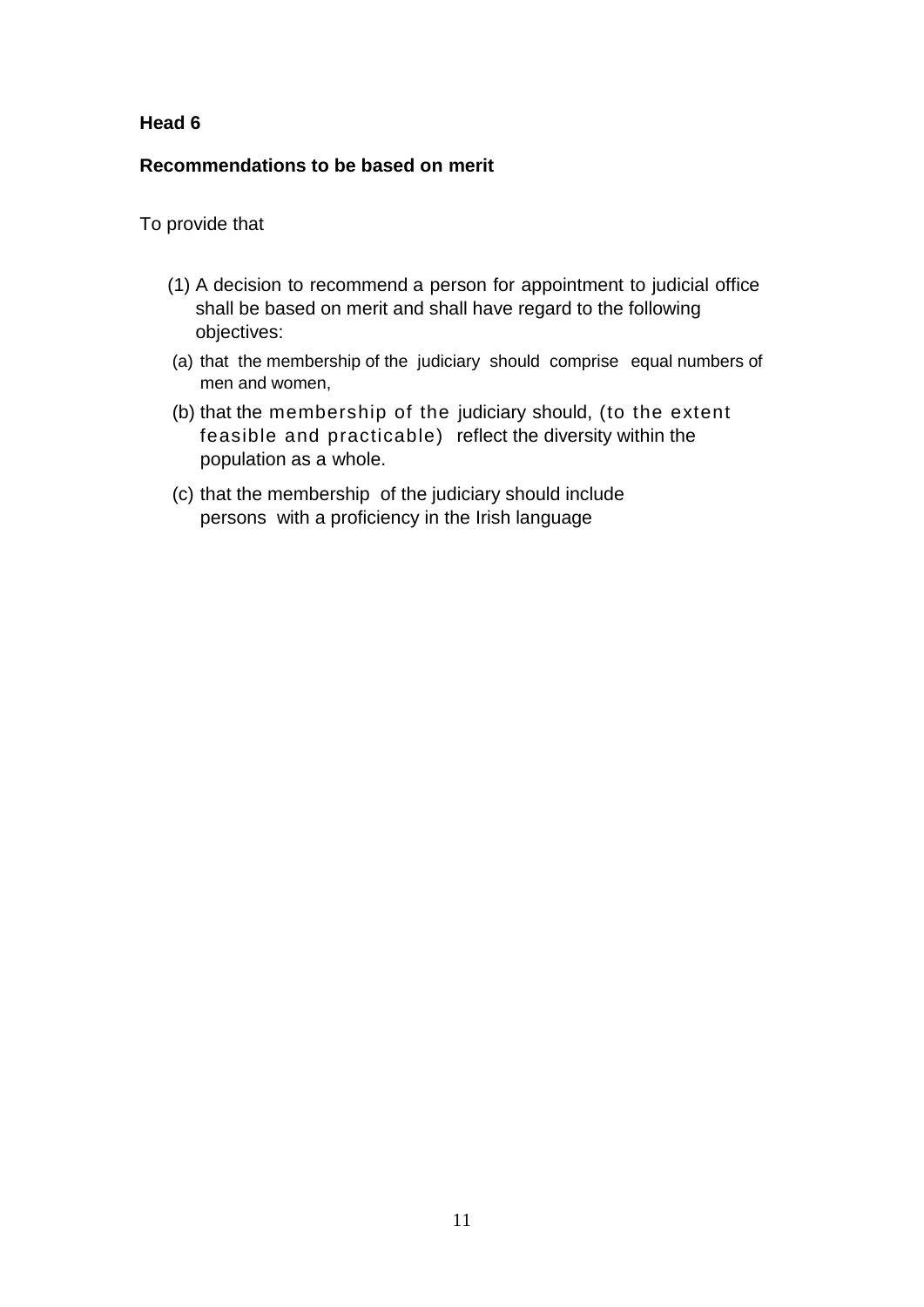# **Establishment day**

To provide that –

(1) The Minister shall appoint the establishment day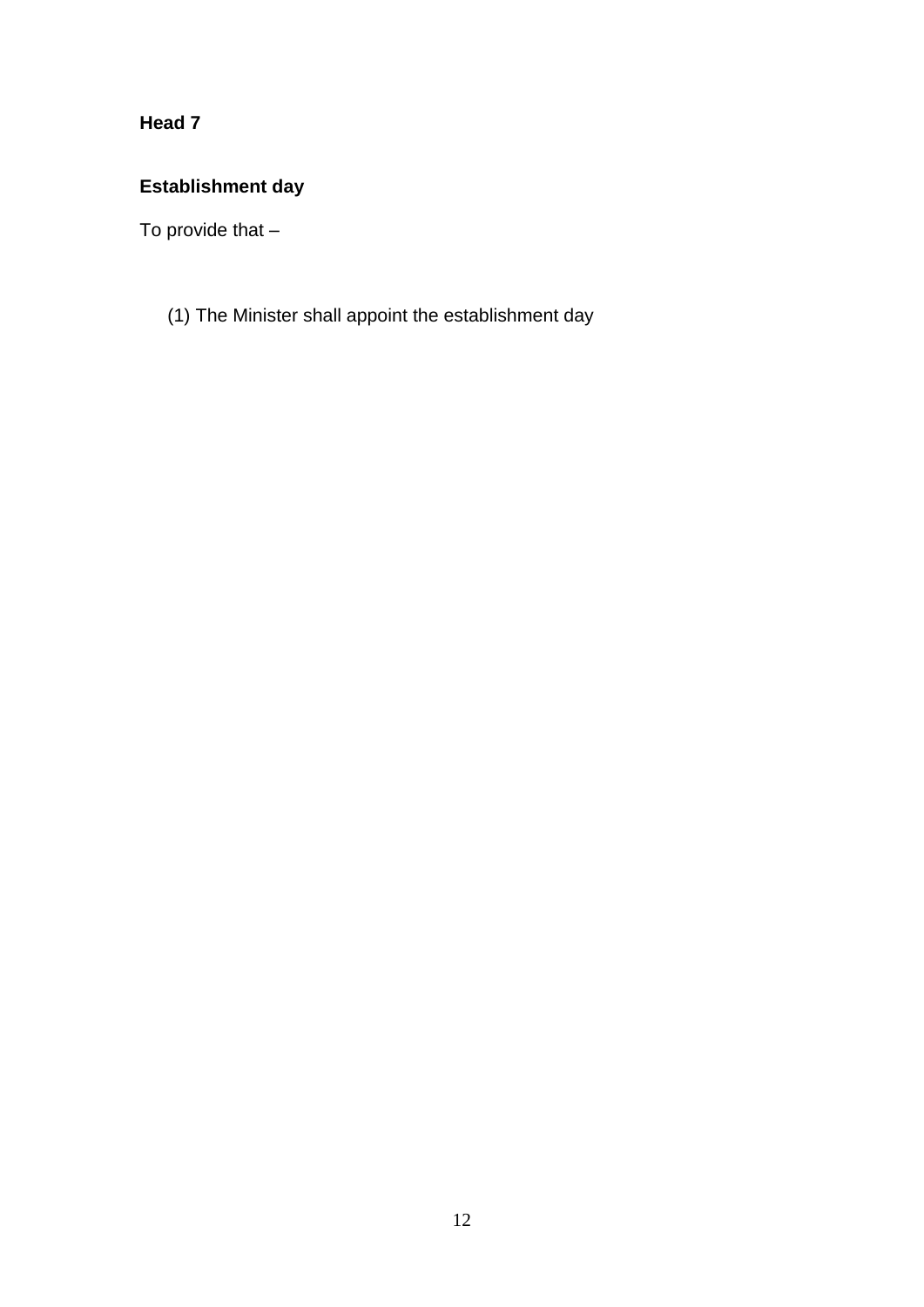# **Establishment of Judicial Appointments Commission**

- (1) for the establishment of the Commission.
- (2) That the membership of the Commission shall be as provided under Head 9.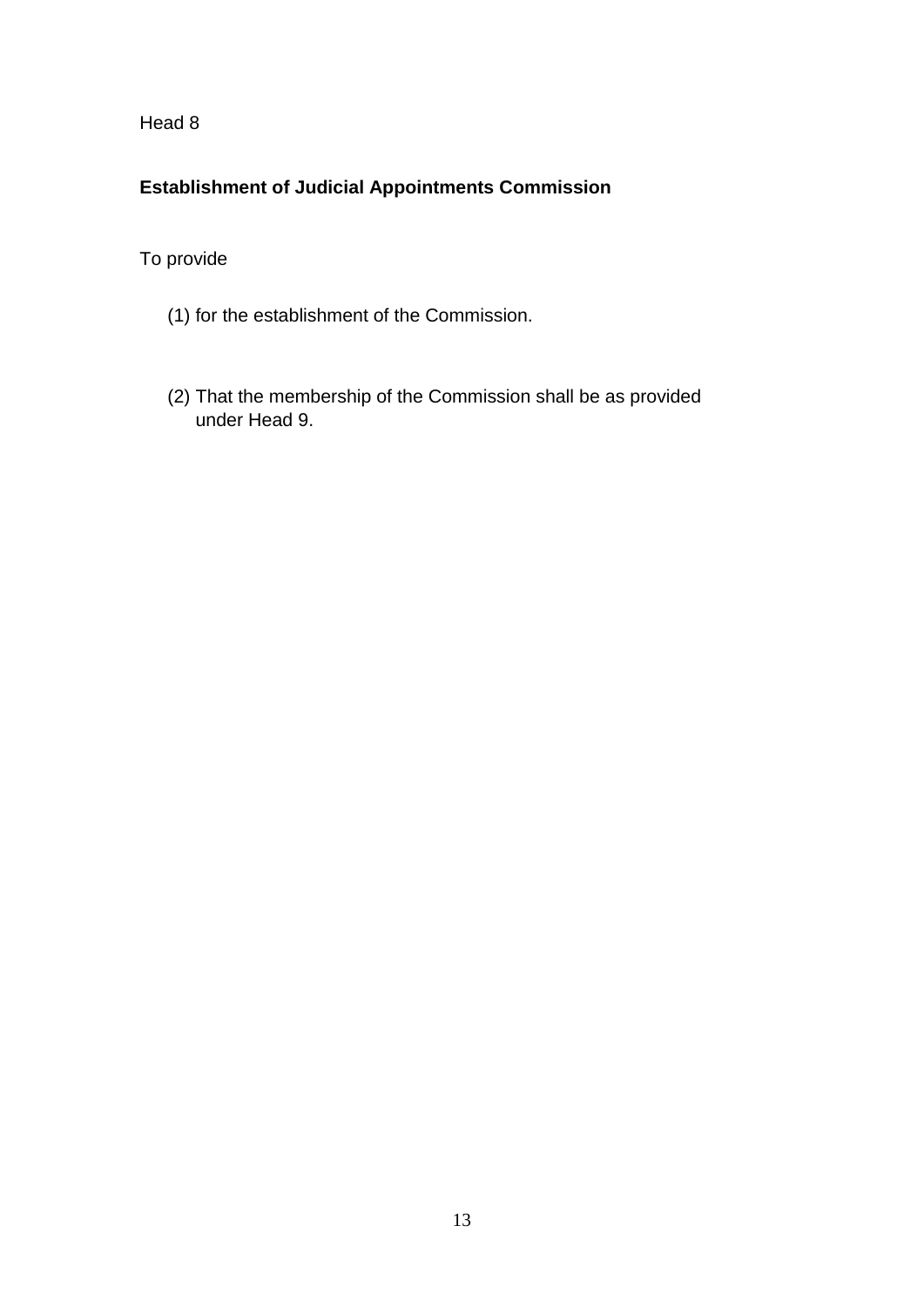# **Membership of Commission**

- (1) the Commission shall consist of 9 members being—
	- (a) the Chief Justice, who shall be ex-officio Chairperson of the Commission
	- (b) a Court President being one of the President of the Court of Appeal, the President of the High Court, the President of the Circuit Court or the President of the District Court, to be determined in accordance with subhead (2)
	- (c) two nominees of the Judicial Council, subject to the provisions of subhead (3)
	- (d) the Attorney General, subject to the provisions of subhead (4)
	- (e) 3 lay persons appointed under Head 15
	- (f) A lay person who is a member of the Irish Human Rights and Equality Commission, nominated by that Commission.
- (2) The member referred to in subhead (1) (b) shall , for the purposes of the determination of a recommendation by the Commission in respect of a judicial vacancy or vacancies in a court, the President of that Court.
- (3) One of the members referred to in subhead (1)(c) shall have been a practicing barrister for the requisite number of years standing at the time of appointment as a judge, and one of the members referred to in subhead (1)(c) shall have been a practicing solicitor for the requisite number of years standing at the time of appointment as a judge.
- (4) The member referred to in subhead (1) (d) shall be a member without a vote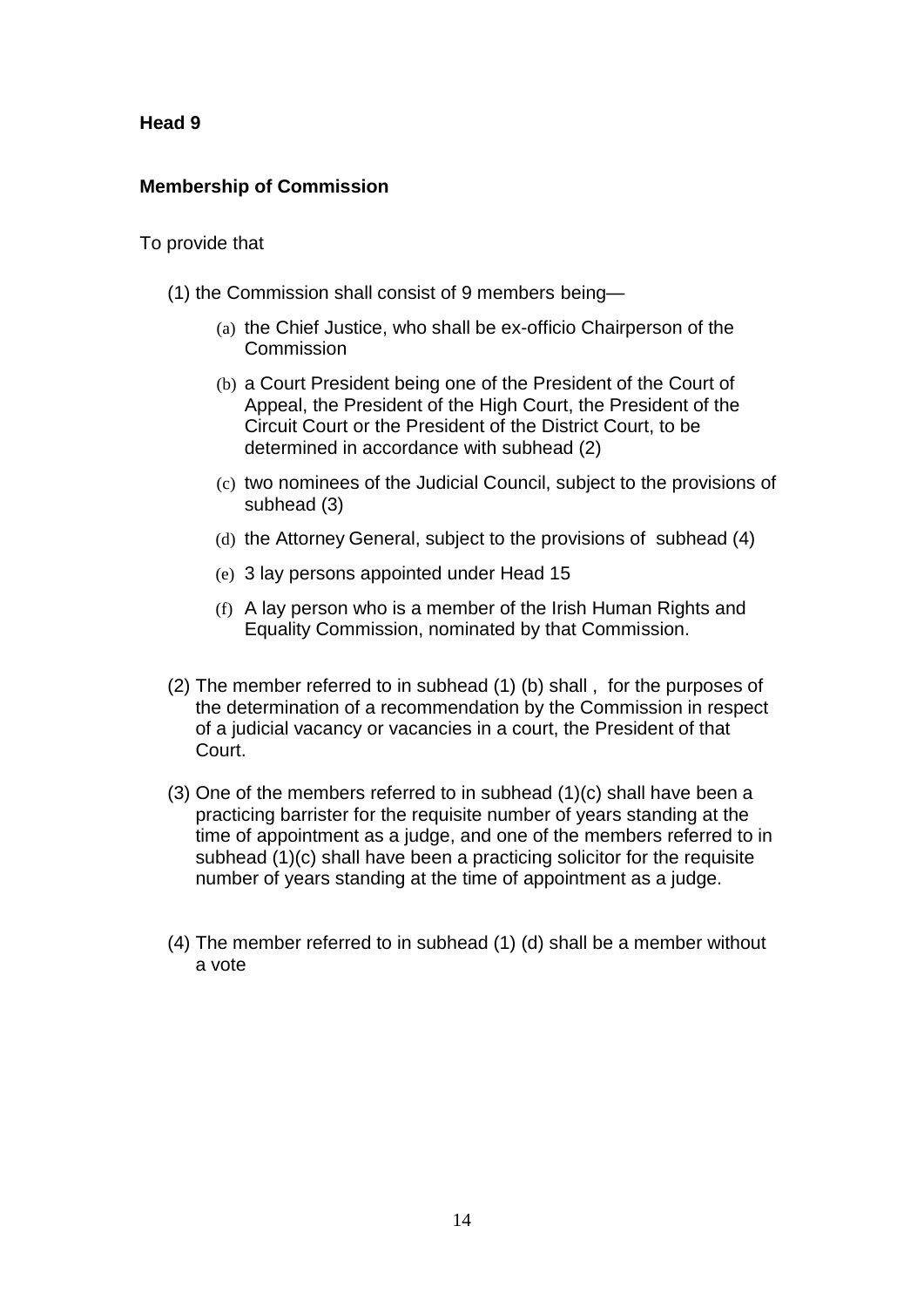### **Appointment of Commission: further provisions**

- (1) The Minister may before the establishment day of the Commission designate persons to be appointed as the first lay members of the Commission.
- (2) If on the day of the establishment of the Commission such person stands so designated the person shall on that day stand appointed as a lay member of the Commission.
- (3) Persons to be appointed under subhead (1) shall be recommended by the Public Appointments Service in the manner provided under Head 14.
- (4) Persons to be appointed under subhead (1) shall be appointed by the Minister in the manner provided under Head 15, save that the provisions of Head 15 (2) shall not apply to the appointment of those persons.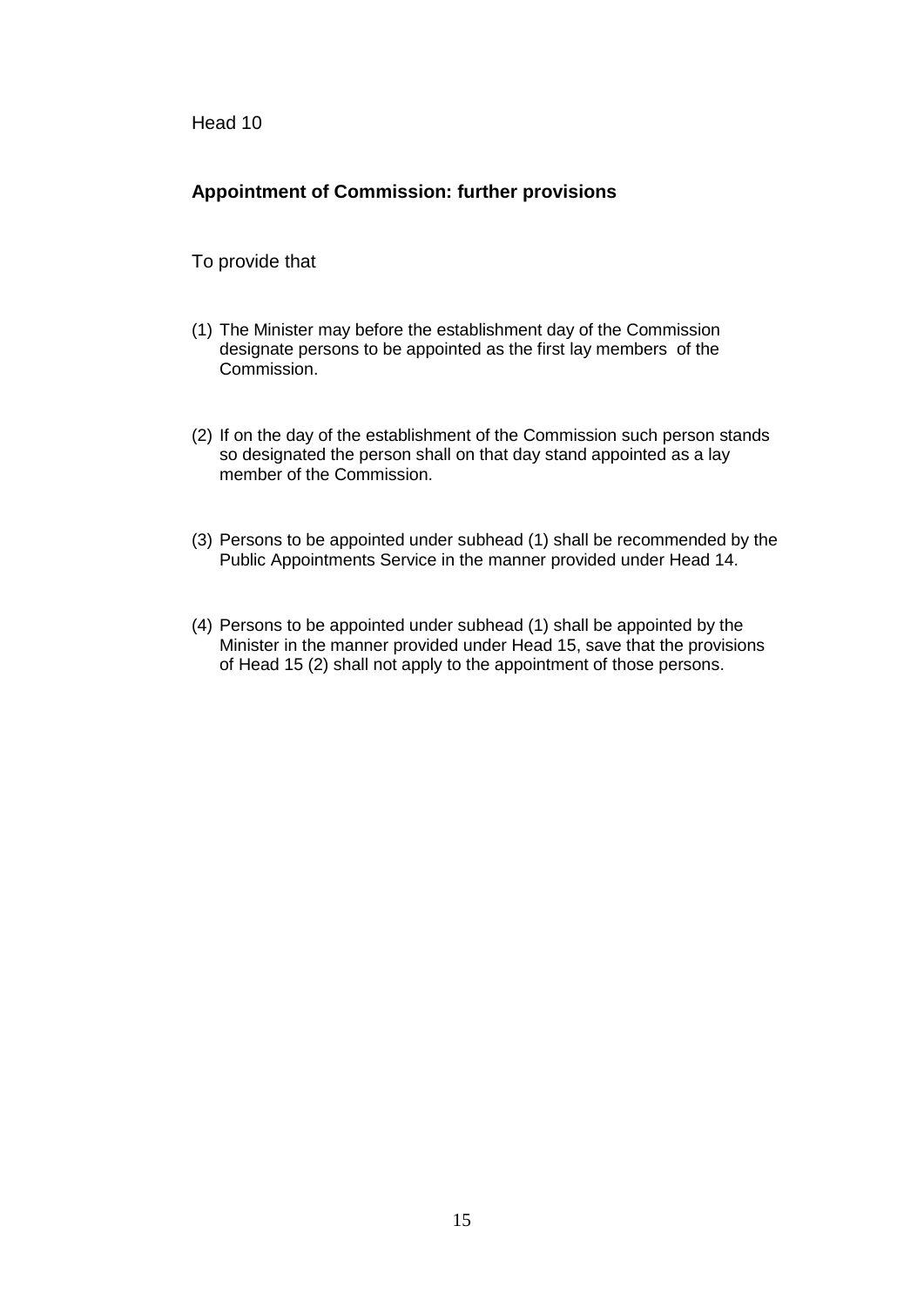#### **General functions of the Commission**

- <span id="page-15-0"></span>(1) The general functions of the Commission shall be—
	- (a) to select and recommend persons to the Minister for appointment to judicial office and
	- (b) for the purposes of *paragraph [\(a\)](#page-15-0)*, to approve a statement of selection procedures and a statement of requisite skills and attributes for inclusion in a published statement.
- (2) Subject to this Act, the Commission shall be independent in the performance of its functions.
- (3) The Commission shall have all such powers as are necessary or expedient for the performance of its functions.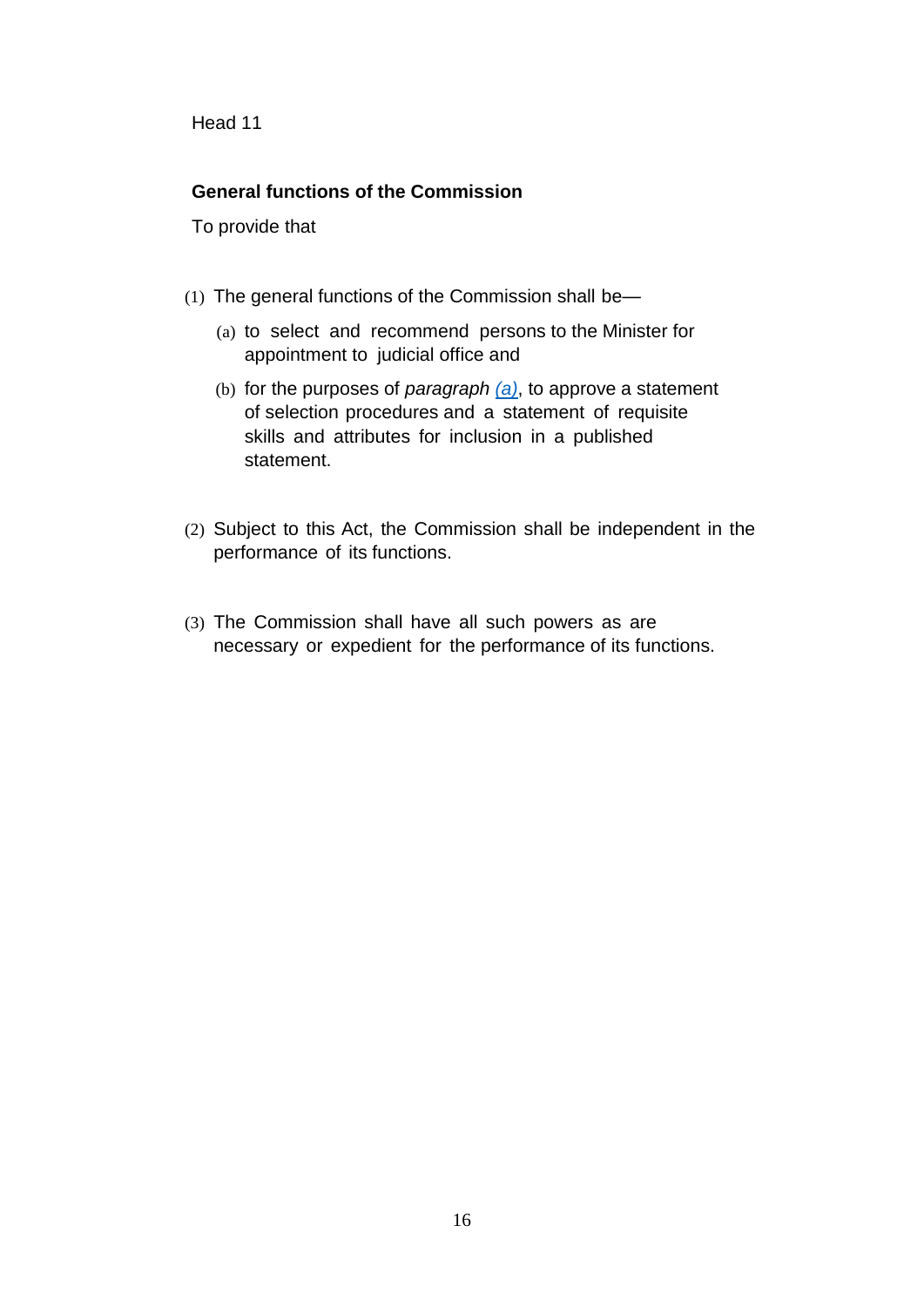# **Further provisions concerning Commission: terms and conditions of membership, etc.**

- (1) That each member of the Commission shall act on a part-time basis subject to such terms and conditions (other than the payment of remuneration and allowances for expenses) as the Government may determine,
- (2) for the payment of remuneration and expenses by the Commission to members of the Commission other than judicial members, the Attorney General and the lay member nominated by the Irish Human Rights and Equality Commission.
- (3) that membership of the Commission, other than for judicial members, the attorney general and the lay member nominated by the Irish Human Rights and Equality Commission shall be for a period of 3 years from the date of appointment .
- (4) that members subject to a 3 year period of appointment may be re-appointed by the Minister for one further period of 3 years without the need for a recommendation by the PAS .
- (5) That a lay person appointed as a lay member shall cease to be a member where he or she ceases to be a lay person.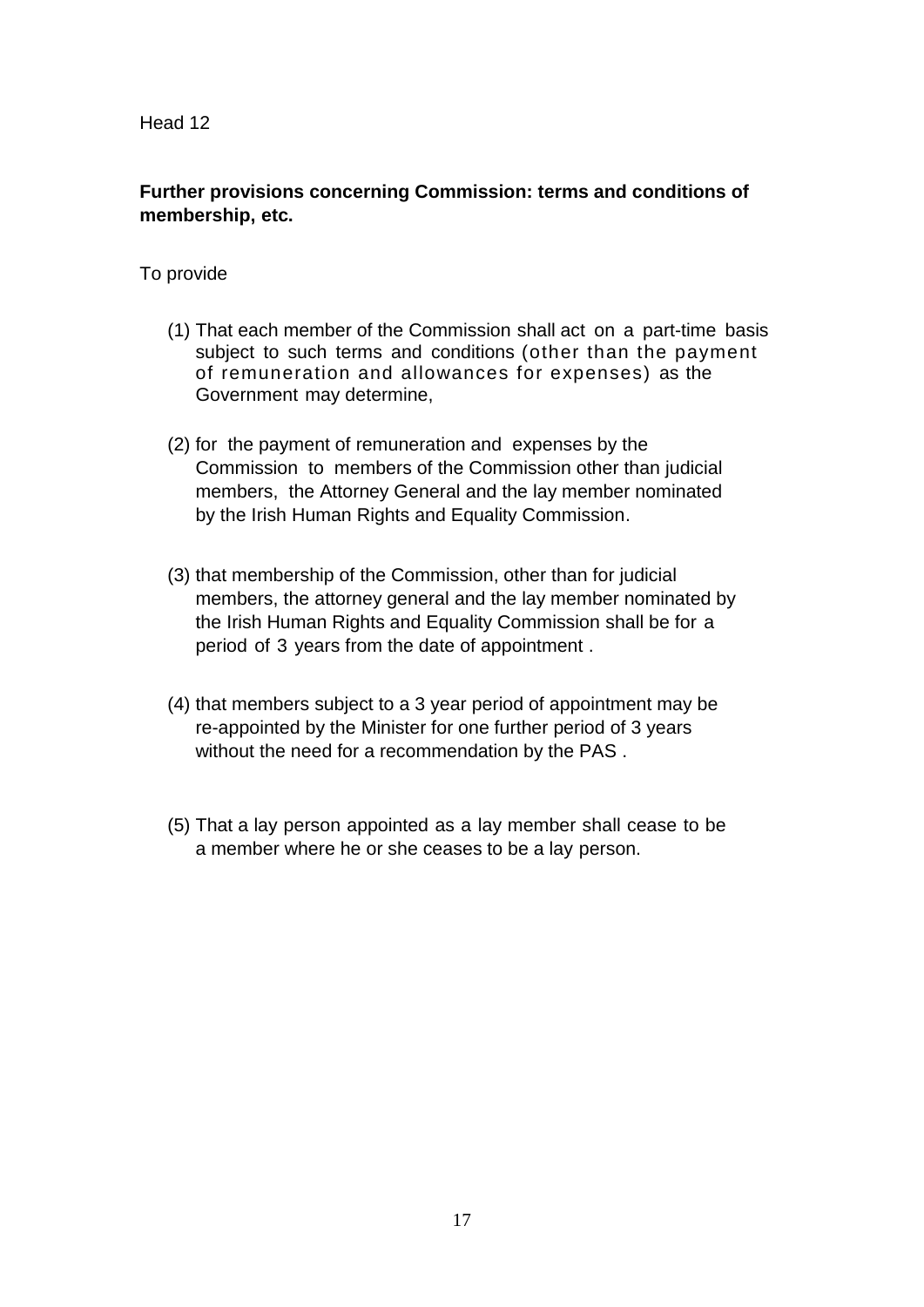#### **Contracts and arrangements with persons**

- (1) that the Commission may as it considers necessary to assist it in the performance of its functions, enter into contracts or arrangements with any person, and with the consent of the Minister, appoint consultants or advisers .
- (2) that save as provided under Head 55, no contract or arrangement with a person , or appointment of a consultant or adviser shall enable the person , consultant or adviser to have any role in the performance by the Commission of its function of selecting and recommending persons for appointment to judicial office
- (3) That the Commission may, out of the resources at its disposal, pay to a person, consultant or adviser such fees or allowances for expenses as the Commission may with the consent of the Minister and the Minister for Public Expenditure and Reform determine.
- (4) That the appointment of a person as a consultant or adviser shall be for such period and be on such terms and conditions as the Commission considers appropriate.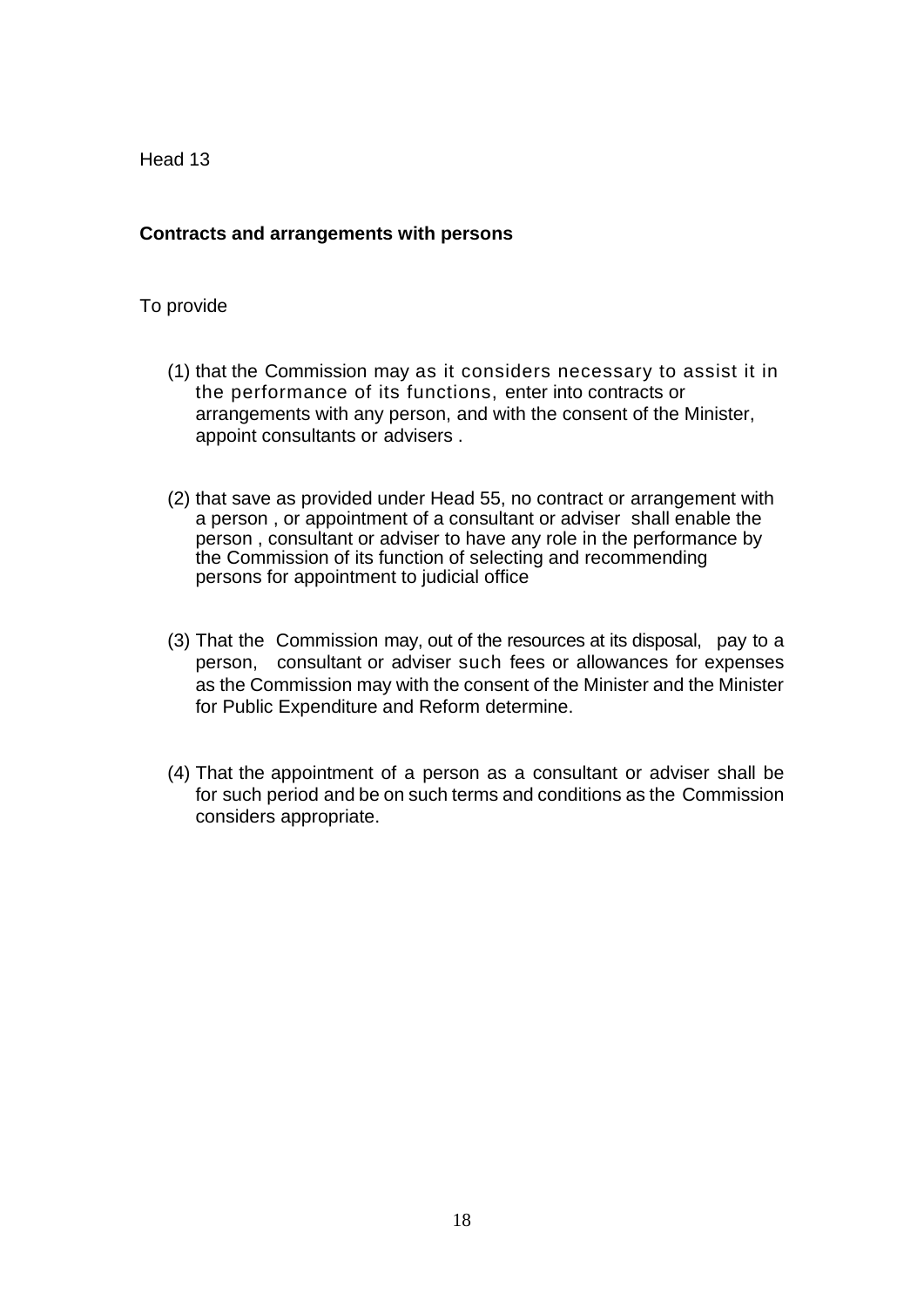# **Recommendation of lay person for appointment as member**

# To provide

–

(1) That the Public Appointments Service shall recommend lay persons for appointment by the Minister to the Commission .

(2) that, for the above purpose, having regard to the provisions of Head 9, and thereafter from time to time when requested to do so by the Minister, the Public Appointments Service shall organize and hold a selection process for the purposes of subhead (1)

(3)that the Public Appointments Service shall ensure that a lay person is recommended for appointment only if it is satisfied that the person

(a) is a fit and proper person to be so appointed,

(b) is suitable for appointment having due regard to his or her having such experience, qualifications, training or expertise as is appropriate having regard to the functions of the Commission.

(4)The Public Appointments Service shall have regard to

- the objective that lay members should amongst them have knowledge of. and experience in, as many as possible of the matters specified in subhead (5).
- the objective that the lay members should comprise an equal number of women and men
- the objective that the lay members should reflect the diversity of the population as a whole.
	- (5) The matters referred to in subhead (4) are matters connected with:
		- (a) the operation of the courts;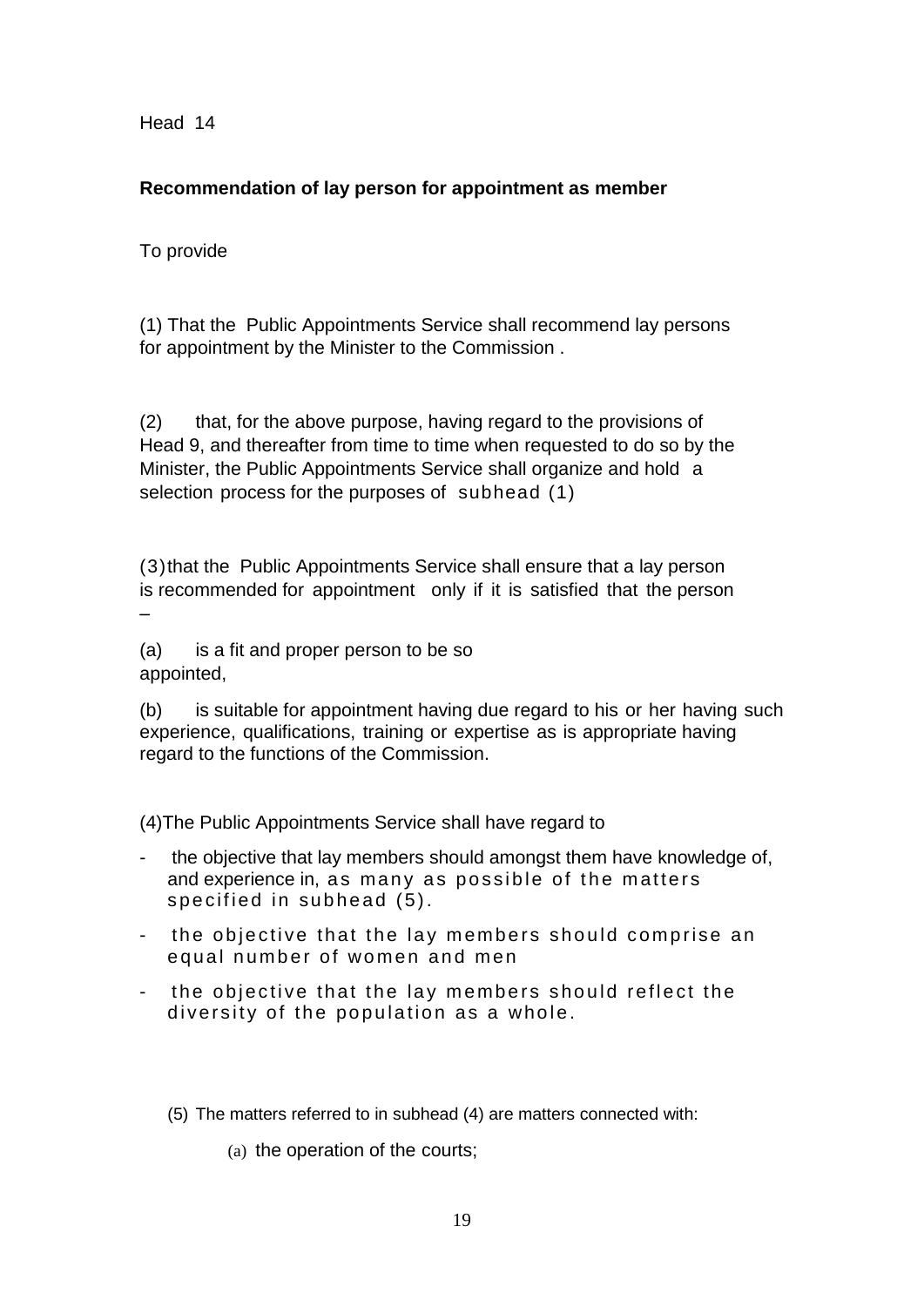- (b) the provision of supports to persons who are victims of crime or to users of the services provided by the courts;
- (c) human rights, equality or issues concerning diversity amongst members of society
- (d) offending behavior or the rehabilitation of offenders (or both)
- (e) processes and procedures for making appointments to public office or to senior positions in public or private sector organisations;
- (f) commerce, finance, administration ( including public administration), civil society, trade union activity or academia
- (g) board membership and corporate governance; and
- (h) professional dispute resolution or mediation activities.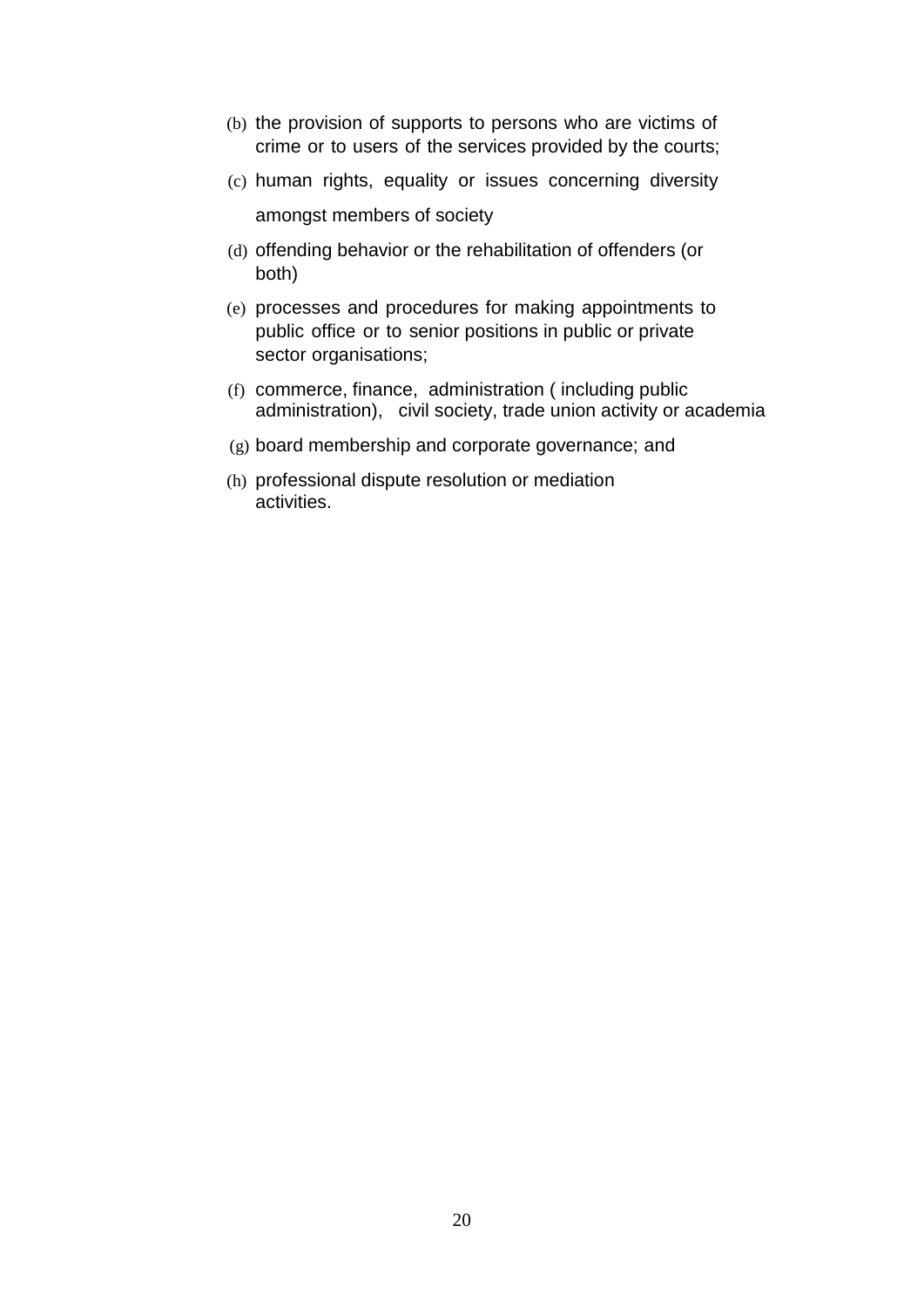# **Appointment of lay persons as members**

- (1) for the appointment by the Minister of lay persons to be lay members of the Commission
- $(2)$  that the Minister shall appoint a lay member only on the passing of a resolution approving any such appointment by each House of the Oireachtas.
- (3) That subhead (1) shall apply to the filling of a casual vacancy (as provided under Head 21) in the office of lay member.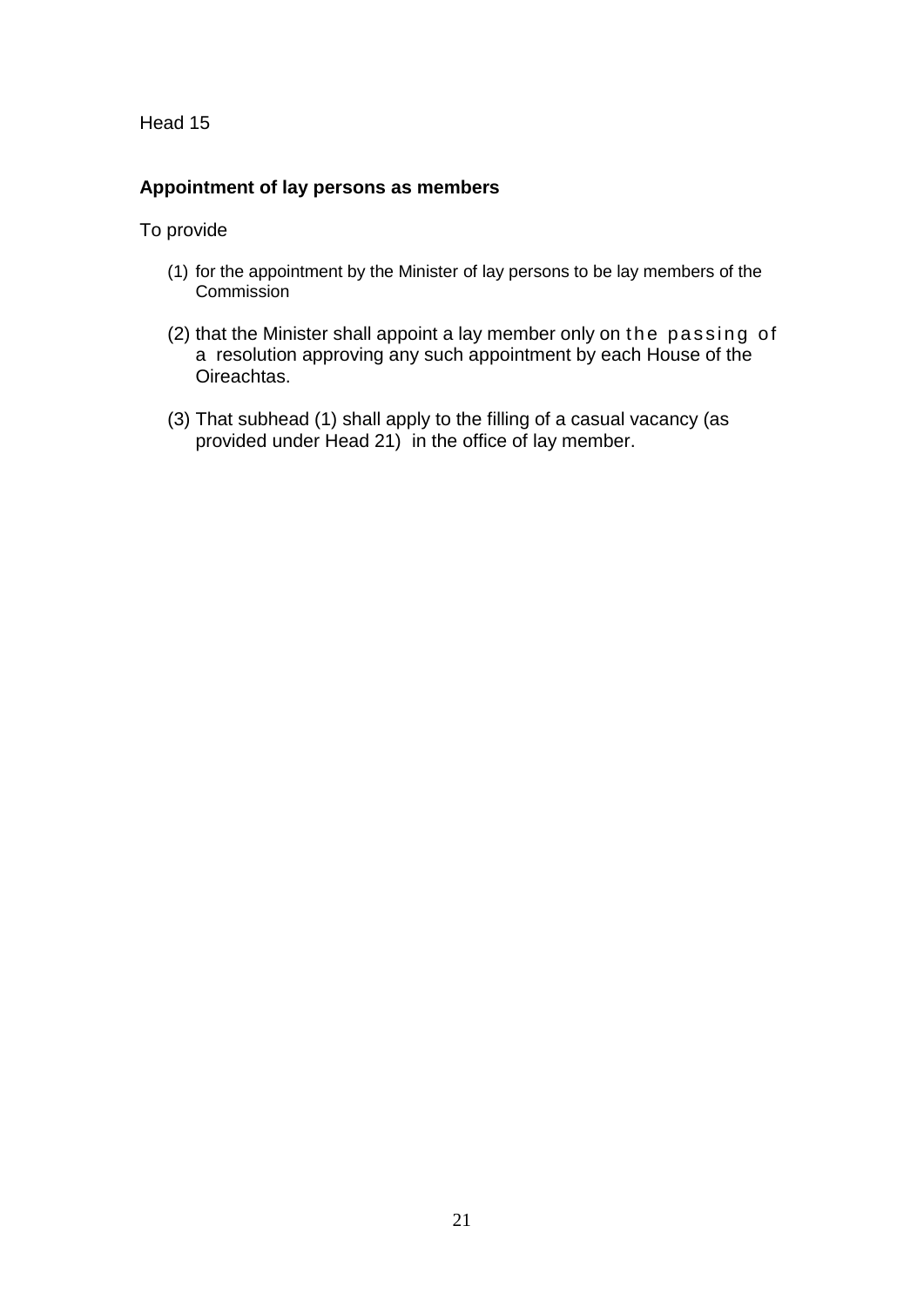### **Commission shall be a body corporate, seal of Commission**

- (1) That the Commission shall be a body corporate with perpetual succession and an official seal and shall have power to sue, and may be sued, in its corporate name and shall, with the consent of the Minister and the Minister for Public Expenditure and Reform , have the power to acquire, hold and dispose of land or an interest in land, and to aquire, hold and dispose of any other property.
- (2) for the authentication of the seal of the Commission and to provide for the taking of judicial notice of the seal and any document purporting to be an instrument made by, and to be sealed with the seal of, the Commission .
- (3) that any contract or instrument which, if entered into or executed by an individual, would not require to be under seal may be entered into or executed on behalf of the Commission by any person generally or specially authorised by the Commission in that behalf.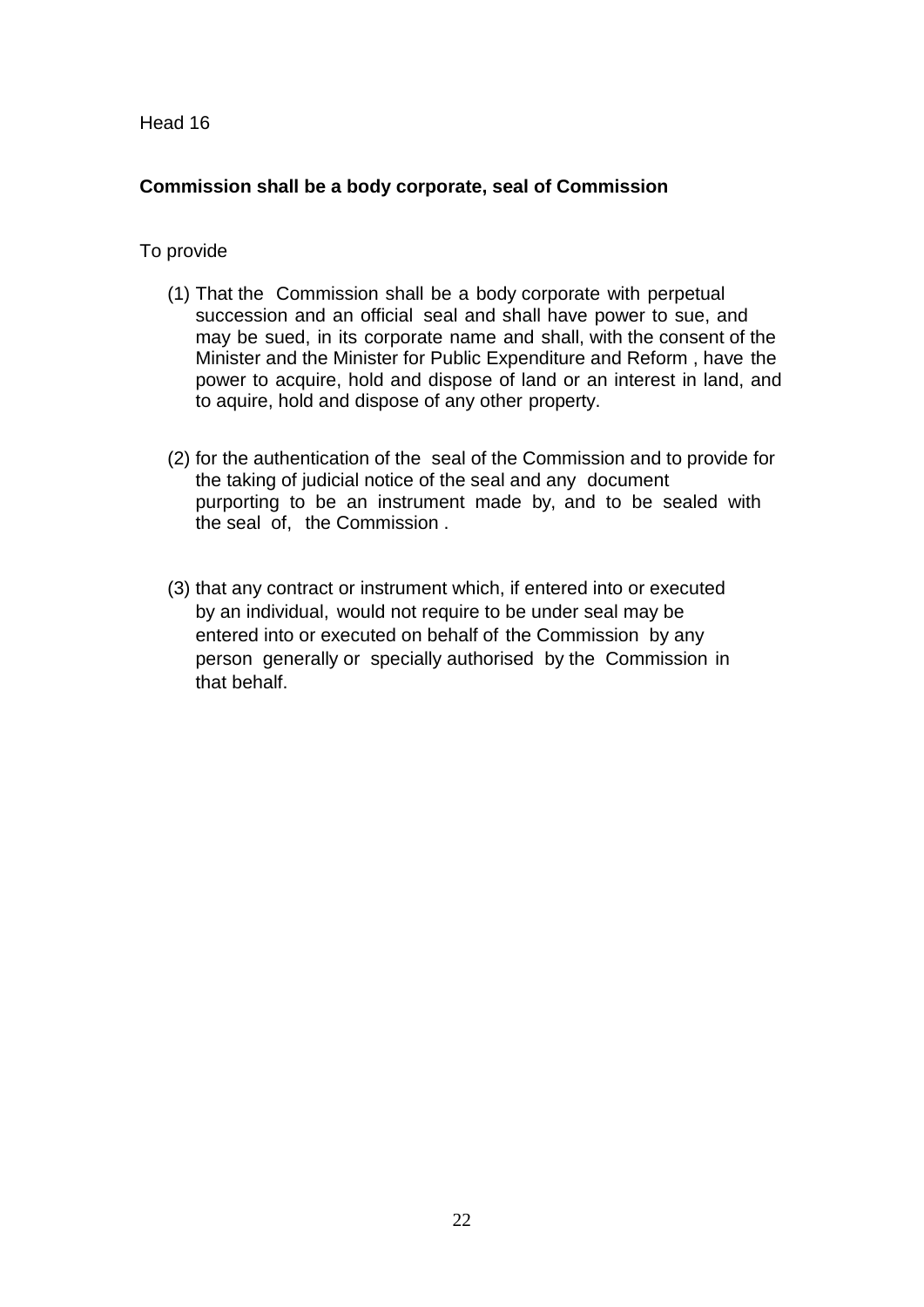# **Membership of the Oireachtas, European Parliament and local authority.**

- (1) for the cessation of membership as a member of the Commission or as the Director where a member or the Director is nominated as a member of the Seanad, is elected as a member of the Dail or Seanad or as a member of the European Parliament, or is regarded as being elected to that Parliament , or is elected or coopted to be a member of a local authority
- (2) in relation to the matters the subject of subhead (1), for the secondment of a member of staff of the Office from that employment and for consequential provision in relation to cessation of remuneration or allowances .
- (3) that a person who is for the time being entitled to be a member of the Houses of the Oireachtas, or a local authority or is a member of the European Parliament, shall be disqualified for membership of the Commission or for employment in any capacity by the Commission or the Office.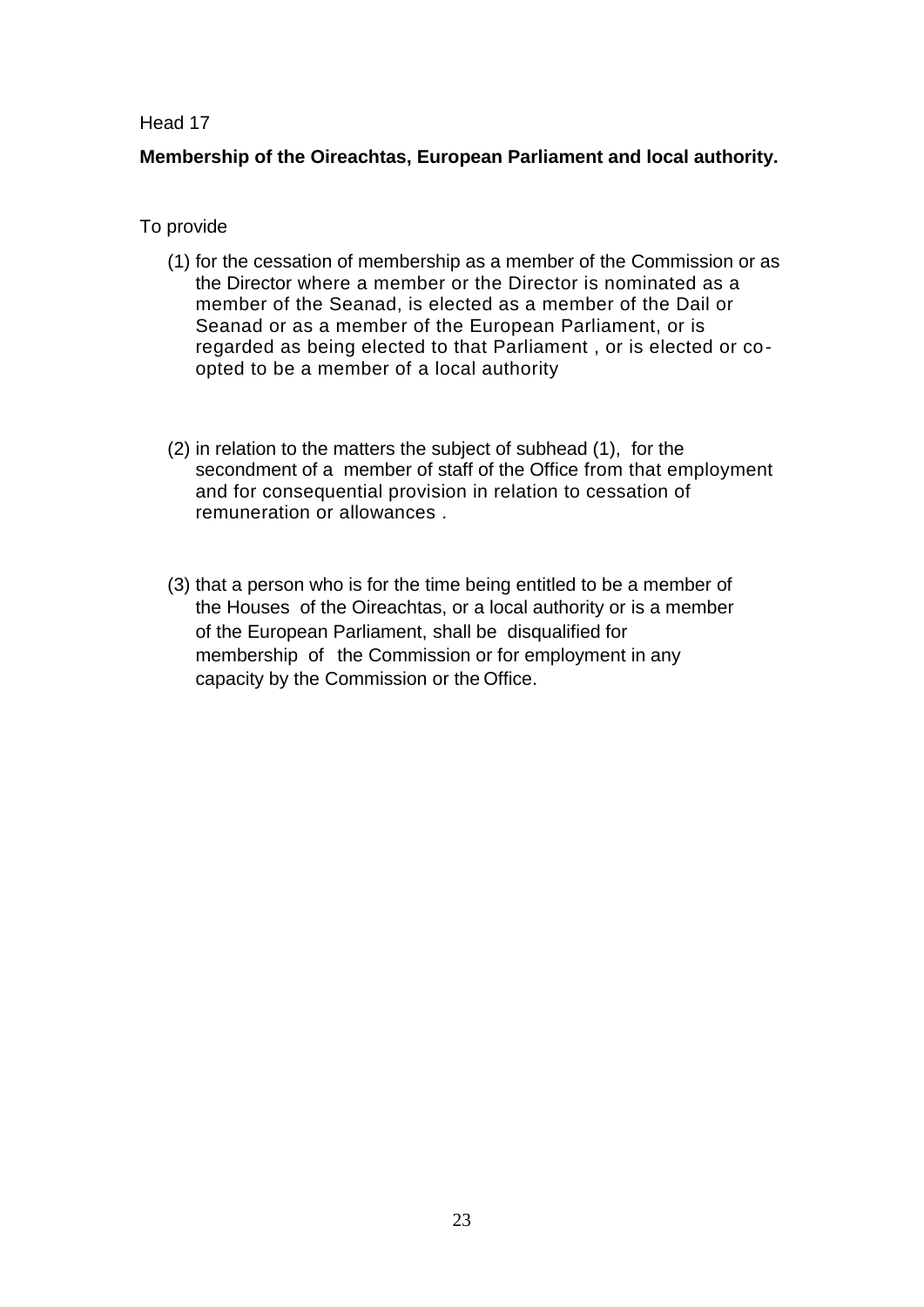#### **Procedures of Commission and committees**

- (1) that the Commission shall hold such and so many meetings as may be necessary for the due performance of its functions
- (2) for the fixing by the Chairperson of the date, time and place of the first meeting of the Commission which shall be a date no later than 3 months from the establishment day.
- (3) that the Chairperson shall if present be the chairperson of the meeting and if not present, one of the Judicial Council nominees shall be the chairperson of the meeting, by nomination of the Chief Justice.
- (4) that the Commission shall regulate its own procedures
- (5) that the quorum for a meeting of the Commission shall, unless the Minister otherwise directs, be 5 members, 2 of whom shall be lay members.
- (6) that the Commission may act notwithstanding one or more vacancies in its membership.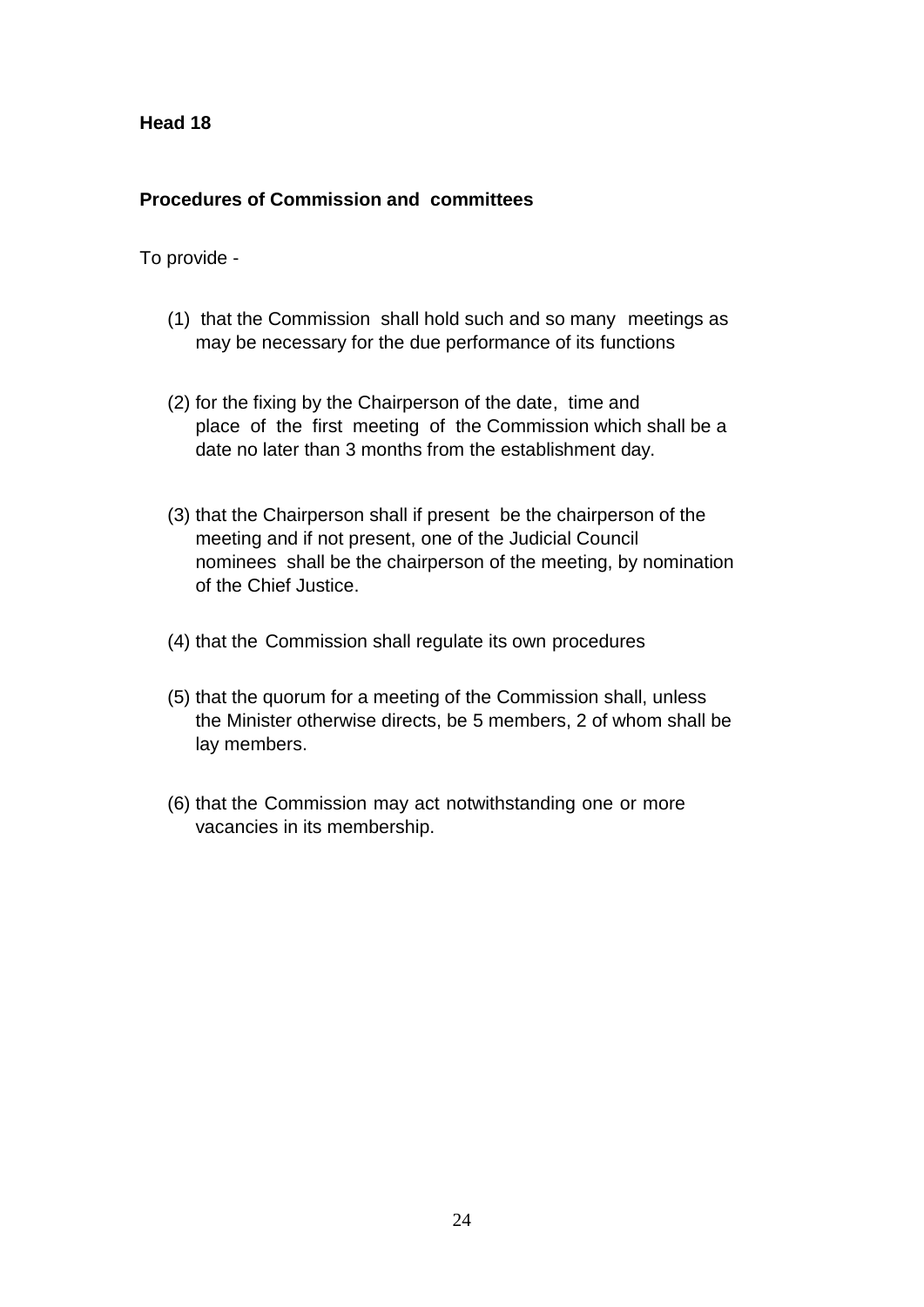#### **Procedures Committee and other committees of Commission**

- (1) for the establishment by the Commission of a Judicial Appointments Procedures Committee to perform the functions assigned to that Committee under Heads 55, 56, 57, 58, 59 and 60 of this Act and such other functions of the Commission as the Commission considers appropriate .
- (2) that the Procedures Committee shall consist of 5 members of the Commission, 2 of whom shall be lay members, and the chairperson of that Committee shall be the Chief Justice or a Judicial Council nominee member as the Chief Justice shall determine .
- (3) that the Procedures Committee shall determine its own procedures.
- (4) that the Commission may establish committees of the Commission to assist the Commission or the Procedures Committee in performing one or more of their functions under this Act.
- (5) that a committee shall consist of such and so many members of the Commission, as may be determined by the Commission, subject to such committee comprising the same number of lay members as judicial members and the chairperson of the committee shall be the Chief Justice or a Judicial Council nominee member as the Chief Justice may determine.
- (6) that a committee shall determine its own procedures.
- (7) for the payment by the Commission to members of a committee (other than judicial members, the Attorney General and the lay member nominated by the Irish Human Rights and Equality Commission ) of allowances for expenses if any as determined by the Commission with the consent of the Minister and the Minister for Public Expenditure.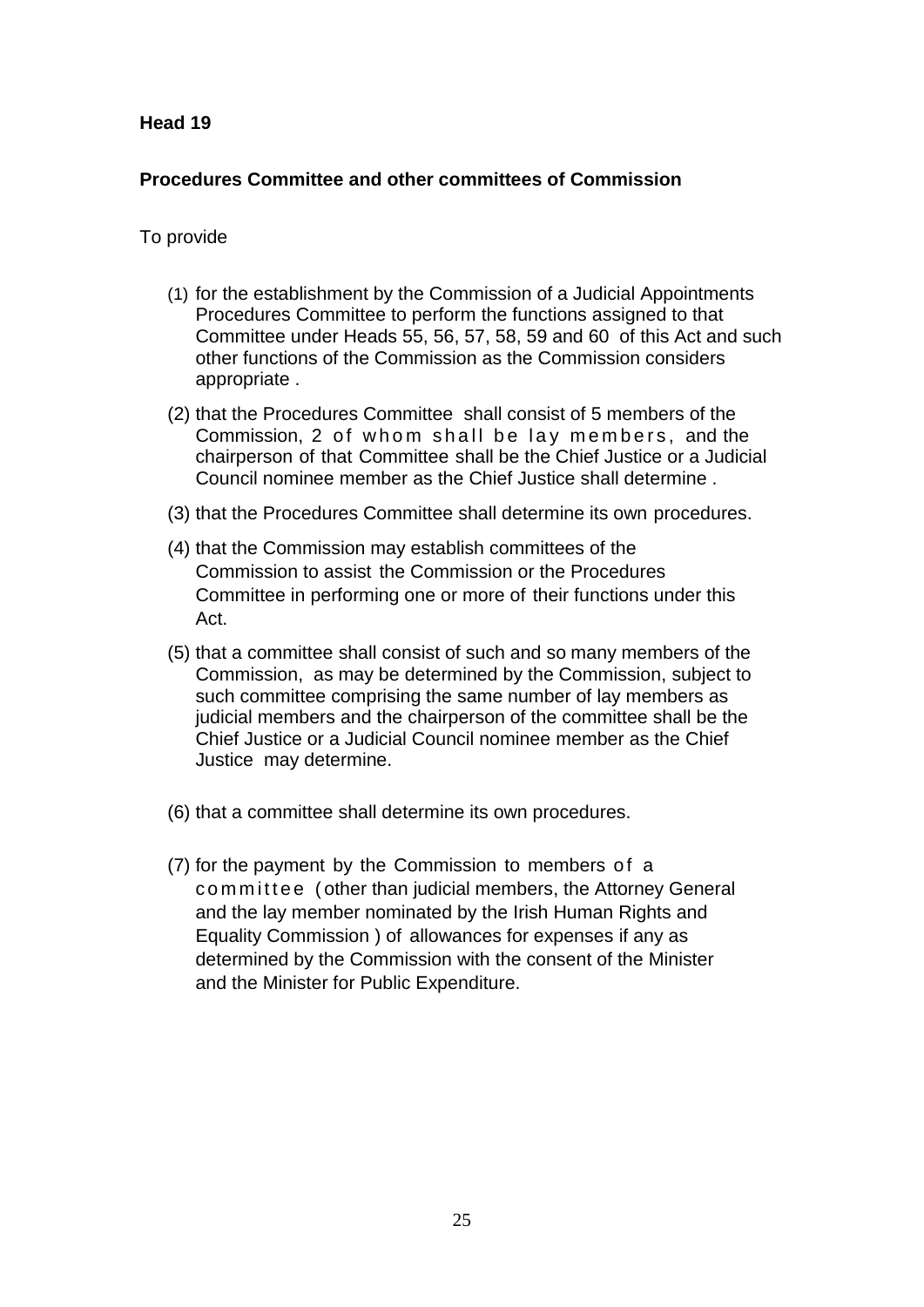# **Member of Commission ceasing to hold judicial office**

- (1) that the Chief Justice, the Court President member or a Judicial Council nominee member shall, upon ceasing for any reason to ho ld judicial office, shall cease to be a member of the Commission.
- (2) for the replacement of the Chief Justice by the President of the Court of Appeal , the replacement of a Court President member by the next most senior ordinary judge of the relevant court and of a Judicial Council nominee by another nominee of the Council until a successor is appointed.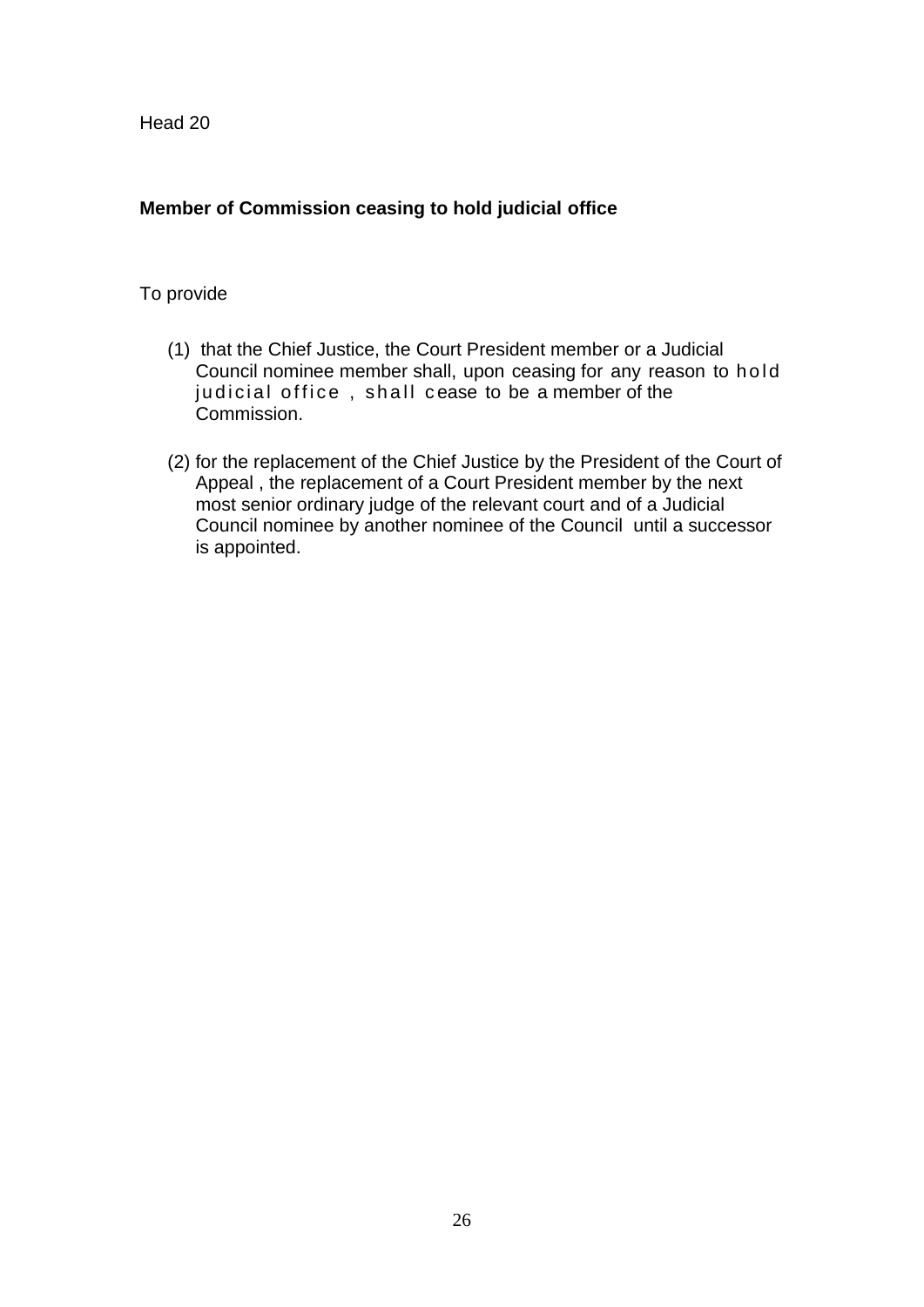# **Member of Commission ceasing to hold office**

- (1) for resignation by notice in writing to the Minister of a lay member.
- (2) That where a lay member dies, resigns, is removed from office or otherwise ceases to hold office the casual vacancy arising shall be filled in the like manner in which the member who occasioned the vacancy was appointed, and a person appointed under this subhead shall fill the vacancy for the unexpired term.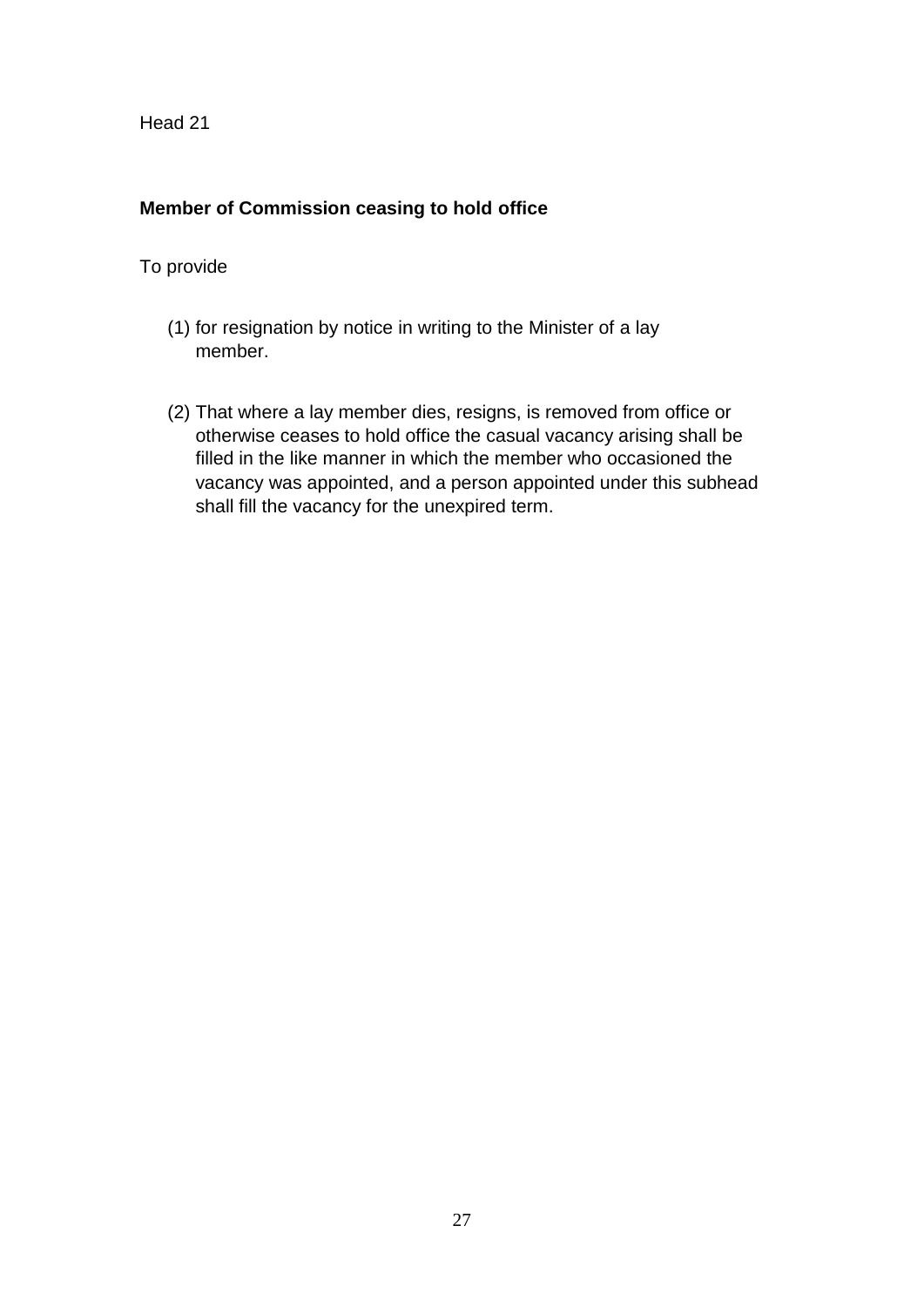# **Certain grounds for disqualification or being ineligible to hold office**

- (1) in relation to a lay member , for grounds of disqualification or ineligibility for membership of the Commission to include grounds of
- conviction on indictment of an offence,
- conviction of an offence involving fraud or dishonesty,
- having a declaration under section 819 of the Companies Act made against the member, or being deemed subject to such declaration
- being subject to, or deemed subject to a disqualification order within the meaning of Chapter 4 of Part 14 of the Companies Act , whether by virtue of that chapter , or any other provision of that Act,
- (2) that a person shall not be eligible for appointment as a member of the Commission if any of the disqualification grounds (a) to (d) of subhead (1) apply.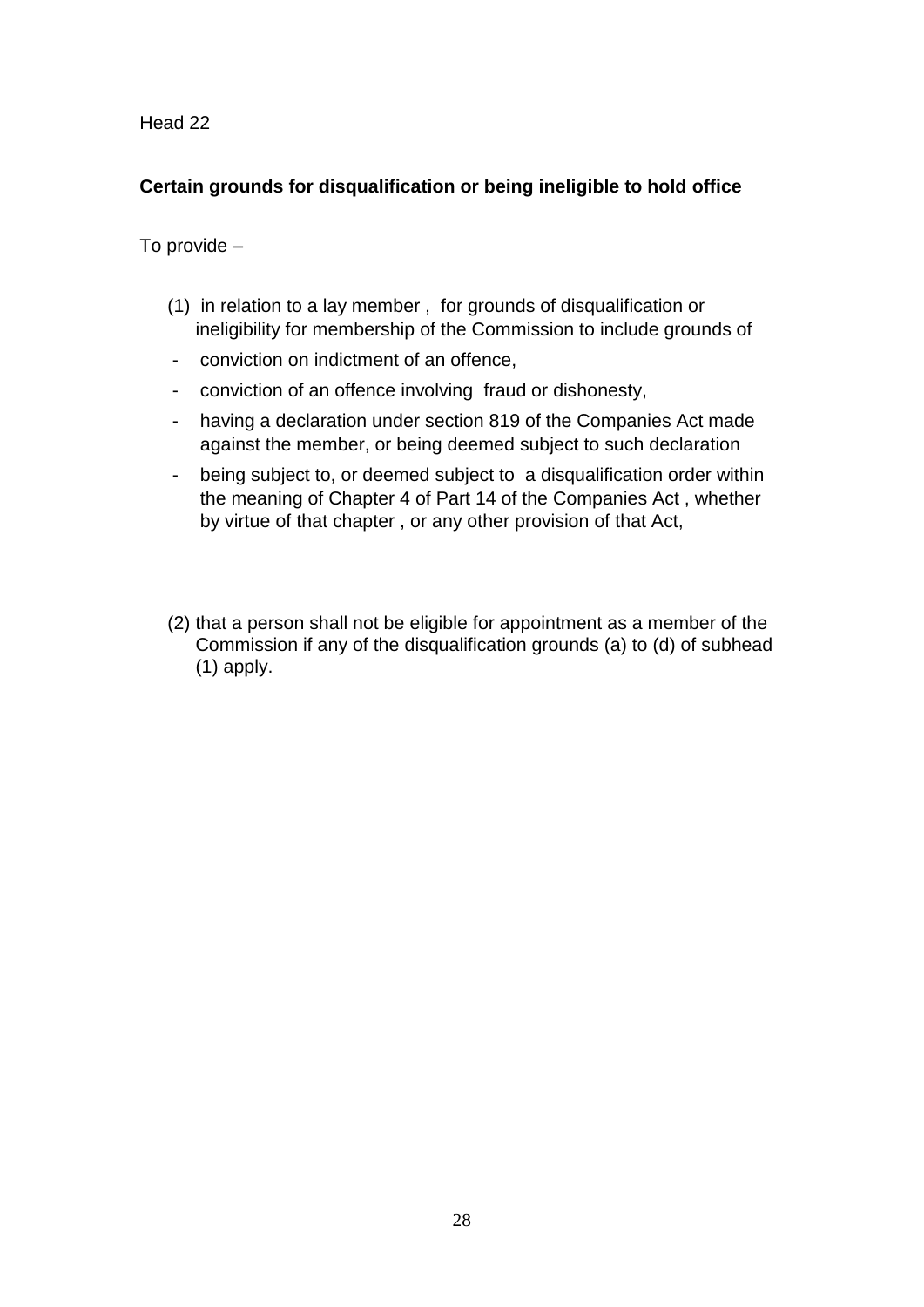# **Removal of member of Commission**

#### To provide

(1) for the removal by the Government of a lay member of the Commission where the Government is satisfied that one or more of the following grounds apply, and only where a resolution is passed by each House of the Oireachtas calling for the removal of that member :

(2) that the grounds are that a member

- has become incapable through ill health or effectively performing the functions of the office
- has committed stated misbehavior
- has a conflict of interest of such significance that he or she should cease to hold office
- is otherwise unfit to hold office or unable to discharge the functions of the office
- (3) for notification in writing of the member concerned by the Government of the proposal to remove a member.
- (4) that the notification referred to in subhead (3) shall include a statement
	- o of the reasons for the proposed removal.
	- $\circ$  that the member may make representations to the Government in such form and manner as may be specified by the Government as to why the member should not be removed from office
	- o that where no representation is received, the Government shall proceed with the removal of the member from office
- (5) that in considering whether to remove a member from office the Government shall take account of any representations made by the member and any other matter the Government consider relevant for the purpose of their decision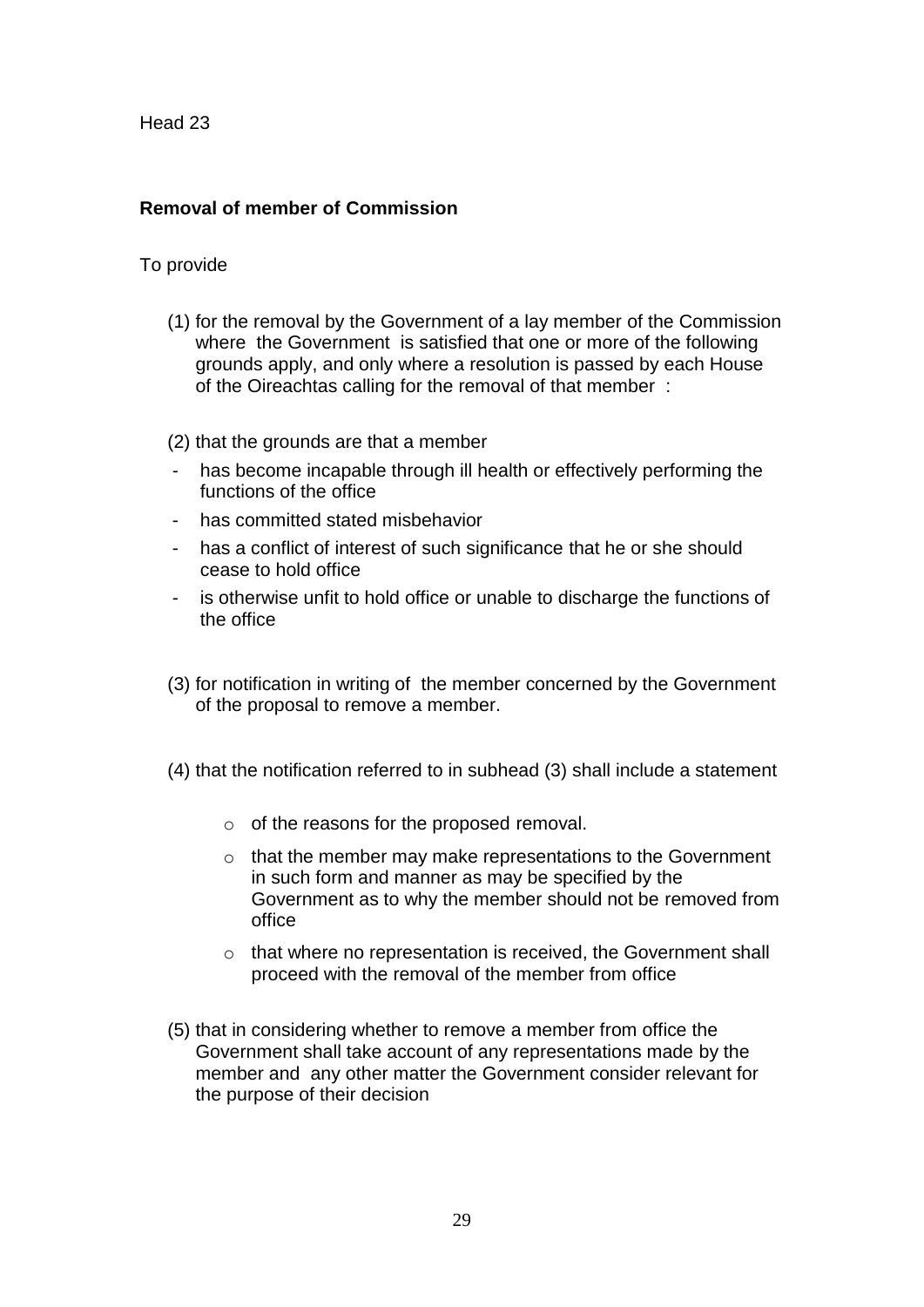(6) that where Government decide the person should be removed from office in accordance with this section, the Government shall notify the member in writing of their decision and the reasons for the decision.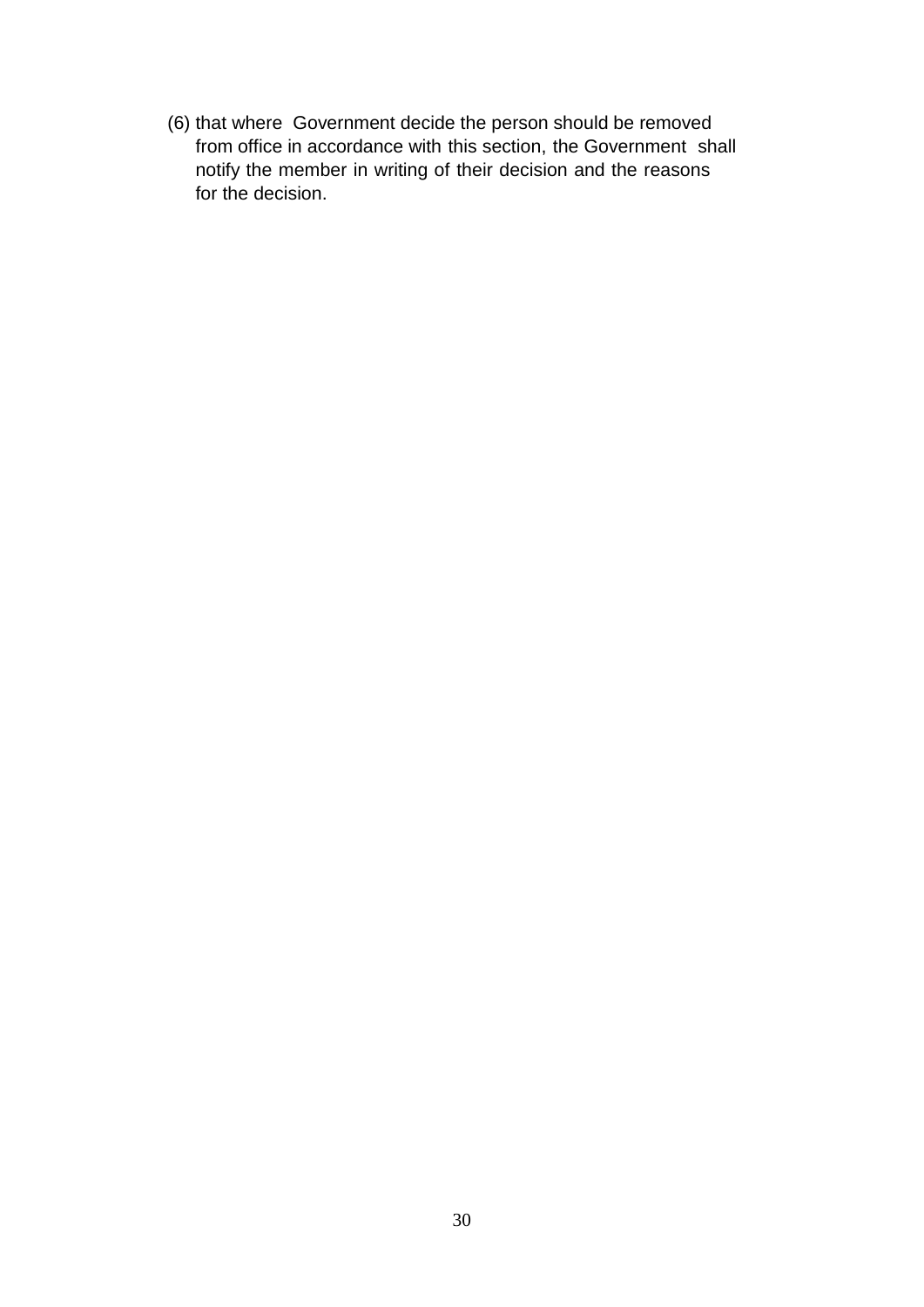# **Accountability of Director to Public Accounts Committee**

- (1) the Director shall, whenever required in writing to do so by the Public Accounts Committee, give evidence to that Committee –
	- o in relation to accounts that the Commission is required to prepare under this Act
	- $\circ$  the economy and efficiency of the Commission in the use of its resources
	- o the systems, procedures and practices employed by the Commission for the purpose of evaluating the effectiveness of its operations, and
	- o any matter affecting the Commission referred to in a report of the Comptroller and Auditor General that is laid before Dail Eireann.
	- (2) that in giving evidence under this section, the Director shall not question or express an opinion on the merits of—
		- (a) any policy of the Government or a Minister of the Government, or
		- (b) the objectives of such a policy.
	- (3) For a definition of "Public Accounts Committee"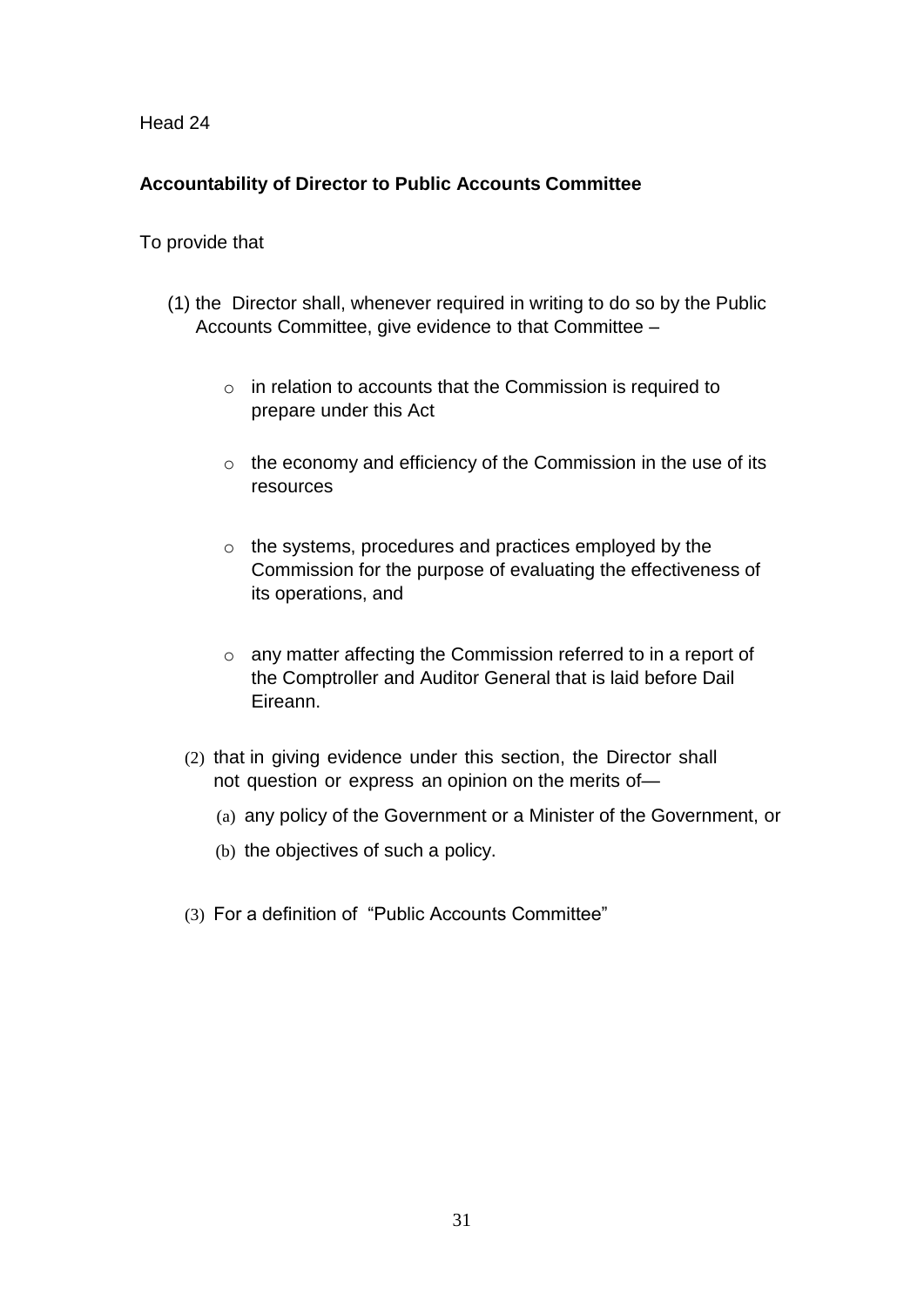#### **Accountability of Director to other Oireachtas Committees**

- (1) That the Director shall, at the request in writing of a Committee of the Oireachtas , attend before it to give account for the general administration of the Commission.
- <span id="page-31-0"></span>(2) That the Director shall not be required to give account before a Committee—
	- (a) for any matter which is or has been or may at a future time be the subject of proceedings before a court or tribunal in the State, or
	- (b) where the giving of such account would involve disclosure of proceedings, communications or matters contrary to Head 31
	- (3) that the Director shall inform the Committee where he or she is of the opinion that a matter in respect of which he or she is requested to give an account before a Committee is a matter to which *subhead 2 [\(a\)](#page-31-0)* applies, and shall inform the Commission of that opinion and the reasons for the opinion and shall do so in writing unless the information is conveyed to the Committee at a time the Director is before it.
	- (4) for a determination by the High Court of the question whether the matter is one to which subhead 2(a) applies where a Committee has not withdrawn a request having been informed by the Director of his or her opinion, on the application of the Director or the Chairperson of the Committee.
	- (5) That pending the determination of the matter by the High Court, the Director shall not attend before the Committee to give account for the matter the subjects of the application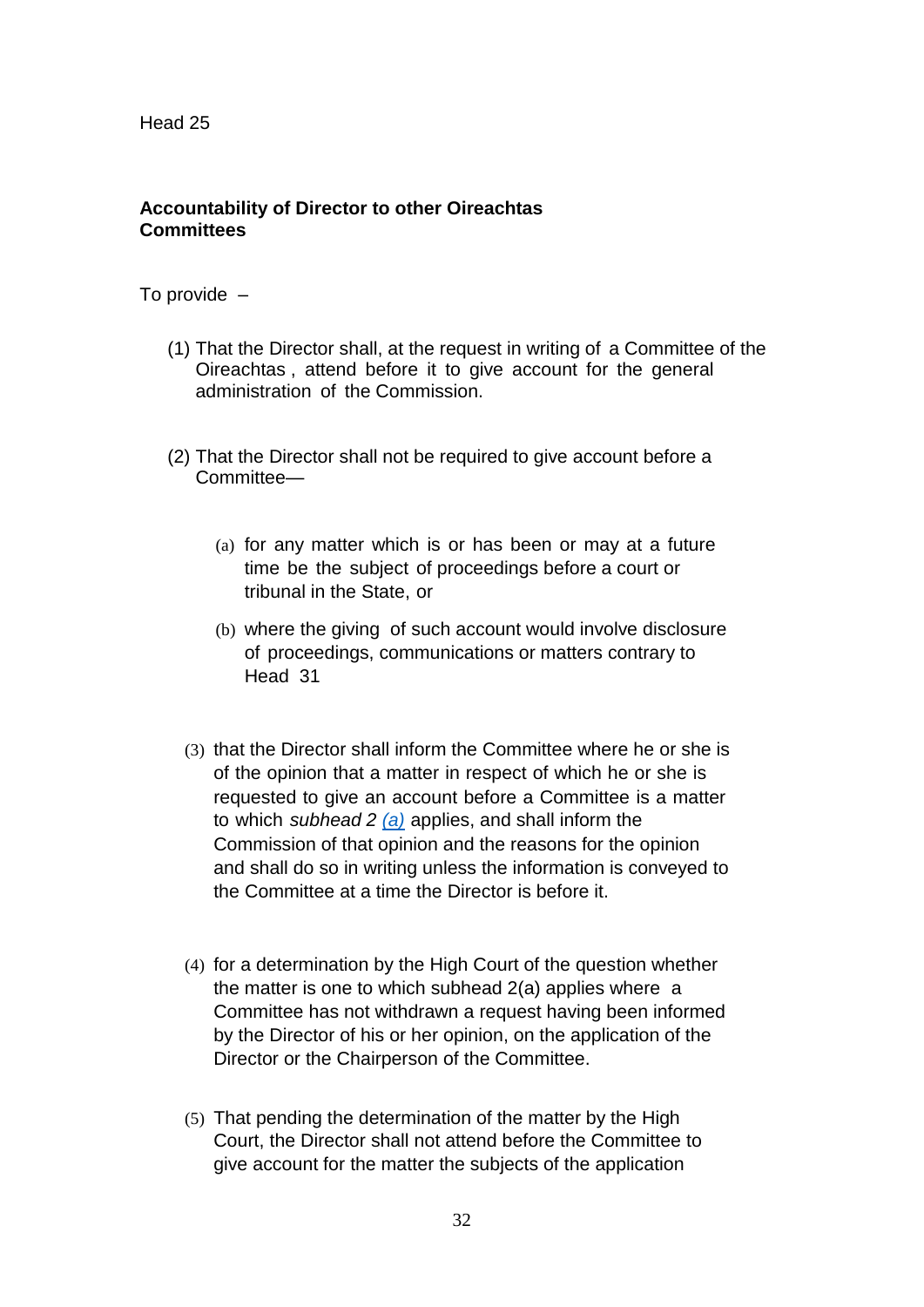- (6) That if the High Court determines that matter is one to which subhead 2(a) applies, the Committee shall withdraw the request , but if the High Court determines that the matter is one to which subhead 2(a) does not apply, the Director shall attend before the Committee
- (7) That in the performance of his or her duties under this section, the Director shall not question or express an opinion on the merits of—
	- (a) any policy of the Government or a Minister of the Government, or
	- (b) the objectives of such a policy.
- (8) For a definition of "Committee" for the purposes of this Head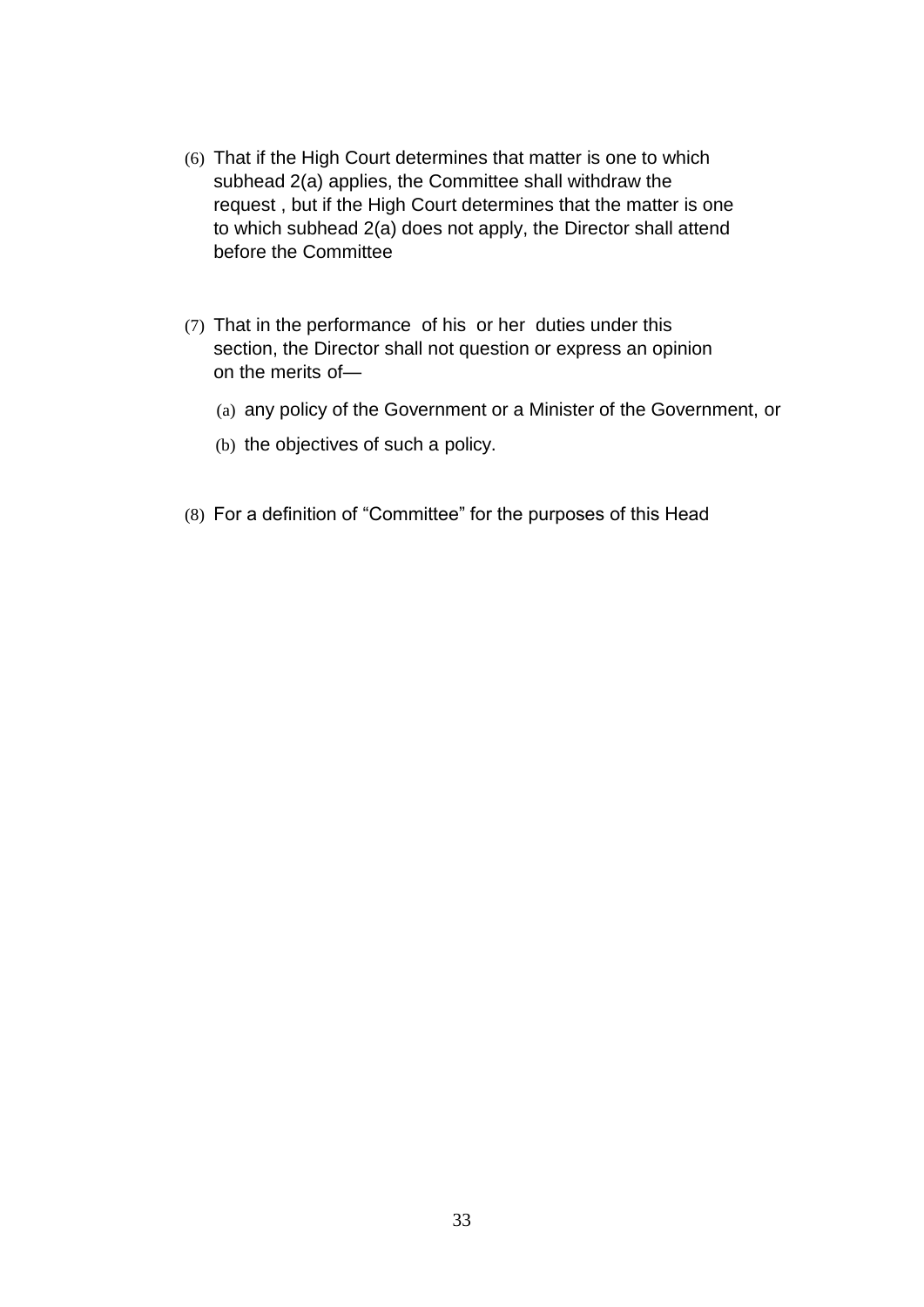# **Advances to the Commission**

### To provide

(1) For the advancing of amounts by the Minister to the Commission out of moneys provided by the Oireachtas as the Minister may determine for the purposes of expenditure by the Commission, with the consent of the Minister for Public Expenditure and Reform.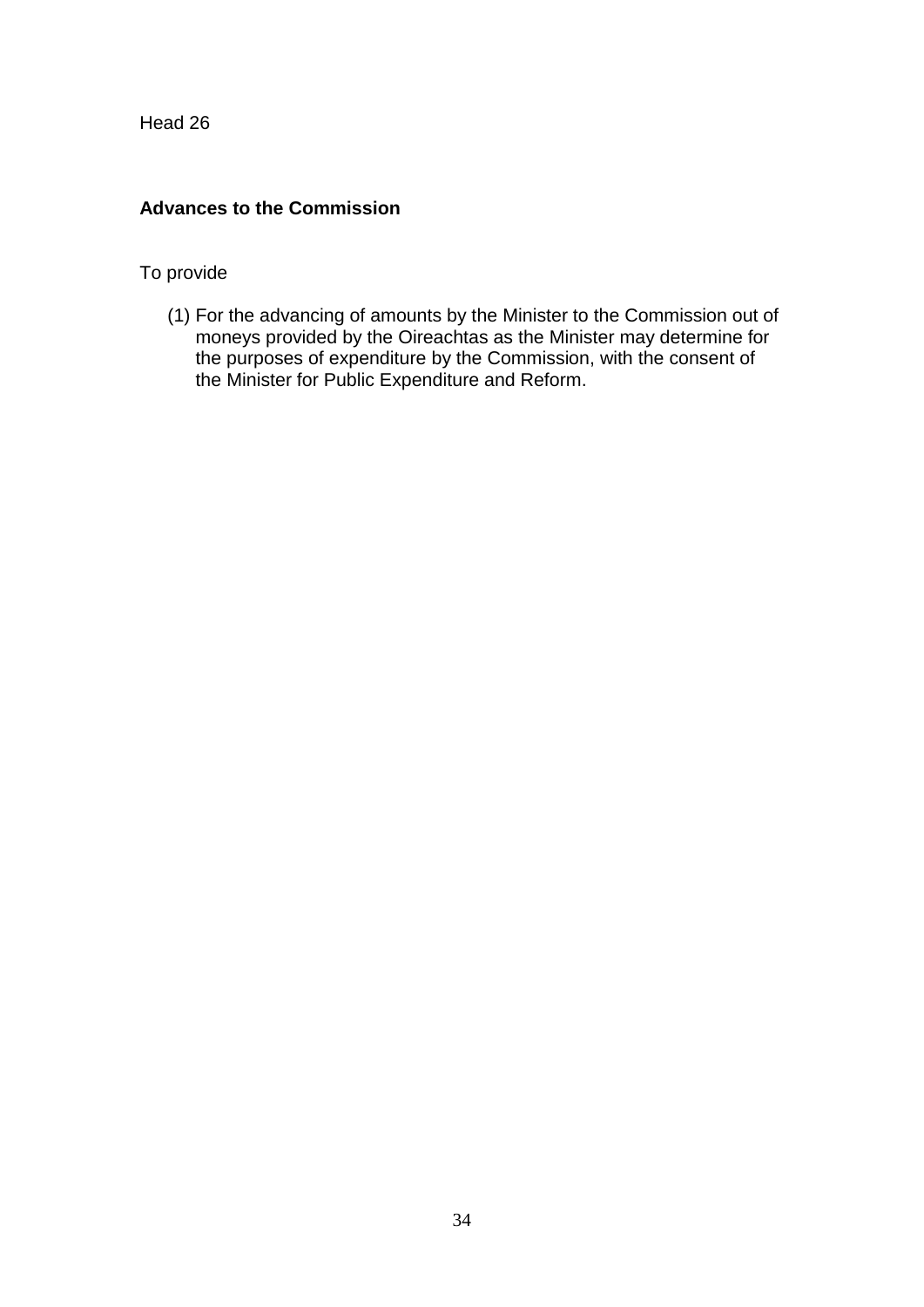# **Accounts**

- (1) for the keeping of accounts by the Commission (annual accounts) as the Minister may with the consent of the Minister for Public Expenditure approve and for the keeping of special accounts as the Minister may with the consent of the Minister for Public Expenditures direct from time to time.
- (2) for the submission of annual accounts to the Comptroller & Auditor General for audit , for the presentation to the Minister of the annual accounts and any special accounts and a copy of the Comptroller and Auditor General's Report on the accounts and for the laying of copies thereof before each House of the of the Oireachtas.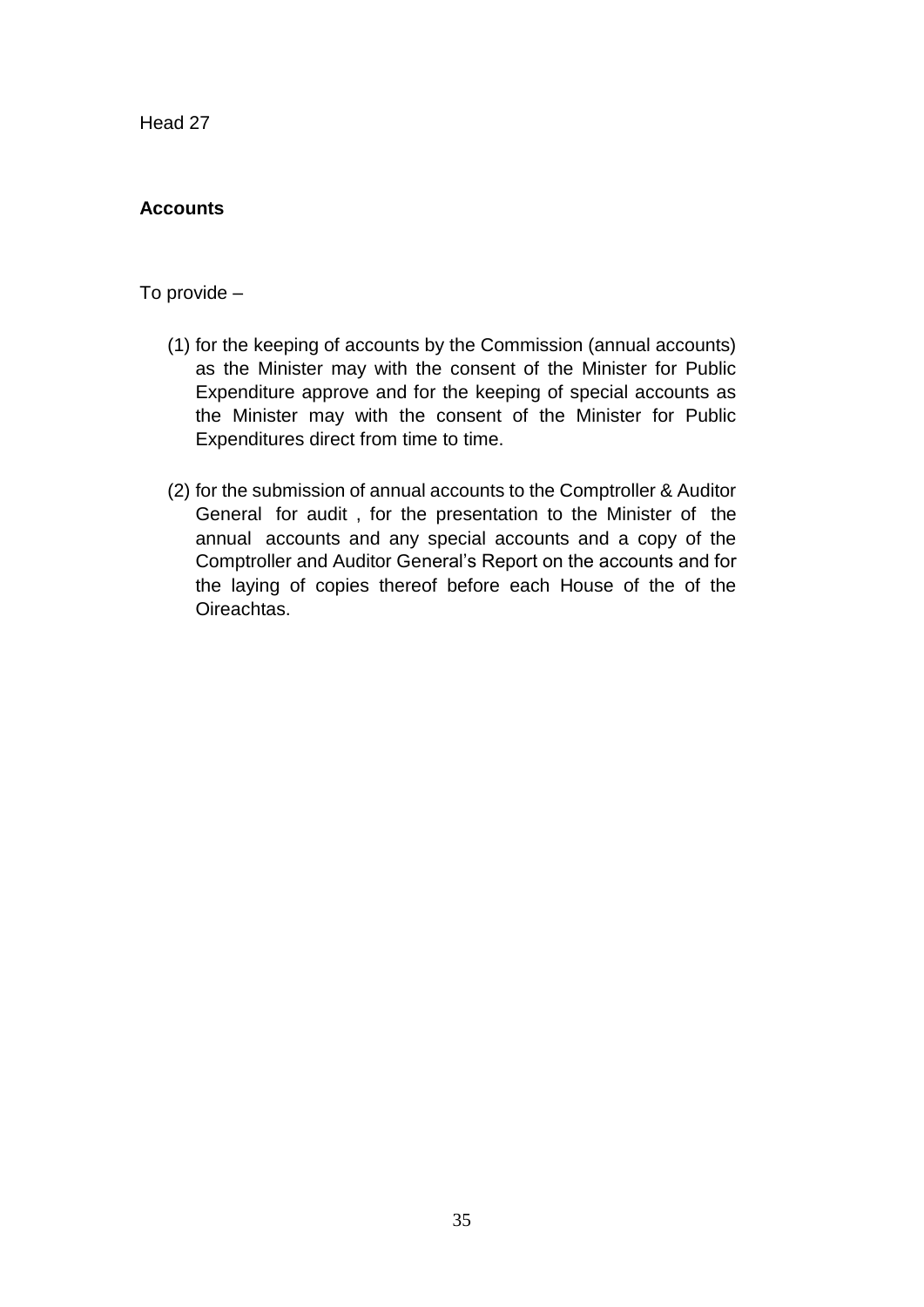# **Annual Report**

- (1) for the submission by the Commission of an annual report to the Minister not later than 6 months after the end of each year, and for the laying of that report before the Houses of the Oireachtas.
- (2) That the first report of the Commission, where such report would relate to a period less than 6 months, shall relate to that period and the following year
- (3) a prohibition of the disclosure in an annual report of matters contrary to Head 31
- (4) the Minister having consulted with the Commission may direct the Commission to provide an annual report in a form and manner as the Minister may specify, and the Commission shall comply with such direction .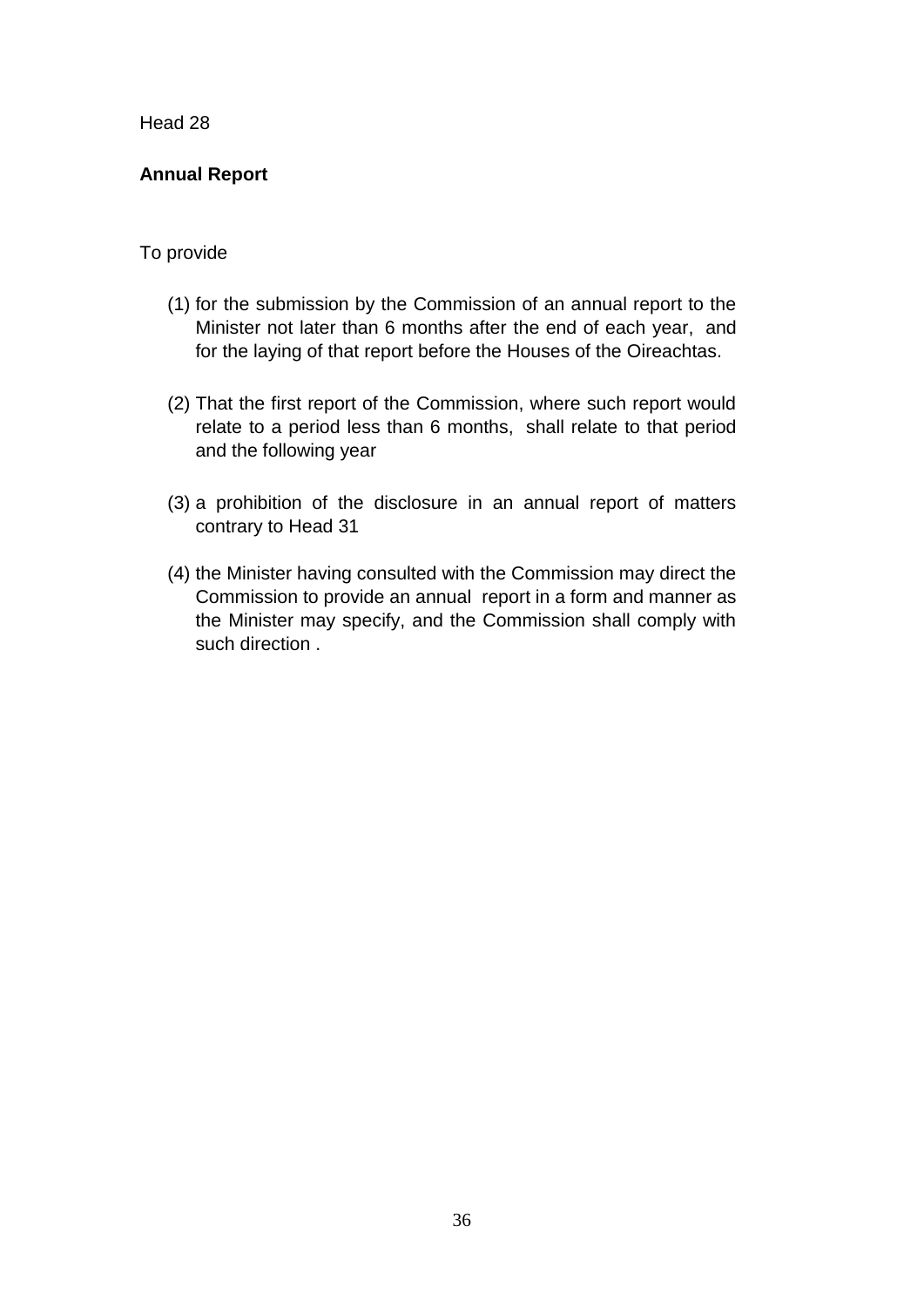# **Request from Minister to Commission for report**

To provide that -

(1) the Minister may request the Commission to make a report to him or her on any matter relating to the functions of the Commission and the Commission shall comply with the request within such time period as is specified in the request or as may be agreed by the Minister and the Commission.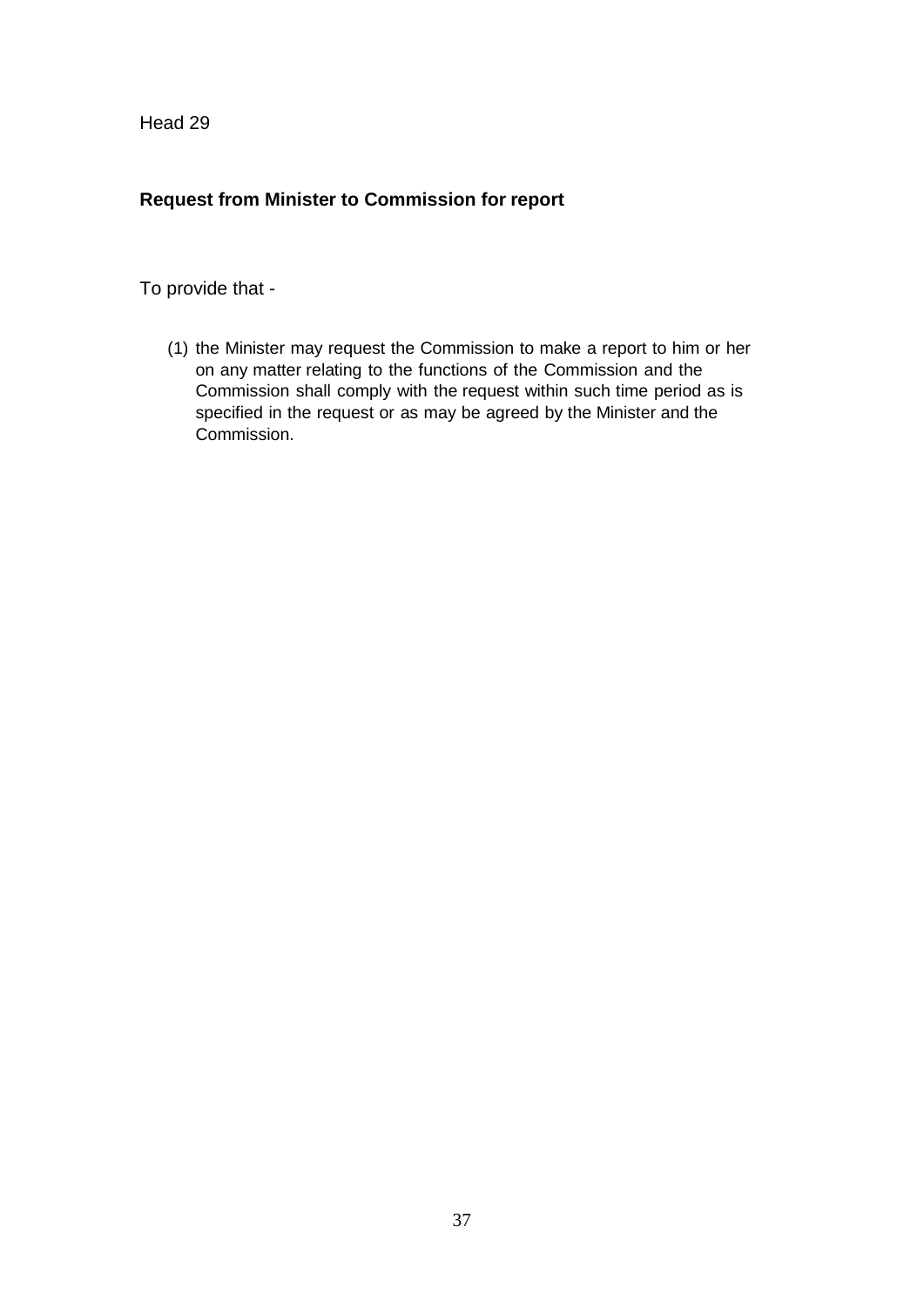# **Confidential information**

- (1) for a prohibition on the disclosure, without the consent in writing of the Commission or (save where the intending discloser is the Director) the Director or except for the purposes of this Act , in the circumstances provided for in subhead (3) , or as otherwise required or permitted by law , of confidential information by a member of the Commission, the Procedures Committee,or any other committee of the Commission, or by the Director, a member of staff of the Office or by a consultant, advisor or other person engaged under contract or other arrangement by the Commission.
- (2) that a person who contravenes *subsection (1)* shall be guilty of an offence and shall be liable—
	- (a) on summary conviction, to a class A fine or imprisonment for a term not exceeding 12 months, or both, or
	- (b) on conviction on indictment, to a fine not exceeding €50,000 or imprisonment for a term not exceeding 5 years, or both.
- (3) That nothing in *subsection (1)* shall prevent the disclosure of information, in accordance with law, to a member of the Garda Síochána or any other person, whether within the State or otherwise, charged with the detection or investigation of an offence.
- (4) For a definition of confidential information.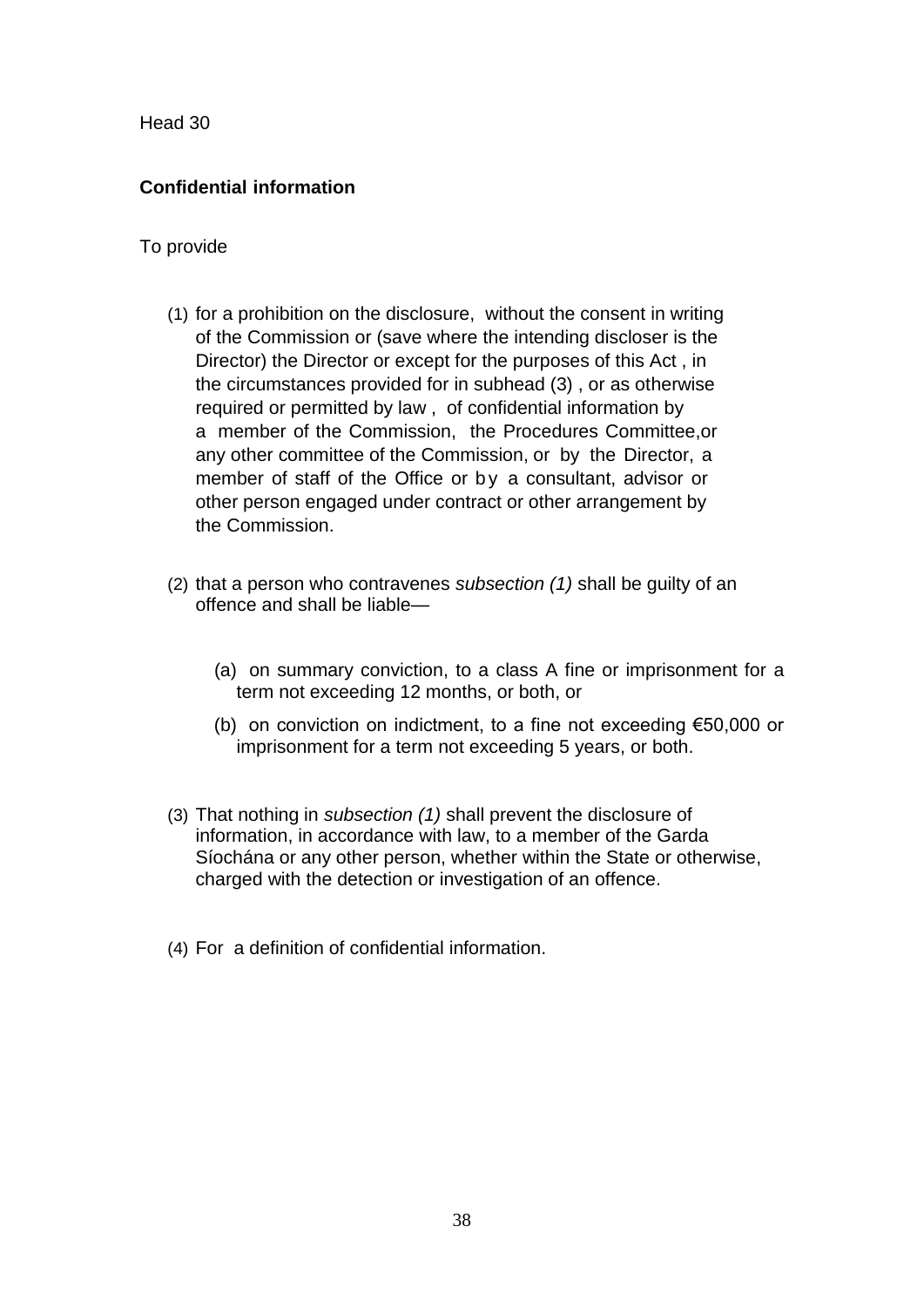# **Confidentiality of certain proceedings, communications and matters**

- (1) for a prohibition on the disclosure, without the consent in writing of the Commission or (save where the intending discloser is the Director) the Director or except for the purposes of this Act , or as otherwise required or permitted by law in the circumstances provided for in subhead (4) , of matters referred to in subhead (2) by a member of the Commission, the Procedures Committee, or any other committee of the Commission, or by the Director, a member of staff of the Office or by a consultant, advisor or other person engaged under contract or other arrangement by the Commission.
- (2) that the matters referred to in subhead (1) are, in relation to persons who applies or who has applied or is or has been recommended for appointment to, judicial office, proceedings of the Commission and of its committees, communications to and from the Commission and its committees, communications to and from the Commission or its committees to the Minister, or any matter concerning the removal of a member of the Commission
- (3) that a person who contravenes *subhead (1)* shall be guilty of an offence and shall be liable —
	- (a) on summary conviction, to a class A fine or imprisonment for a term not exceeding 12 months, or both, or
	- (b) on conviction on indictment, to a fine not exceeding €50,000 or imprisonment for a term not exceeding 5 years, or both.
- (4) that nothing in *subhead (1) s*hall prevent the disclosure of information, in accordance with law, to a member of the Garda Síochána or any other person, whether within the State or otherwise, charged with the detection or investigation of an offence.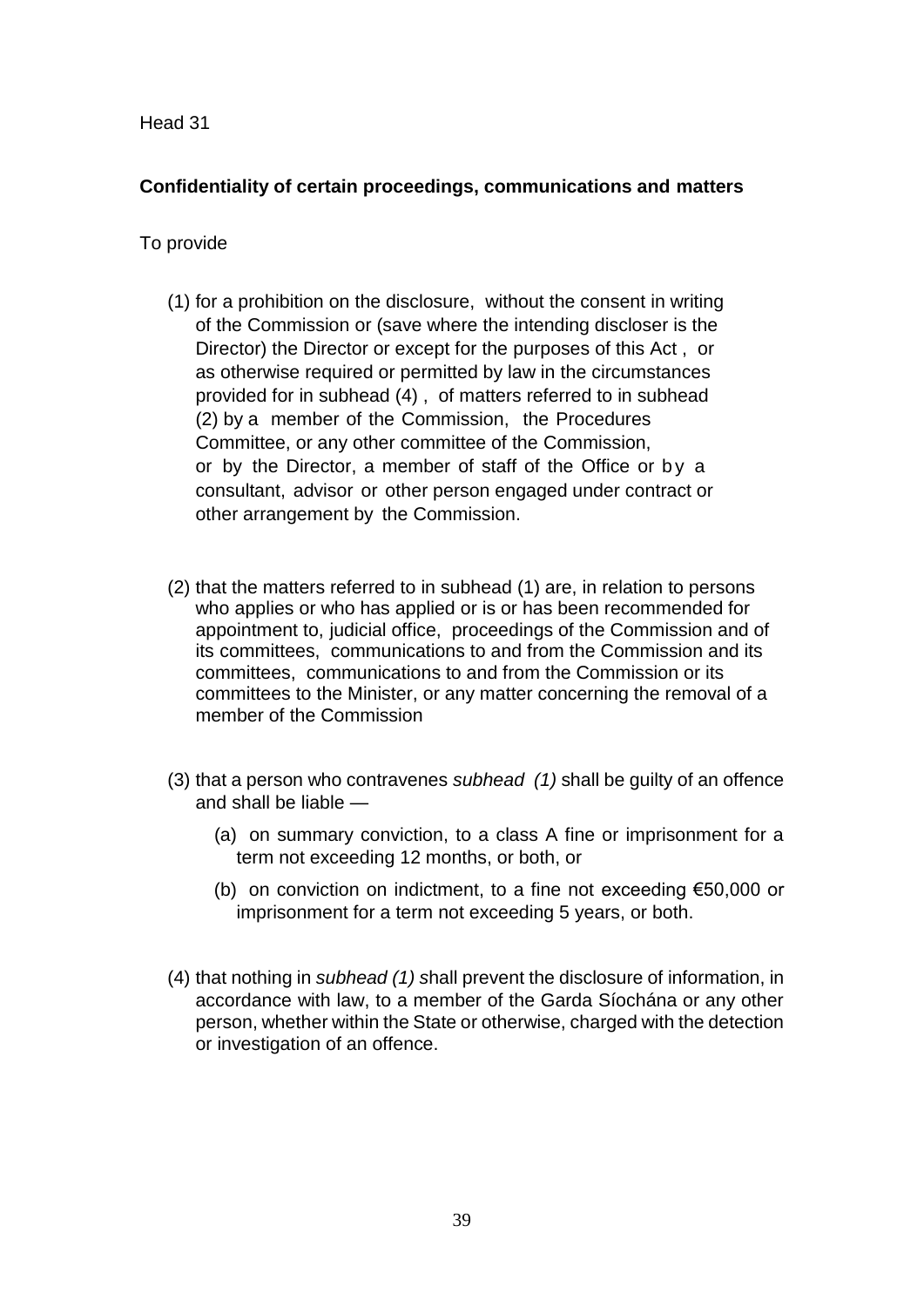# **Records of Commission**

# To provide for

(1) the keeping of records by the Commission of all applications made to it under Head 43, and its deliberations and recommendations regarding appointments to judicial office and all expressions of interest under Head 48 and the particulars referred to in that Head.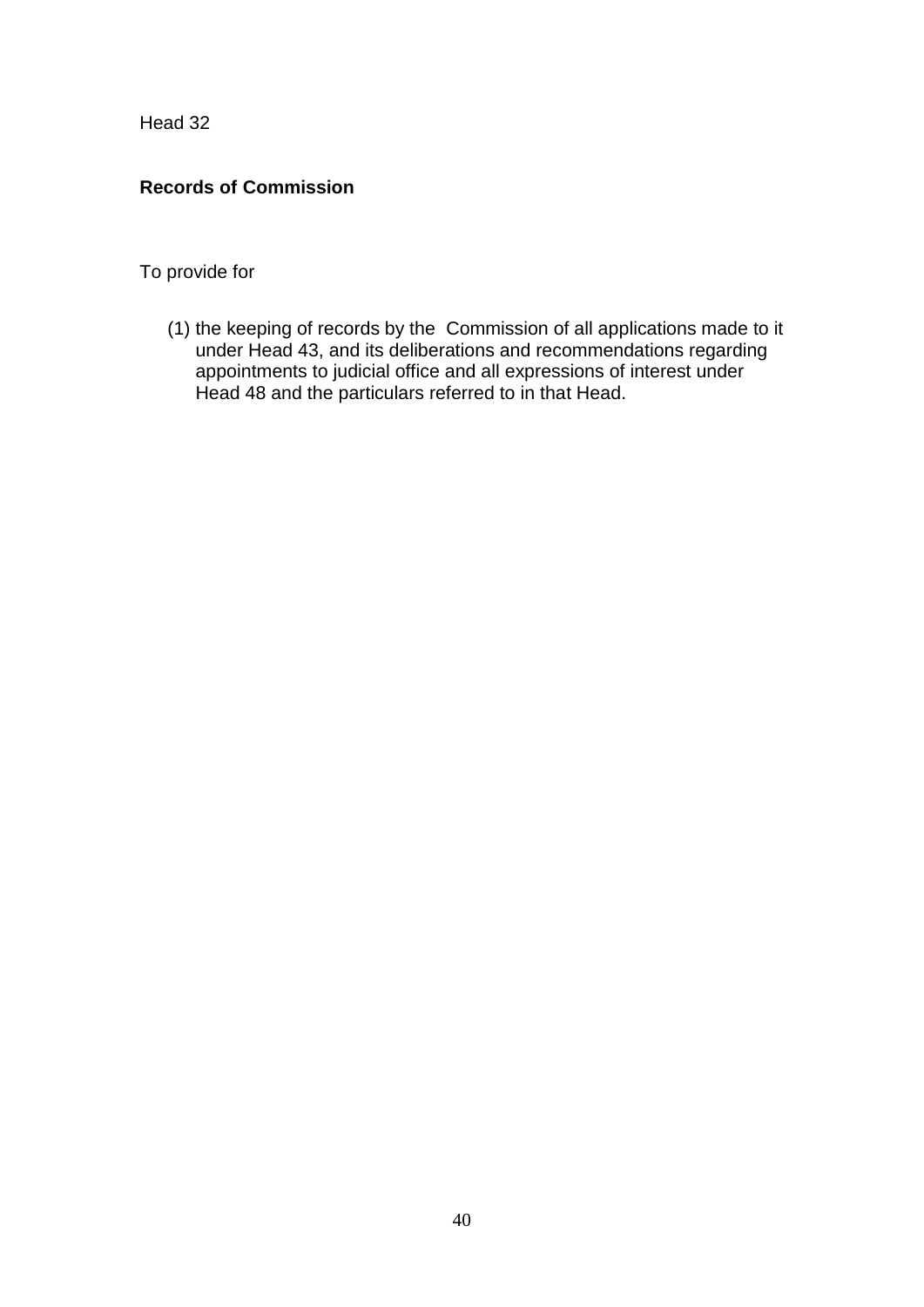### **Judicial Appointments Commission Office**

- (1) for the establishment of a Judicial Appointments Commission Office to assist the Commission in the performance of its functions.
- (2) that the Office shall be funded by moneys provided by the Minister with the consent of the Minister for Public Expenditure and Reform.
- (3) that the Office shall be under the management and control of the Commission and subject to the direction of the Director.
- (4) For the appointment of staff by the Commission , with the consent of the Minister and with the approval of the Minister for Public Expenditure and Reform
- (5) That the terms and conditions of the service of staff shall be determined by the Commission with the consent of the Minister and the Minister for Public Expenditure and Reform
- (6) that a member of staff of the Office shall be a civil servant in the Civil Service of the State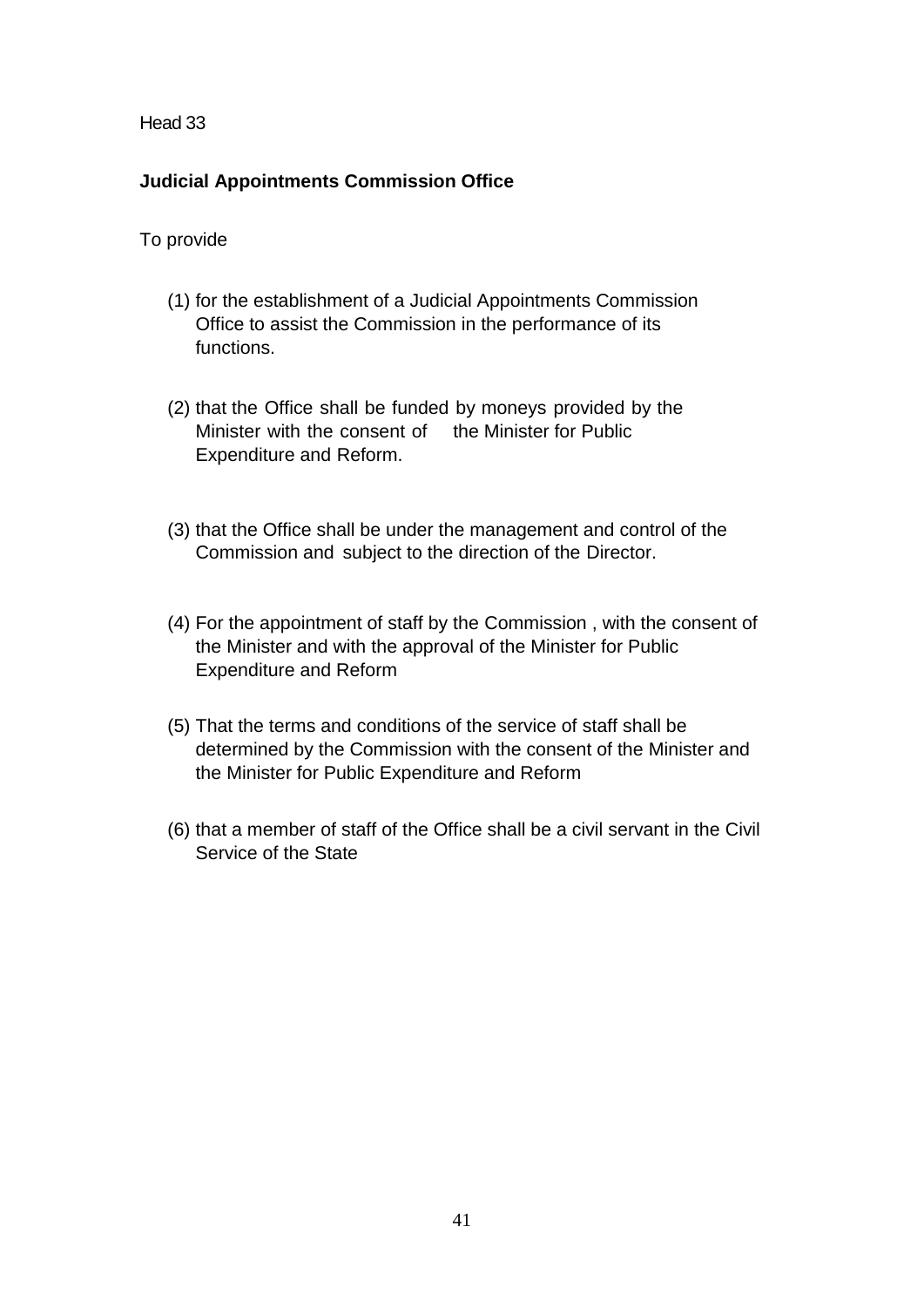# **Director of Judicial Appointments Office**

- (1) for the appointment by the Commission of the Director, following a selection process held by the Public Appointments Service
- (2) for the term of office of the Director , not to exceed 5 years and for the eligibility for reappointment of the Director subject to a maximum aggregate period of 10 years
- (3) that holding of office by the Director to be subject to terms and conditions as may be determined by the Commission with the approval of the Minister and the consent of the Minister for Public Expenditure and Reform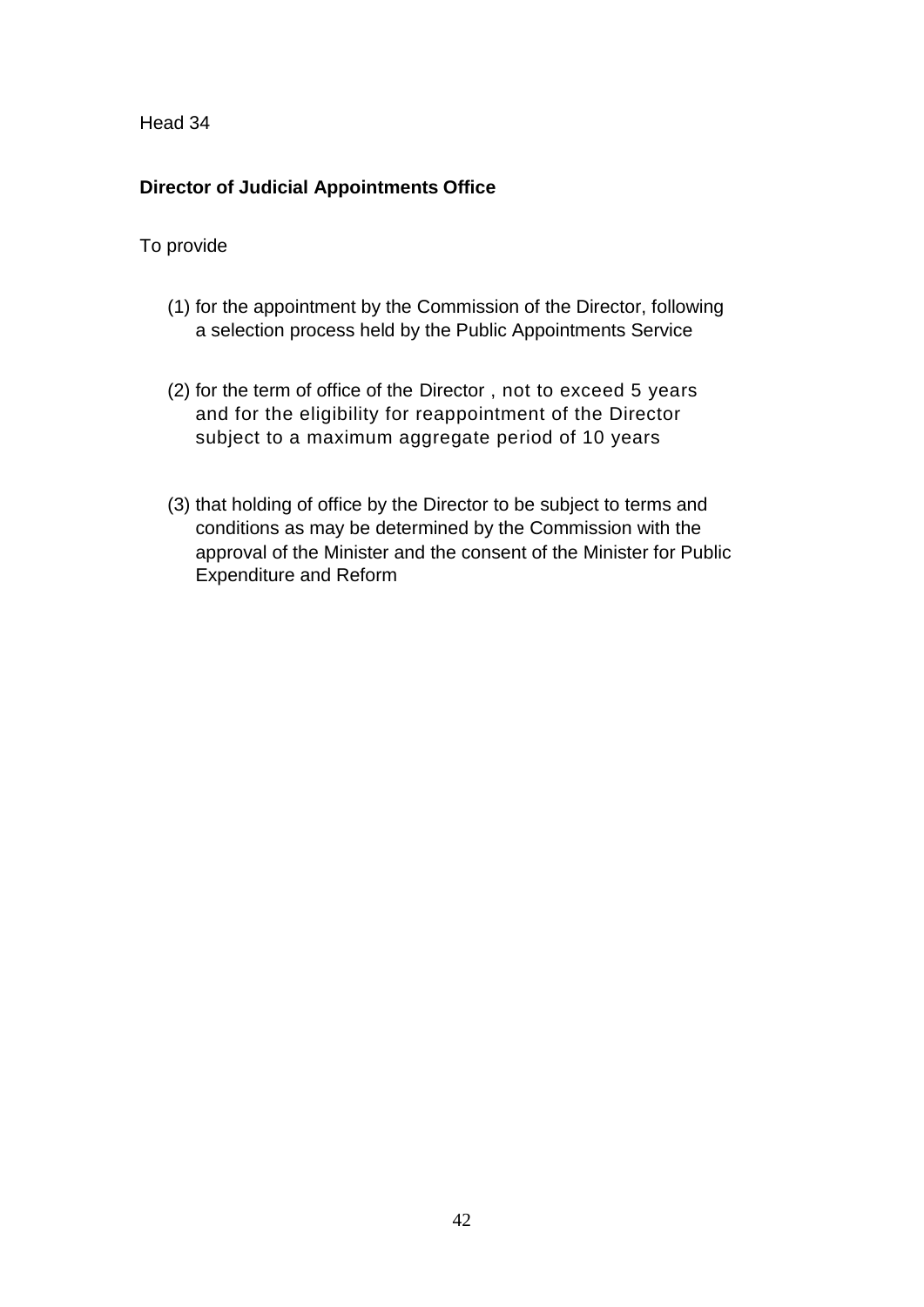# **Appointment of Interim Director**

- (1) The Minister may appoint an interim Director pending the appointment of the Director by the Commission and pending that appointment the interim Director shall perform all the functions of the Director under this Act and a reference in this Act to the Director shall include a reference to the interim **Director**
- (2) On the appointment of the Director, the interim Director shall cease to hold office.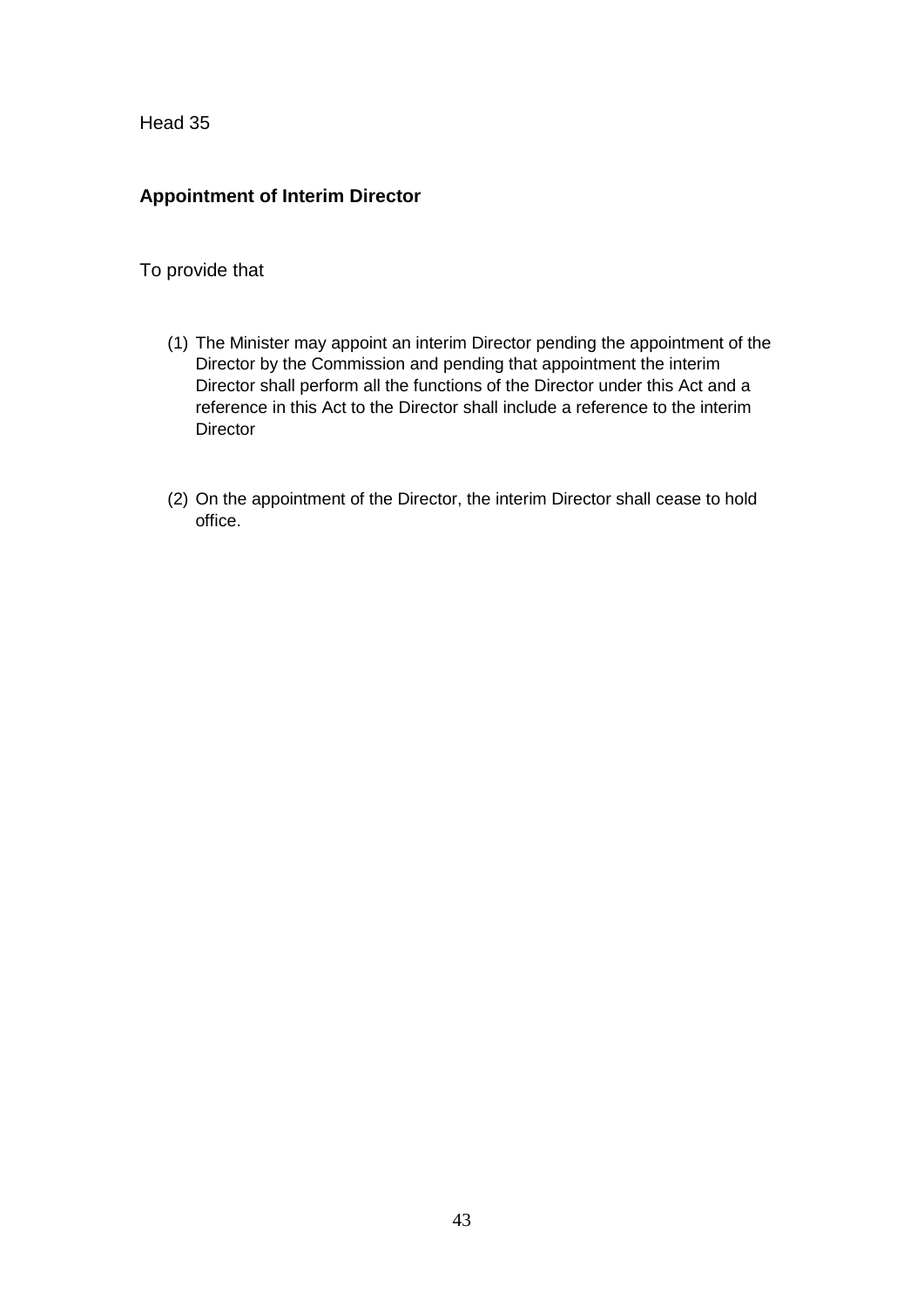# **Functions of Director**

- (1) for the functions of the Director ( which shall be to manage and control generally the staff, administration and business of the Office.)
- (2) that the Director shall be responsible to the Commission for the performance of his or her functions.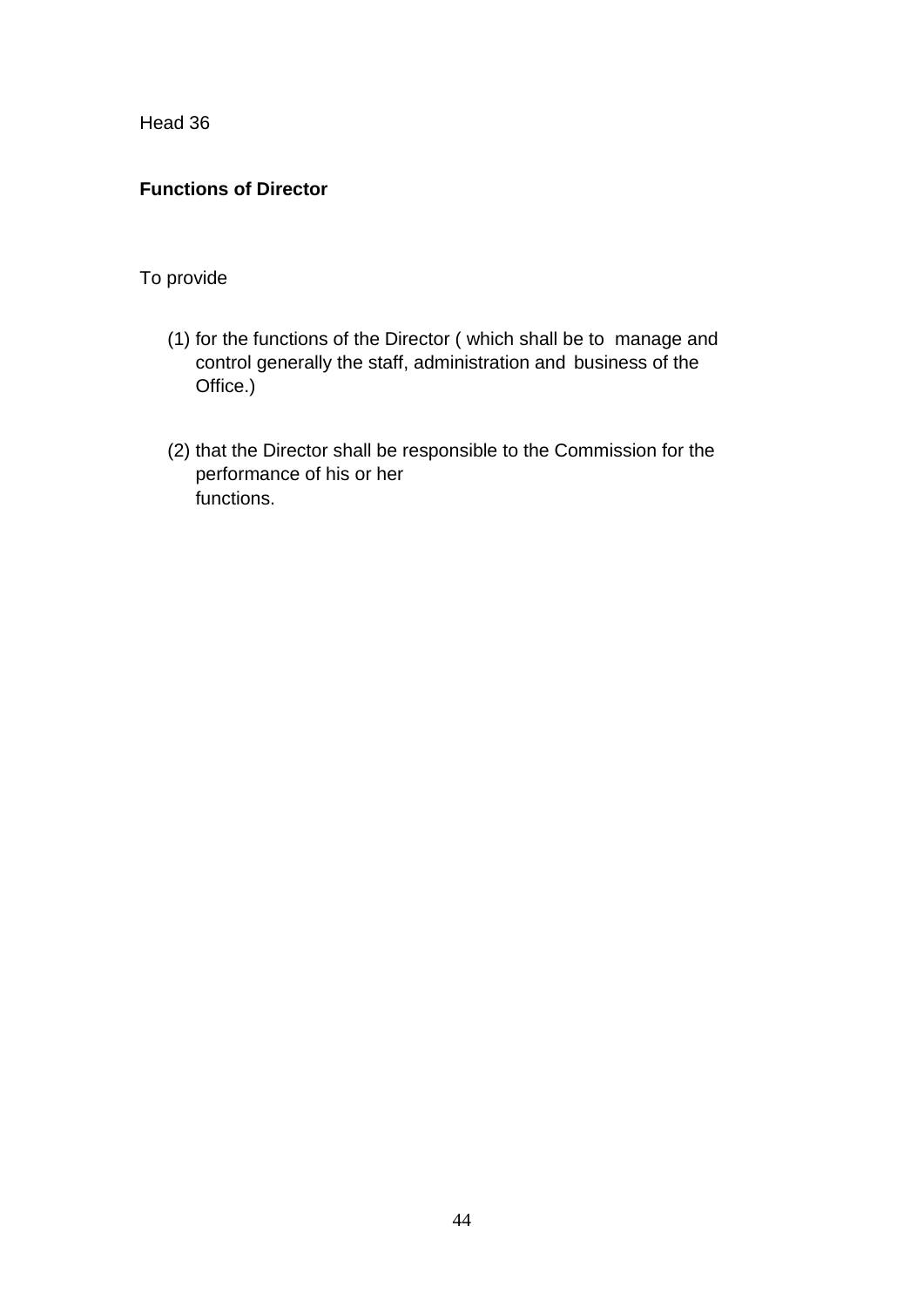# **Qualification of a judge of the District Court for appointment as a judge of the High Court**

To provide that

(1) Section 5 of the Act of 1961 is amended to provide that a judge of the District Court who has served as such a judge for a period of not less than 2 years shall be qualified for appointment as a judge of the High Court.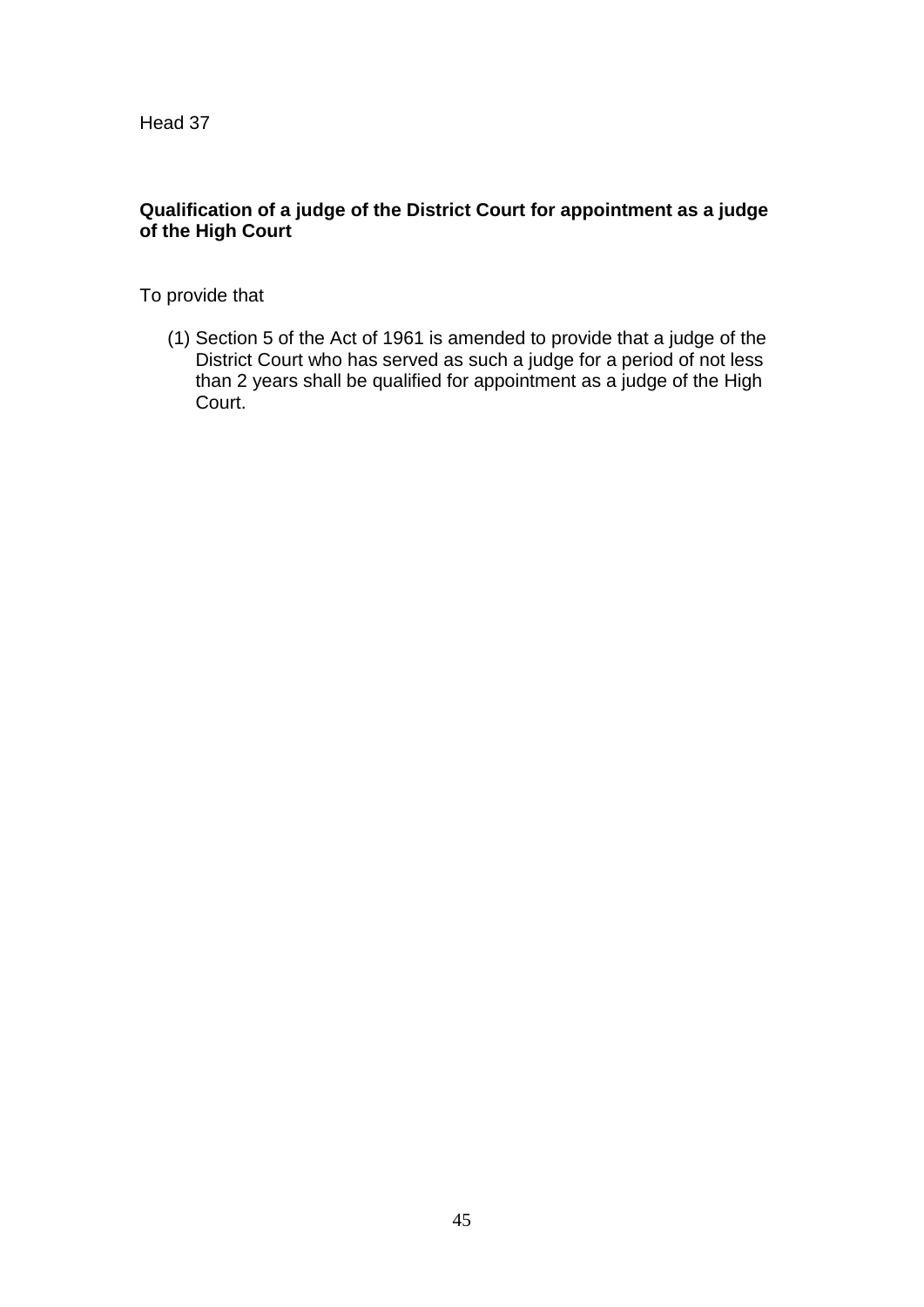# **Amendment of Act of 1961 (legal academics)**

### To provide

- (1) That the Act of 1961 is amended by the insertion of section 45A , the purpose of which is to provide an additional basis for qualification for appointment as a judge of the Supreme Court, the Court of Appeal , the High Court, the Circuit Court and the District Court.
- (2) That section 45A of the 1961 Act shall provide that a person who is for the time being a legal academic of not less than 12 years' standing shall be qualified for appointment as a judge of the Supreme Court, the Court of Appeal, the High Court, the Circuit Court or the District Court, subject to requirements that
	- a person of such standing shall have been employed as a legal academic for a continuous period of not less than 2 years immediately before such appointment.
	- That a legal academic shall be so qualified only where at the time of appointment the legal academic is a qualified barrister (within the meaning of the Act of 2015) or a solicitor who has not been struck off the roll of solicitors (within the meaning of the Act of 2015), and who has practised as a barrister or solicitor for a continuous period of at least 4 years,
- (3) (a) that in the case of a person who is the head of a faculty immediately before the appointment referred to in subhead (2) , the requirements of that subsection shall be deemed to be satisfied if within the period of 12 months before the person's becoming the head of that faculty , he or she was either a legal academic of not less than 12 years' standing (2 of which years shall have been continuous) or the head of another faculty of not less than 4 years' standing (2 of which years shall have been continuous) , or

(b) Was the head of a faculty at a time other than immediately before the appointment referred to in subsection (2) , any period served by him or her as the head of a faculty shall , for the purposes of that subsection and subsection (2), be deemed to be a period served by him or her as a legal academic.

( c ) A head of faculty (or head of another faculty) shall be so qualified only where at the time of appointment the head is a qualified barrister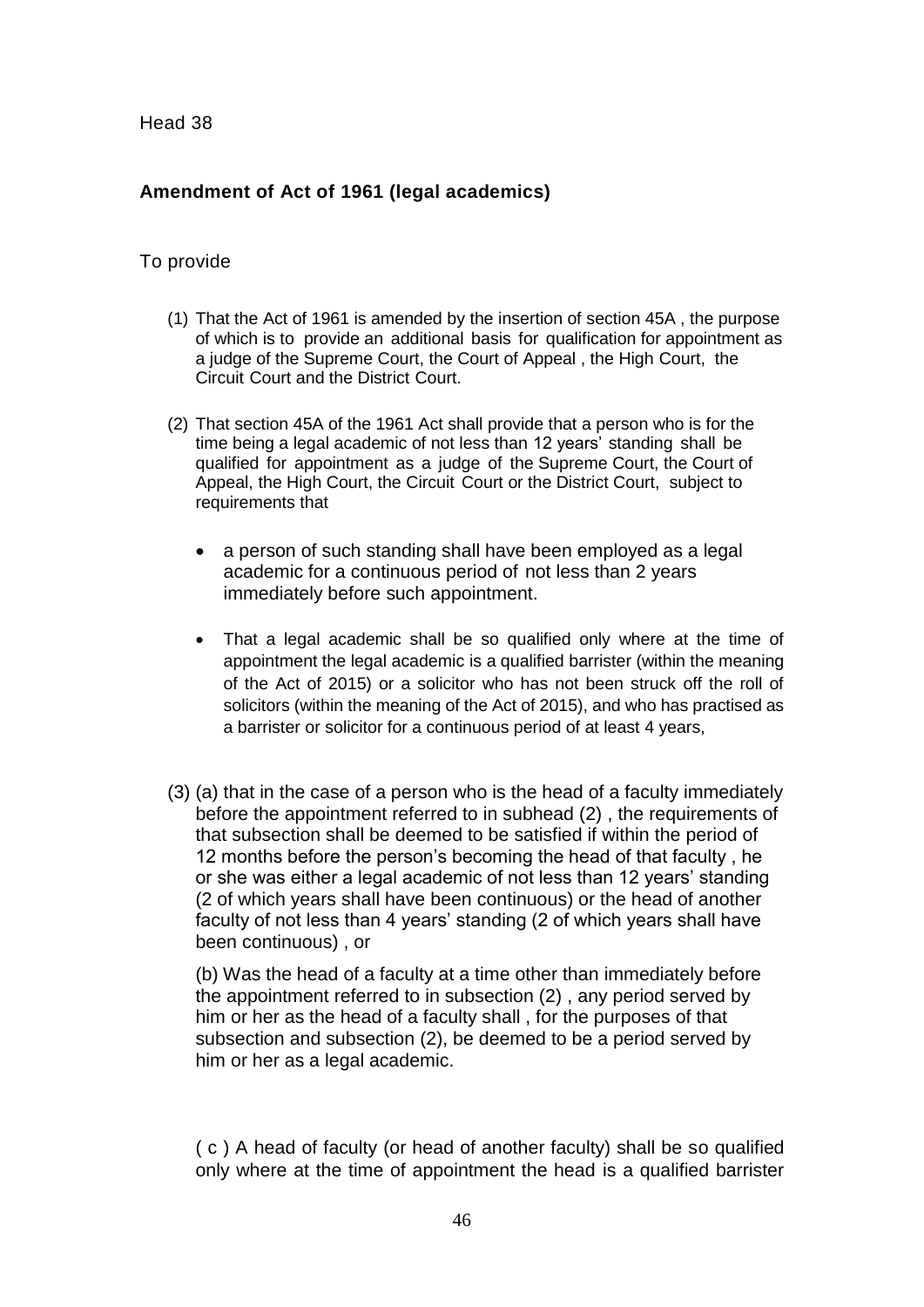(within the meaning of the Act of 2015) or a solicitor who has not been struck off the roll of solicitors (within the meaning of the Act of 2015), and who has practised as a barrister or solicitor for a continuous period of at least 4 years

(d) any reference in this Head to be or having been the Head of a faculty , or another faculty, shall be construed as a reference to being or having been the dean, director, or other overall head of a department , school or other faculty in an educational establishment, the responsibilities of which include the carrying on of the activities referred to in subhead (4)

- (4) For the purposes of this Head a 'legal academic' means a permanent member of the academic staff of an educational establishment who teaches one or more subjects in the field of law or carries out , or supervises the carrying out , of research in one or more such subjects, whether or not in conjunction with the carrying on by him or her of administrative duties relevant to that teaching , research or supervision.
- (5) further provide for a definition of 'educational establishment' to include
	- a. A university to which the Universities Act 1997 applies,
	- b. a technological university (within the meaning of the Technological Universities Act 2018),
	- c. the Honorable Society of King's Inns,
	- d. the Law Society of Ireland, or".
	- e. an educational establishment, equivalent to one referred to in paragraph (a), (b), (c) or (d), in a place outside the State,".
- (6) In computing for the purposes of section 45A any period that a person must have served as a legal academic, successive employment of the person by two or more of any of the educational establishments mentioned in subhead (5) shall suffice.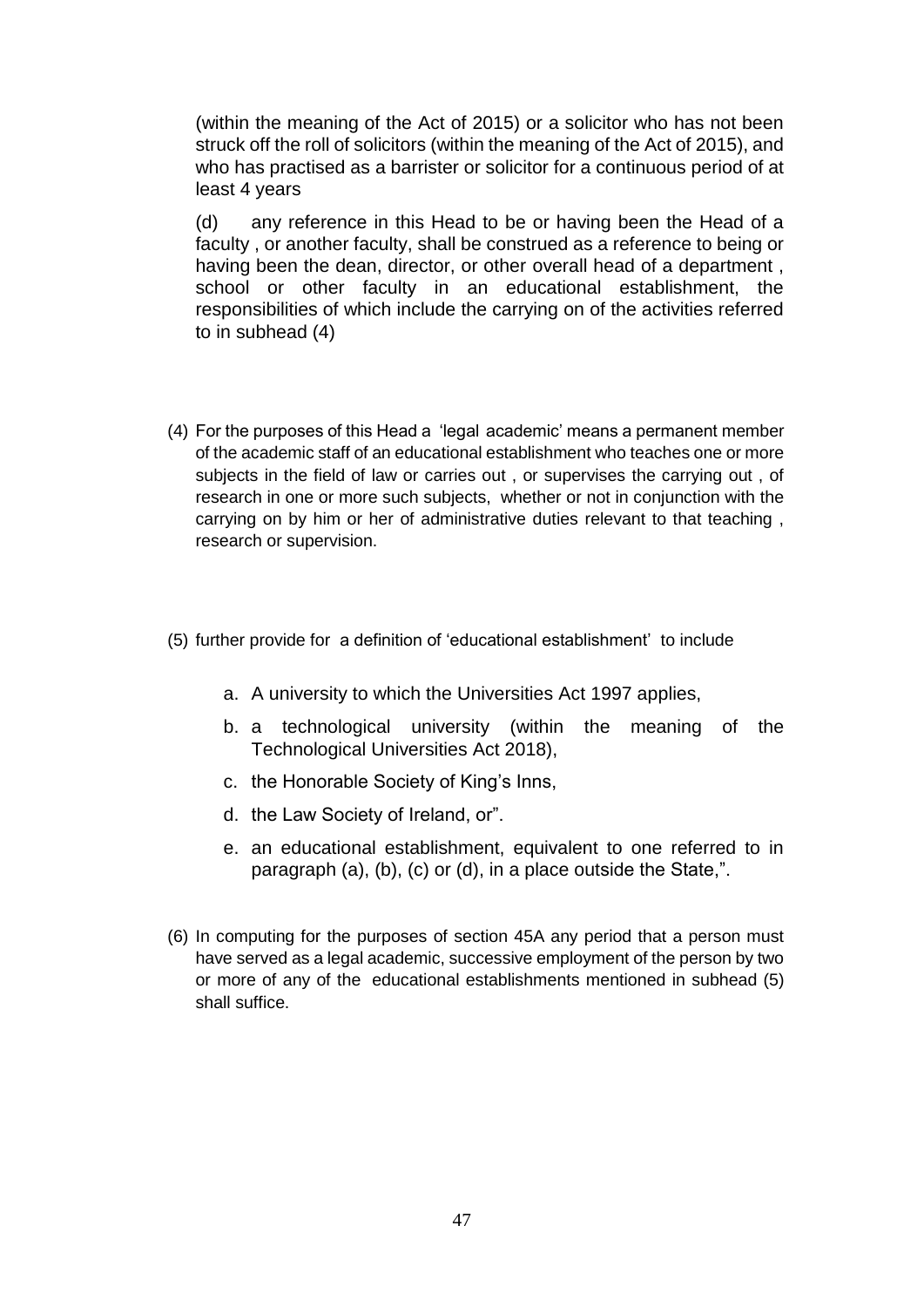### **Amendment of the Act of 1961 (practicing barrister or practice at the Bar)**

- (1) Section 5 of the Act of 1961 is amended to provide that for the purposes of that section the term 'practising barrister' has the same meaning as it has in the Legal Services Regulation Act 2015.
- (2) Section 17 of the Act of 1961 is amended to provide that for the purposes of that section the term 'practising barrister' has the same meaning as it has in the Legal Services Regulation Act 2015.
- (3) Section 29 of the Act of 1961 is amended to provide that for the purposes of that section the term 'practising barrister' has the same meaning as it has in the Legal Services Regulation Act 2015.
- (4) section 2 of the Act of 1961 is amended to provide that a reference to 'the Act of 2015' is a reference to the Legal Services Regulation Act 2015.
- (5) the Courts of Justice Act 1936 ,in section 14, and in section 51, is amended to provide that 'practising barrister' has the same meaning as it has in the Legal Services Regulation Act 2015.
- (6) section 2 of Courts Act 1973 is amended to provide for the substitution of "practice as a barrister" for "practice at the Bar" in each place it occurs.".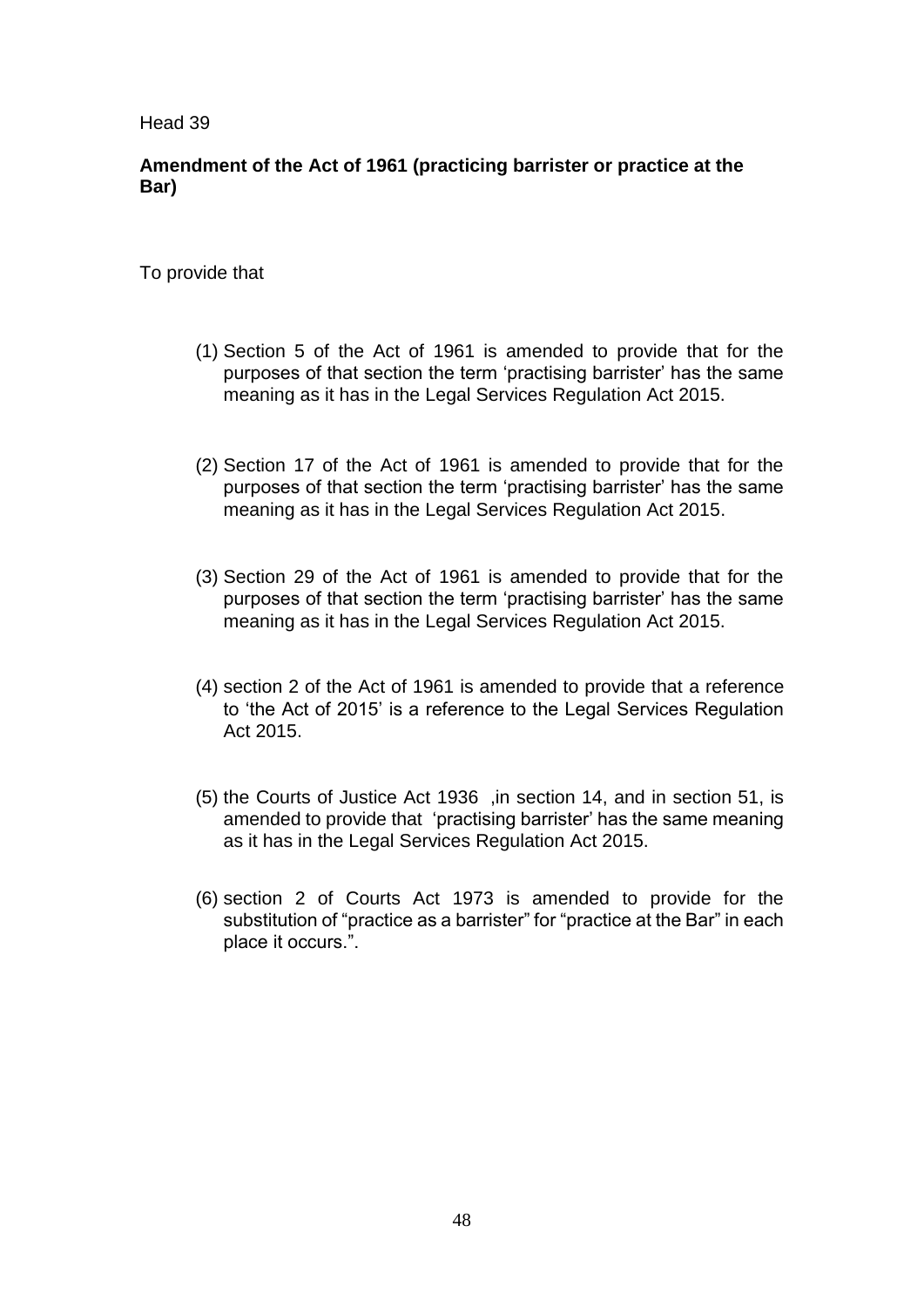# **Recommendation of names to Minister: principal conditions to be satisfied**

- (1) the Commission shall not recommend the name of a person to the Minister unless it is satisfied that the requirements of the relevant provisions are complied with in relation to the person.
- <span id="page-48-1"></span>(2) in making a recommendation, the Commission shall ensure that the requirements in the published statement are complied with.
- (3) In the case of an appointment to the office of ordinary judge of the Supreme Court, the Court of Appeal or High Court, the Commission shall not recommend the name of a person to the Minister unless, in the opinion of the Commission the person has—
- i. an appropriate knowledge of the decisions, and
- <span id="page-48-0"></span>ii. an appropriate knowledge and appropriate experience of the practice and procedure, of the Supreme Court, the Court of Appeal and the High Court
- (4) In the case of a person who was appointed as a judge of the High Court, the Circuit Court or the District Court before 28 October 2014, *paragraph [\(ii\)](#page-48-0)* of *subhead [\(3\)](#page-48-1)*, in so far as it refers to appropriate experience of the practice and procedure of the several courts mentioned in that provision, shall have effect as if the reference to the Court of Appeal were omitted.
- (5) In determining whether the requirements of *subhead (3)* are satisfied, the Commission shall have regard, in particular, to the nature and extent of the practice of the person concerned in so far as it relates to his or her personal conduct of proceedings in the Supreme Court, the Court of Appeal and the High Court as either or both of the following—
	- (a) an advocate or a solicitor instructing counsel in such proceedings, or both, or
	- (b) a person providing legal advice to another person on the conduct of such proceedings.".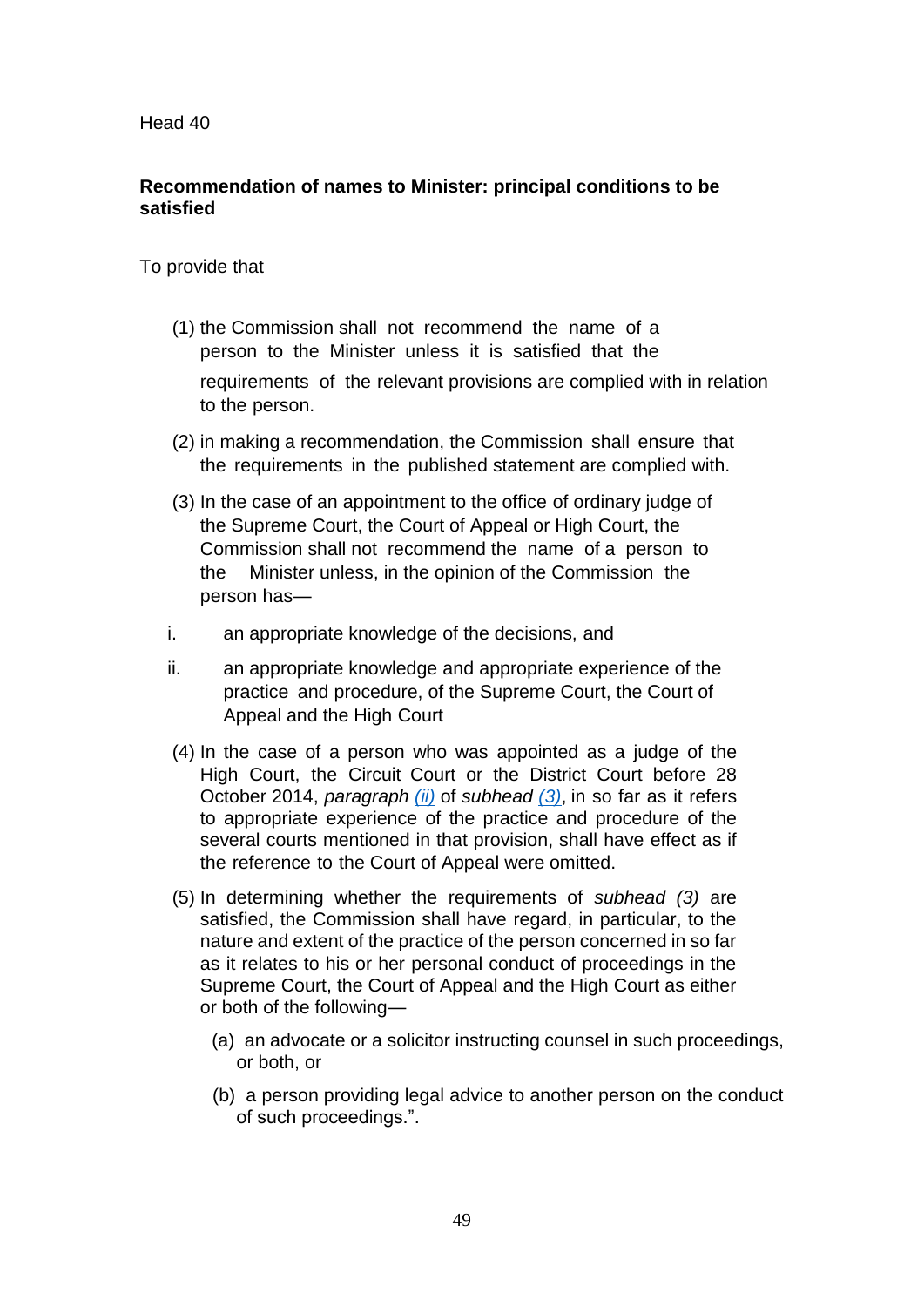(6) In this section "relevant provisions", in relation to a person, means the provisions applicable to the judicial offices of ordinary judge of the Supreme Court, Court of Appeal, High Court, Circuit Court, office of specialist judge of the Circuit Court, District Court, and the basis on which the person claims qualification for appointment to it.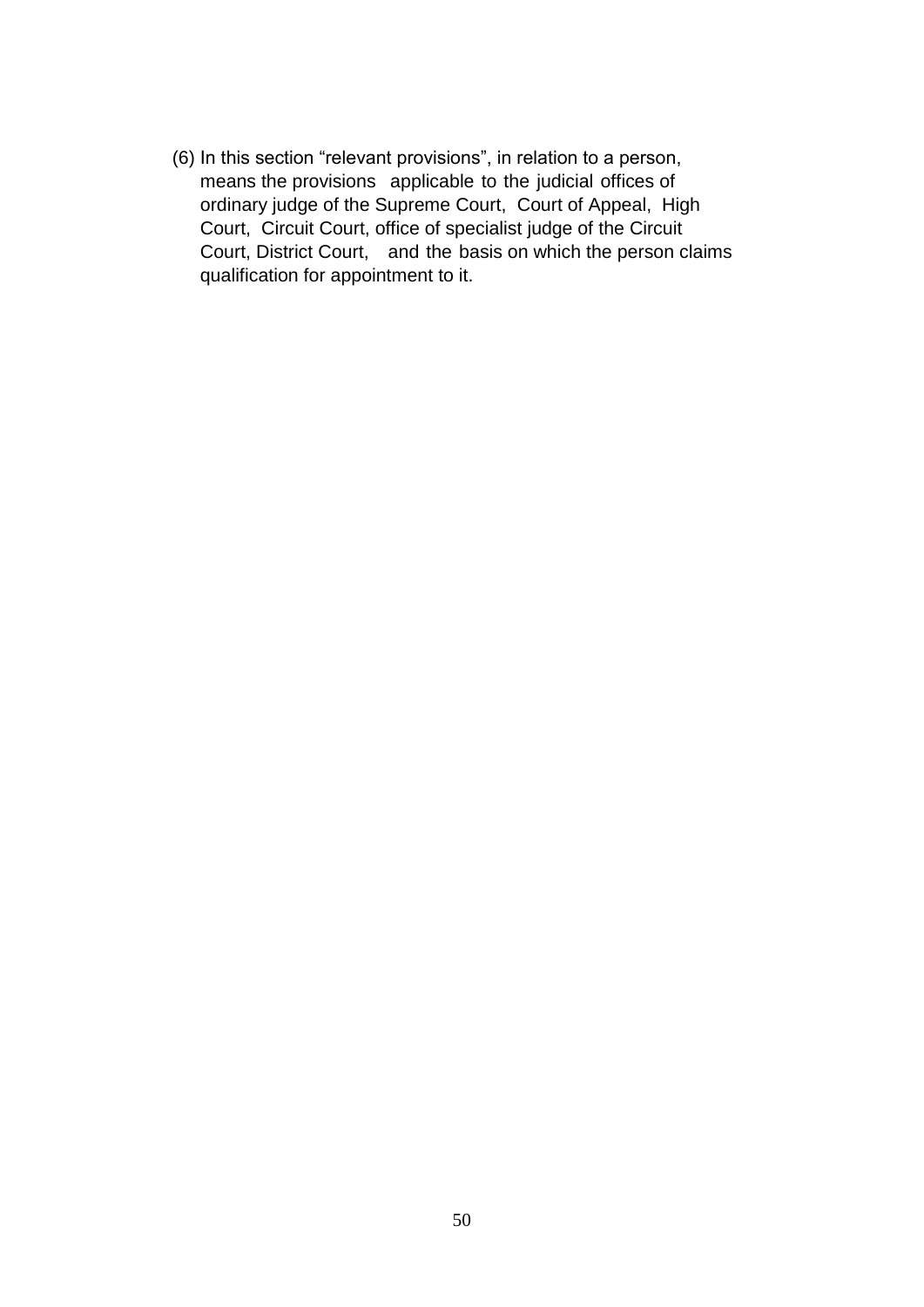### **Recommendation of names to Minister: further conditions to be satisfied**

- (1) the Commission shall not recommend a practicing barrister or a practicing solicitor for appointment unless he or she has displayed in his or her practice as a barrister or solicitor a degree of competence and a degree of probity appropriate to and consistent with the appointment concerned.
- (2) The Commission shall not recommend a legal academic, in his or her role as a legal academic and also in his or her practice as a barrister or solicitor, as the case may be, a degree of competence and a degree of probity appropriate to and consistent with the appointment concerned
- (3) The Commission shall not recommend the name of a person to the Minister for appointment to judicial office unless that person is suitable on grounds of character and temperament and is suitable on grounds of health
- (4) The Commission shall not recommend the name of a person to the Minister for appointment to judicial office unless the person gives an undertaking in writing to the Commission, if appointed to judicial office, to take such course or courses of training or education, or both, as may be required by the Chief Justice or the President of the relevant Court.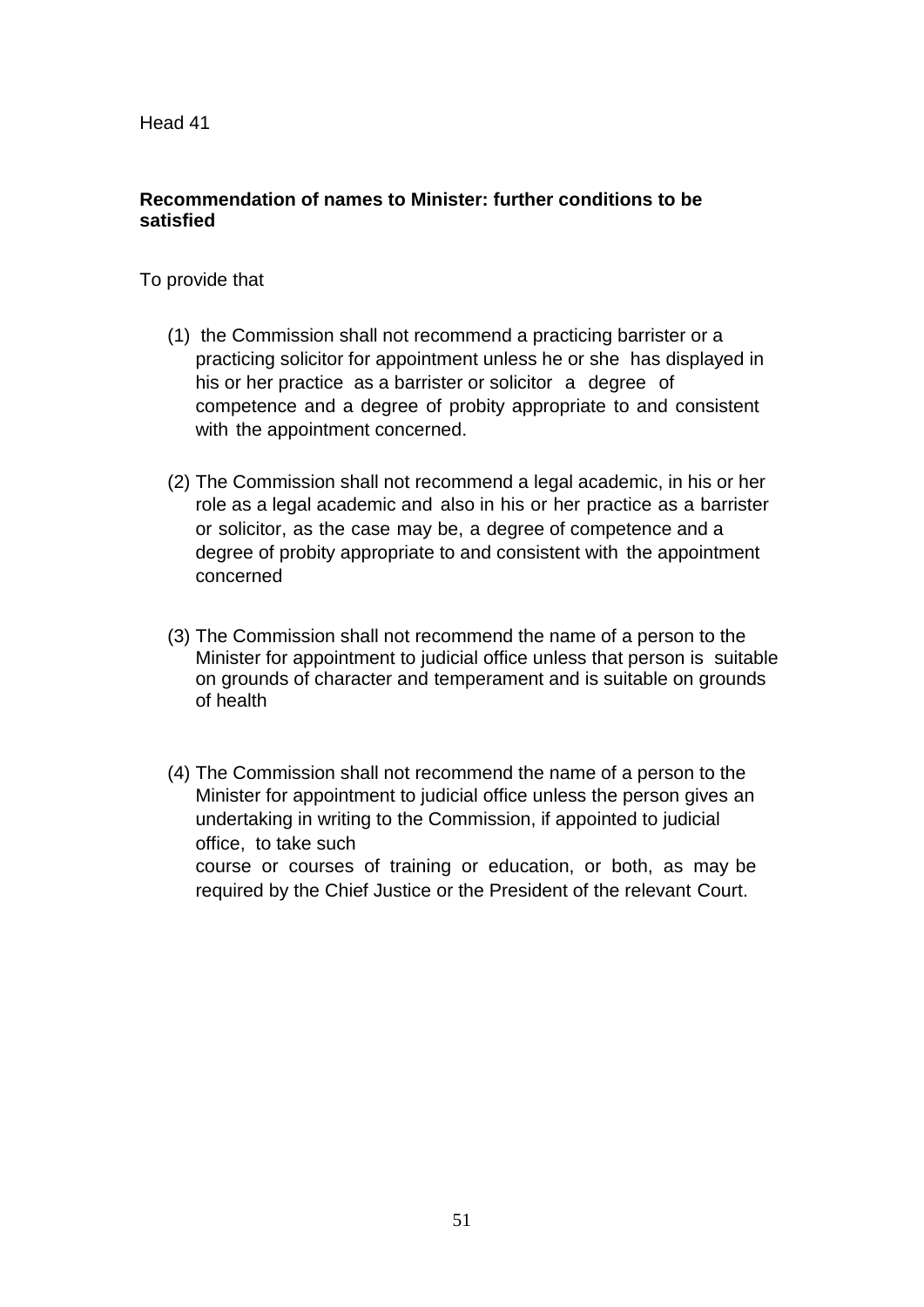### **Making of recommendations: certain functions**

- (1) the Commission shall provide through such means as it consider to be appropriate information on the selection procedures and the other matters that are set out in a published statement
- (2) the Commission shall invite , through means of advertisement, the making of applications by persons to be considered for selection for recommendation for appointment to judicial office, and
- (3) the Commission may do such other things as it considers necessary to enable it perform its function in relation to selecting persons to be the subject of a recommendation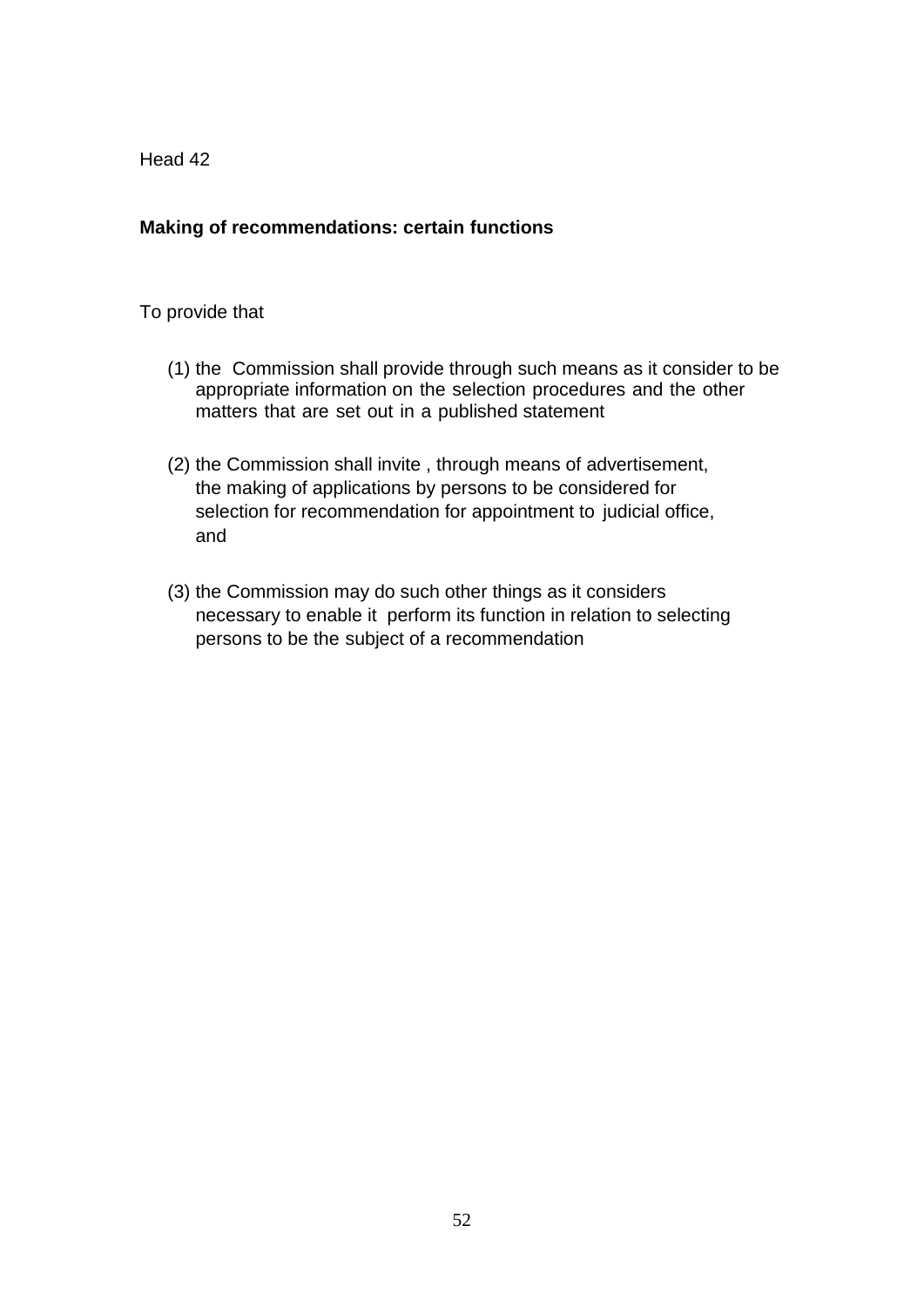# **Applications for appointment to judicial office**

- (1) a person, including a serving judge or a relevant office holder, who wishes to be considered for appointment to a judicial office shall make an application to the Commission pursuant to an invitation made by the Commission; that application shall be in writing or in such other format as may be specified in the selection procedures, and no application shall be made otherwise than pursuant to such invitation
- (2) without prejudice to any specific provision of the selection procedures in that behalf, an applicant shall provide to the Commission such information as it may request to enable it to consider the suitability of the applicant for judicial office, including information relating to education , professional qualifications, experience and character.
- (3) In this section "relevant office holder" means a judge or other office holder referred to in any of clauses (I) to (VII) of section 5(2)(b)(i) of the Act of 1961.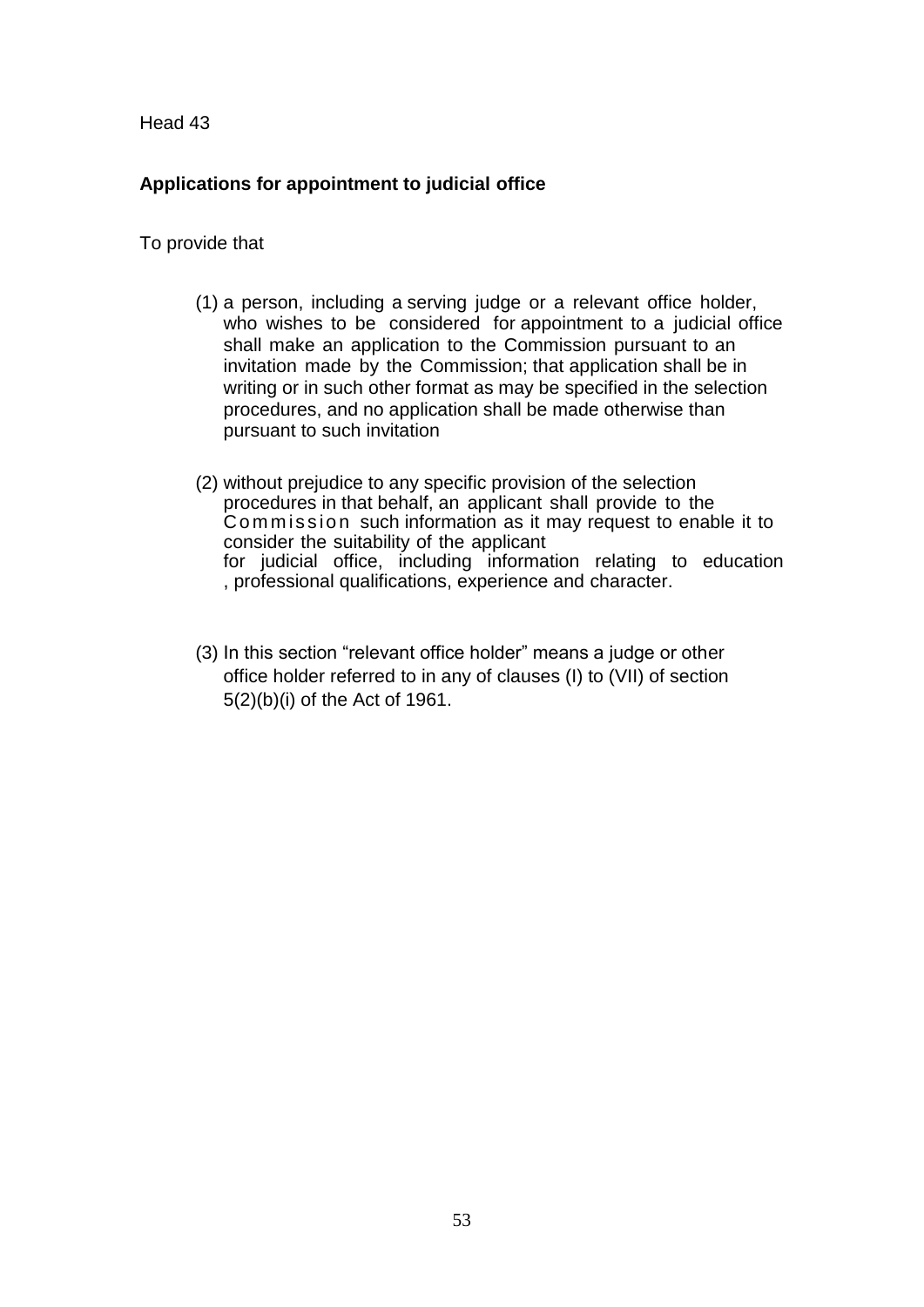### **Judicial vacancy: recommendation by Commission of persons for appointment**

- (1) where a judicial office stands vacant, or the Minister anticipates that a judicial office will stand vacant, the Minister shall request the Commission to recommend to the Minister, in respect of the judicial office concerned, the names of 5 persons.
- (2) The Commission where it receives a request under this Head , shall recommend the names of 5 persons in respect of the judicial office concerned, and the Commission shall provide a statement of the name of each eligible person who had made a relevant application.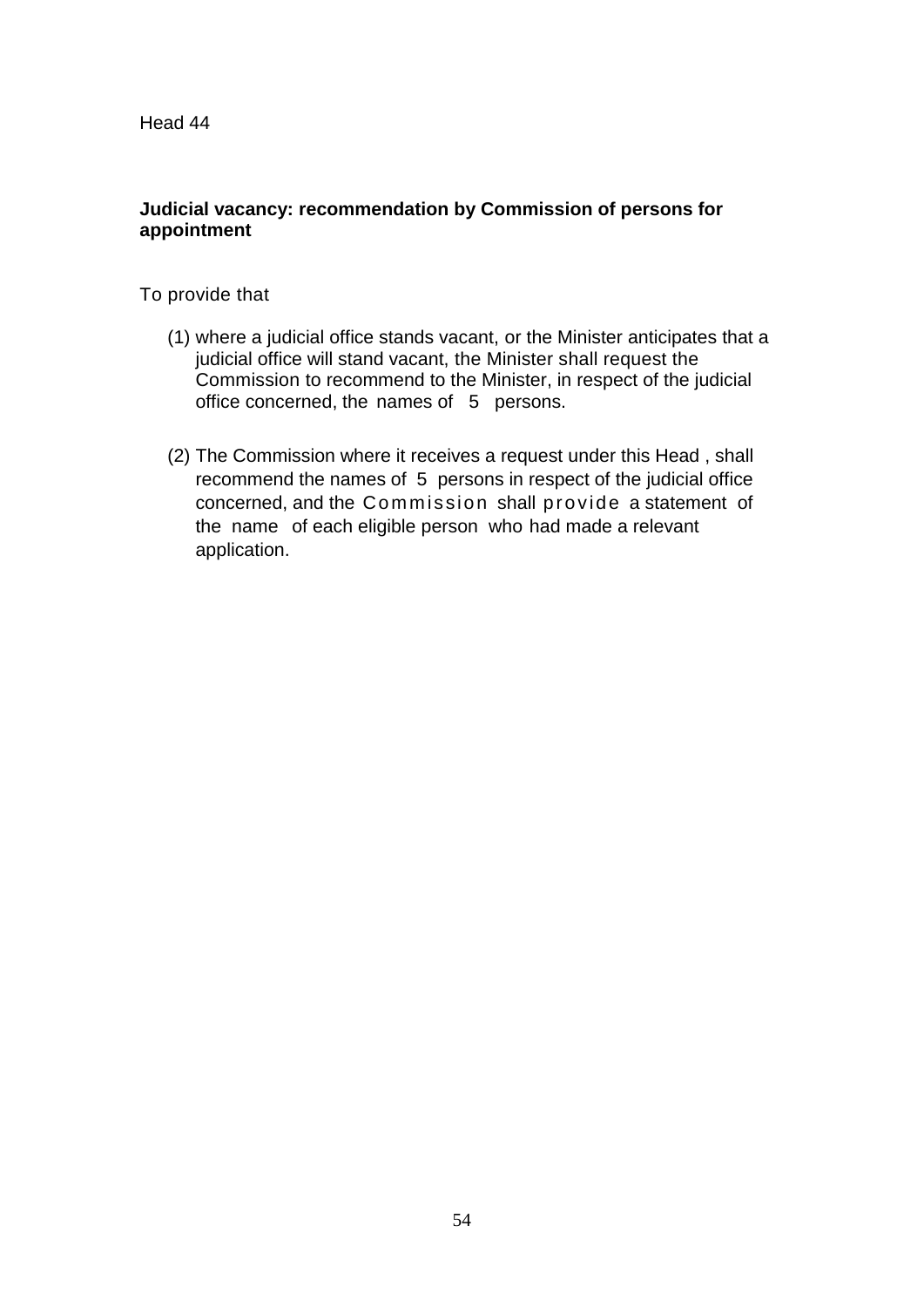# **More than one judicial vacancy: recommendation by Commission of persons for appointment**

- (1) where more than one judicial office stands vacant, or the Minister anticipates that more than one judicial office in a particular court will stand vacant, the Minister shall request the Commission to recommend to the Minister, in respect of the judicial offices concerned, in addition to 5 names, 3 more names in respect of the second and each additional vacancy or such lesser total number of names as may be requested by the Minister following consultation with the **Commission**
- (2) The Commission where it receives a request under this Head shall recommend the number of names of persons provided for in respect of the judicial offices concerned , and the Commiss ion shall pro vide a statement of the name of each eligible person who had made a relevant application.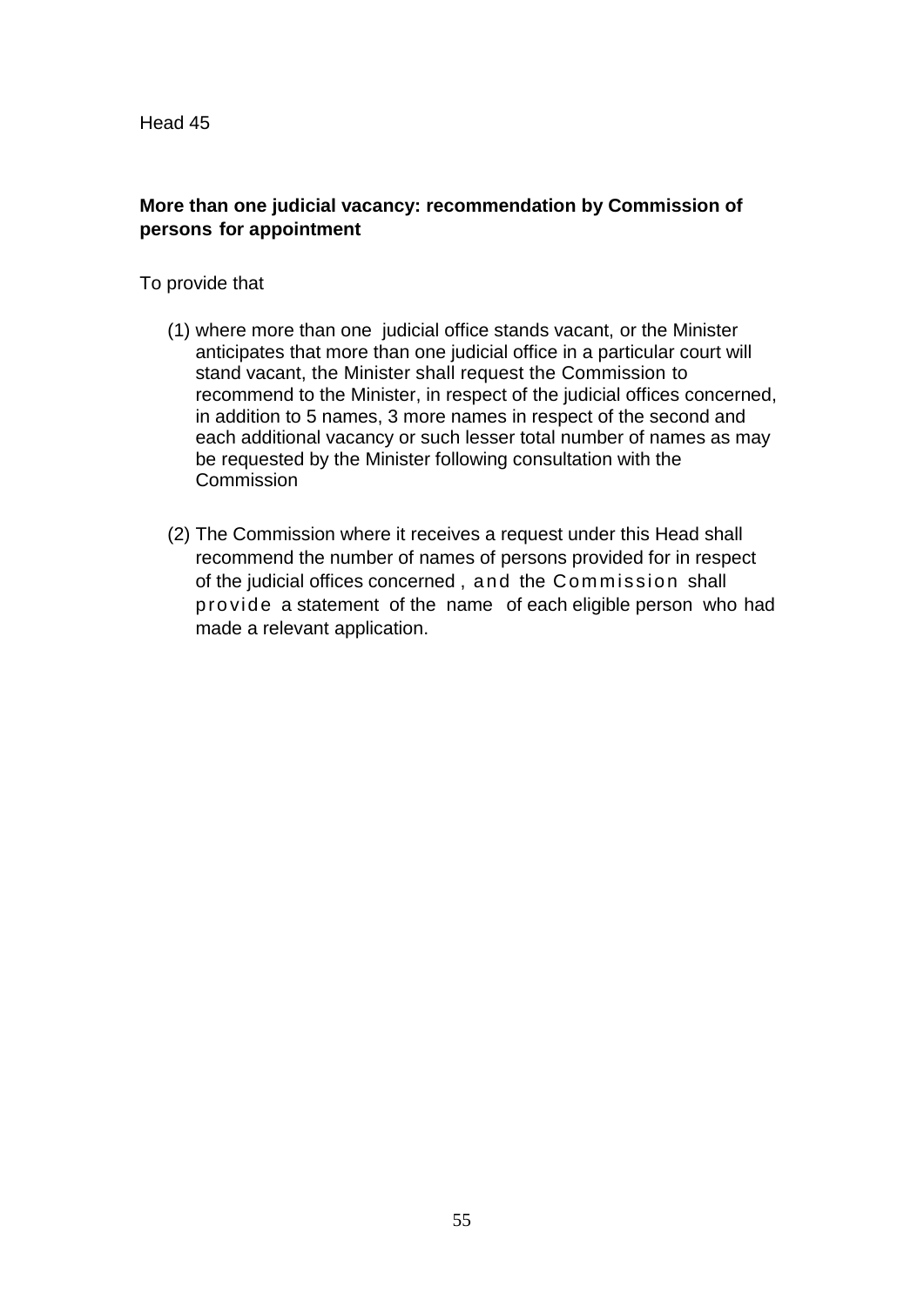# **Where specified number of persons' names not recommended**

### To provide that

.

- (1) Where the Commission cannot recommend to the Minister under Heads 44 and 45 the number of specified names of persons , then it shall, if it can, recommend to the Minister a lesser number of names and shall provide to the Minister a statement of the name of each eligible person who had made a relevant application.
- (2) Where subhead (1) applies it shall include a case in which the number of eligible persons who had made an application to the Commission is less than the number of names of persons required to be the subject of a recommendation.
- (3) Where the Commission cannot reco mmend the name of any person the Commission shall inform the Minister of that fact and it shall provide to the Minister a statement of the name of each eligible person who had made a relevant application.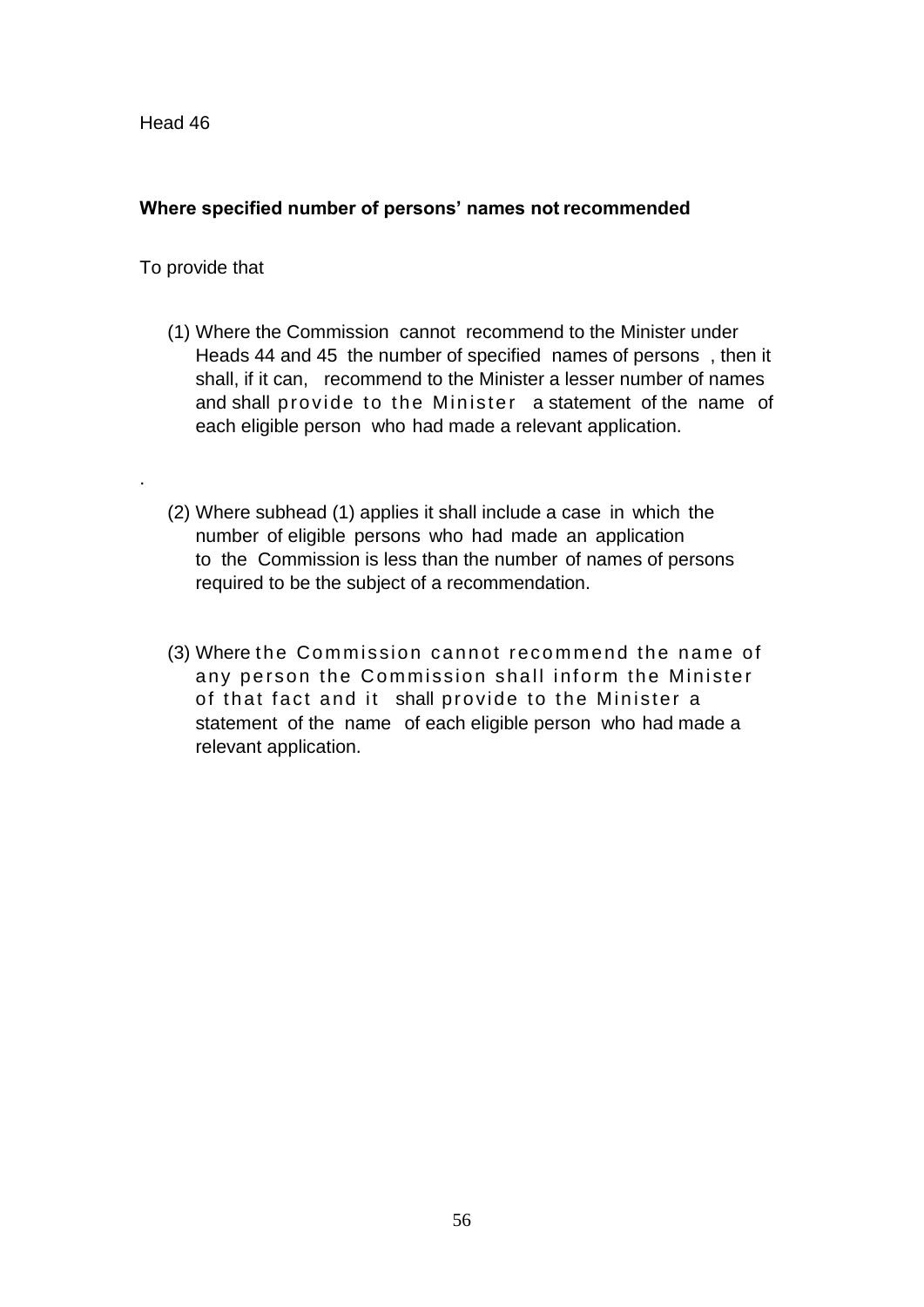# **Particulars to be provided by the Commission**

# To provide that

(1) the Commission shall, in respect of each eligible person , where that person has been recommended by the Commission under the foregoing provisions, provide to the Minister particulars of the person's education, professional qualifications, experience, language skills and character, and where applicable, the records and results of any interview or test conducted or held by the Commission in respect of the person.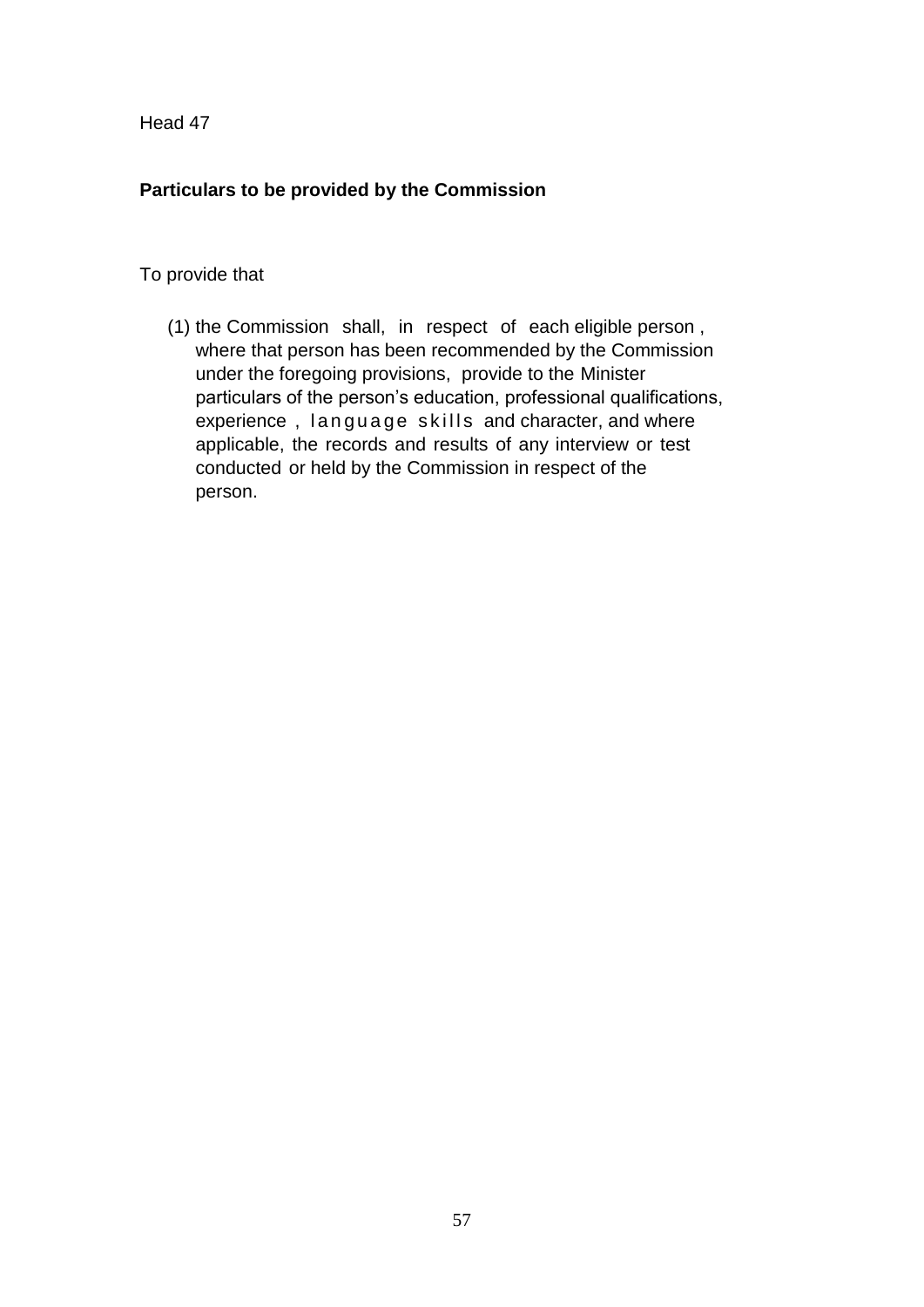# **Appointment as Chief Justice, President of the Court of Appeal and President of the High Court**

- (1) where the judicial office of Chief Justice, President of the Court of Appeal or President of the High Court stands vacant or the Minister anticipates that any of those offices will stand vacant the Minister shall request the Commission to seek expressions of interest on the part of eligible persons who wish to be considered for appointment to such office and to forward the names of all such eligible persons to the Minister together with particulars relating to the education, professional qualifications, experience and character of those persons.
- (2) In respect of a such a request , the Minister shall convene a meeting of the Chief Justice , the lay member nominated in accordance with subhead (4), and the Attorney General, (and those persons so convened shall be known as the Senior Judicial Appointments Advisory Committee ) who shall consider the suitability of all of those persons whose names have been forwarded by the Commission and shall recommend to the Government the names of 3 persons for appointment to the judicial office concerned
- (3) for substitution of the Chief Justice where the vacancy concerned is that of the judicial office of Chief Justice, by the President of the Court of Appeal, or if the President of the Court of Appeal has expressed interest , in relation to the foregoing judicial office, the next most senior judge available
- (4) for the nomination by the Commission for a term of 3 years of a lay member of the Commission for the purposes of this Head.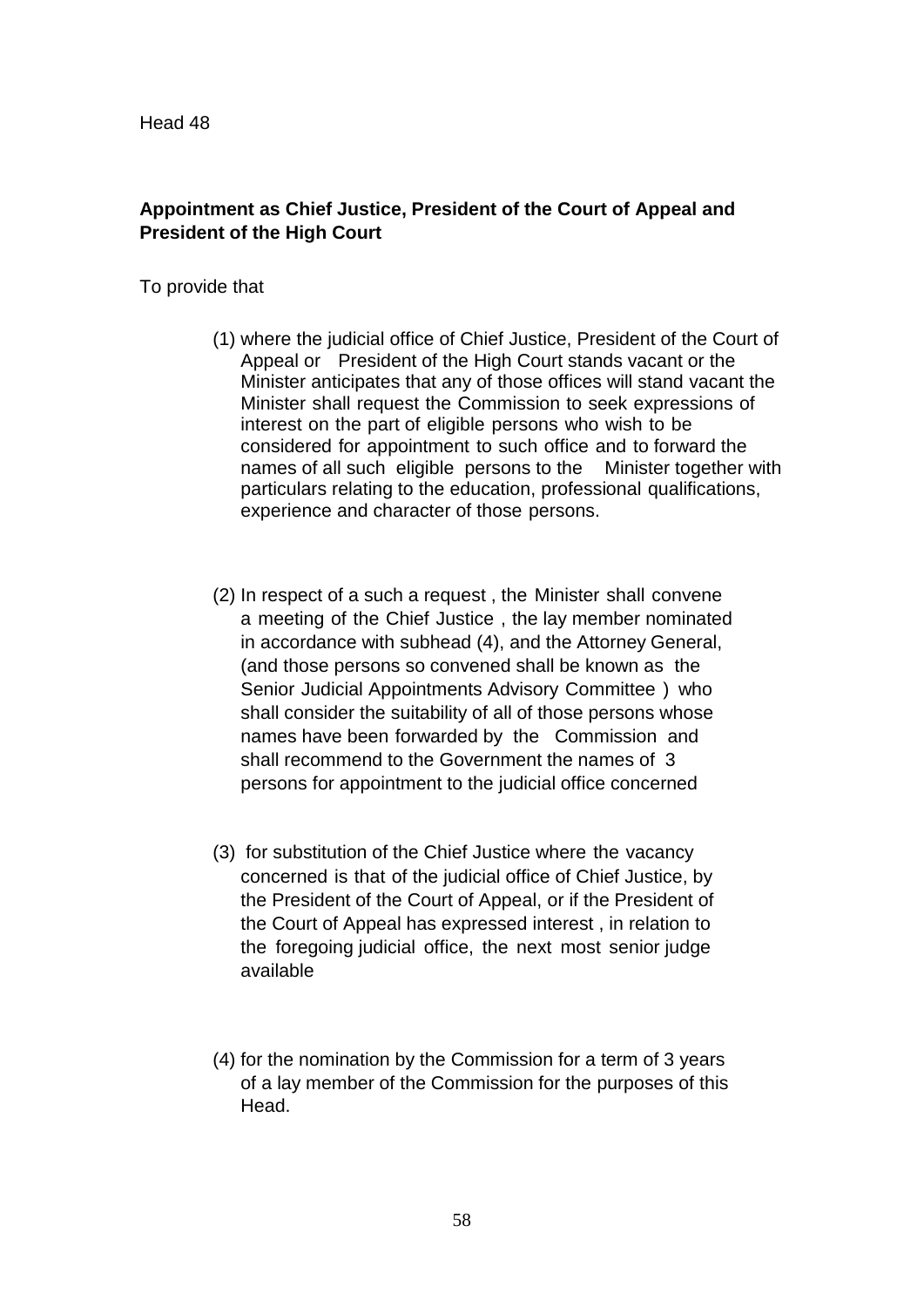- (5) for the recusal of the Attorney General where the Attorney General expressed the interest in respect of a judicial office referred to in subhead (1)
- (6) that where the Committee cannot recommend to the Government the names of 3 persons, including a case in which less than 3 eligible persons expressed the interest referred to in subhead (1), then it shall, recommend to the Minister a lesser number of names and shall provide to the Minister a statement of the name of each eligible person who had made a relevant application.
- (7) That where the Committee cannot recommend the name of any person to the Government, the Commission shall inform the Government of that fact and it shall provide to the Government a statement of the name of each eligible person who expressed the interest referred to in subhead (1) .
- (8) Any decision of the Advisory Committee made under *subhead (2) or (6)* shall be a unanimous one.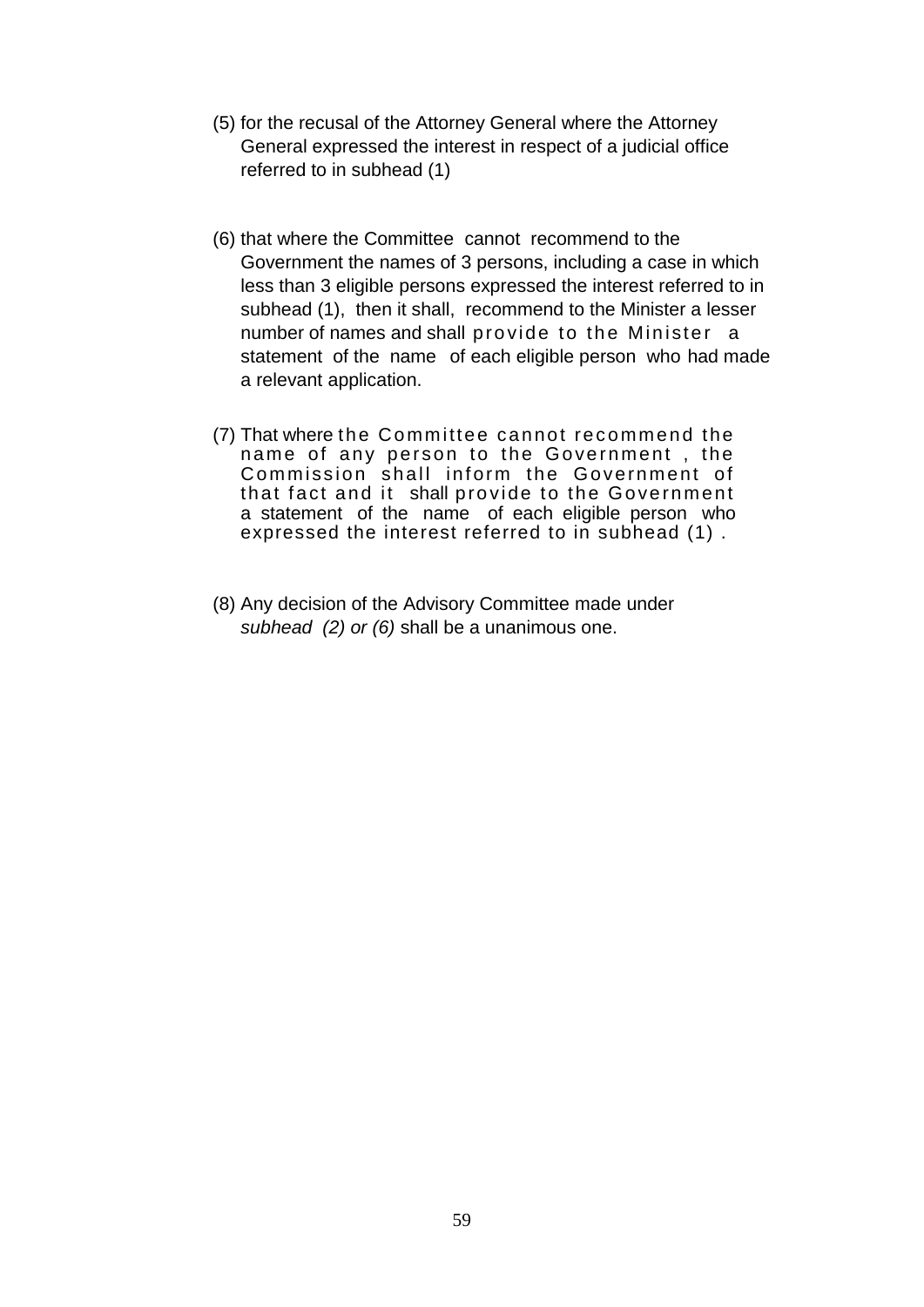# **Provision of information by Commission to applicants**

To provide that

(1) The Commission shall notify in writing each person who made an application under Head 43, whether or not he or she was recommended to the Minister for appointment to the office.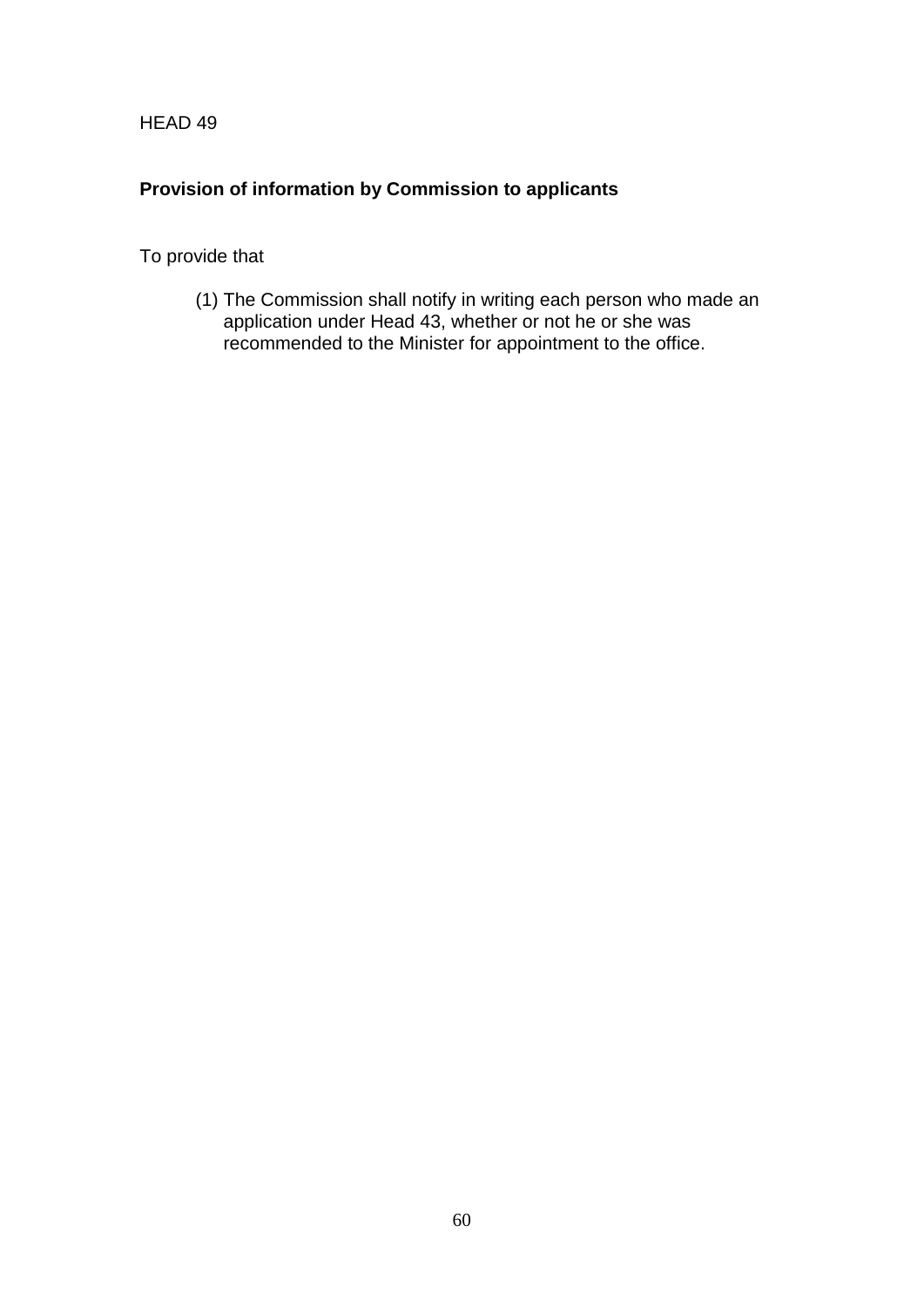# **Statement of recommendation**

# To provide that

(1) the Commission shall, in respect of each person whose name it recommends to the Minister, provide to the Minister a statement setting out the reasons the committee is of opinion that the person is suitable for appointment to the judicial office concerned.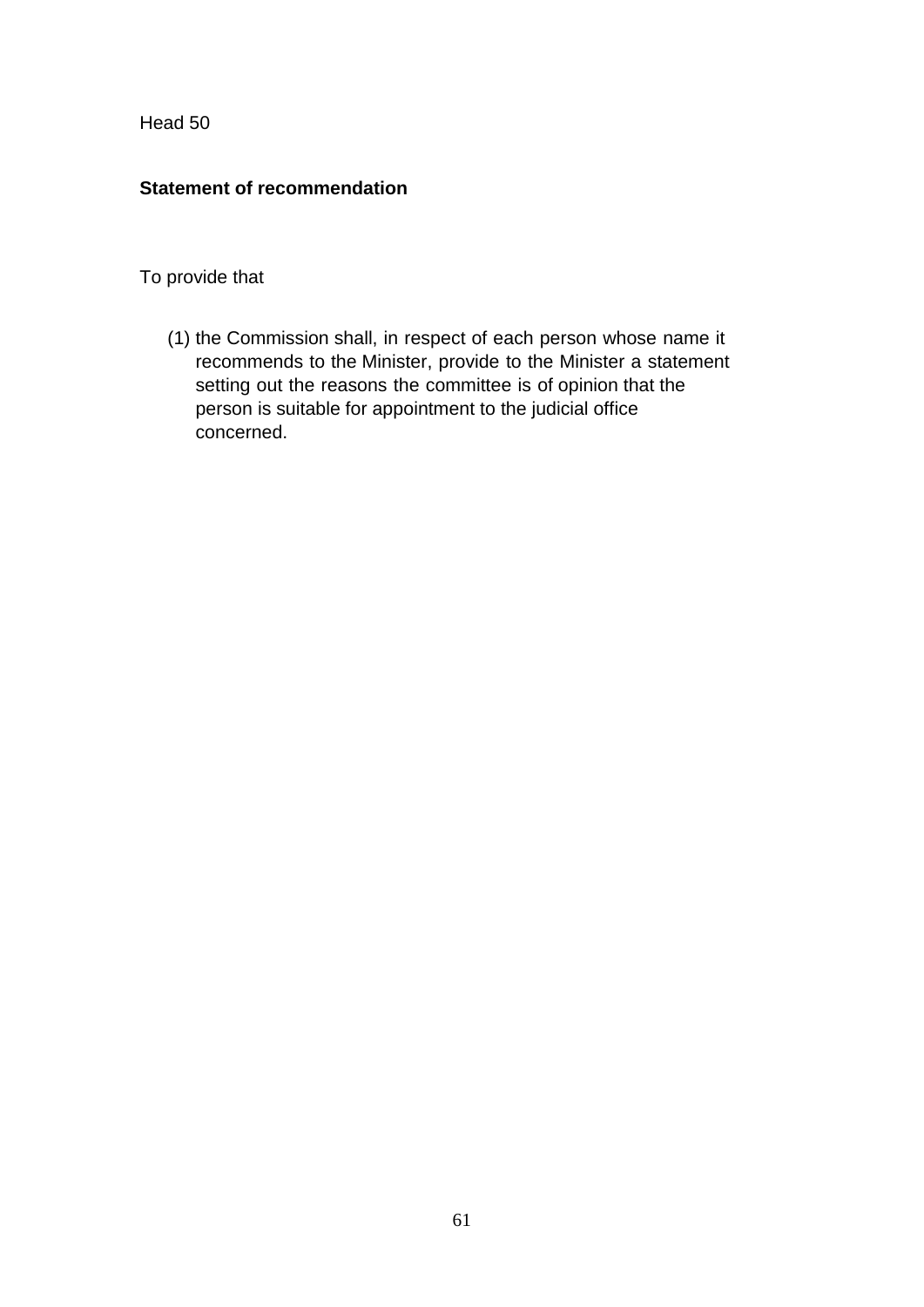# **Recommended persons to be considered first**

To provide that :

(1) In advising the President in relation to the appointment of a person to a judicial office the Government shall firstly consider for appointment those persons whose names have been recommended to the Minister under Heads 44 or 45 , or the Government under Head 48, in accordance with the provisions of this Act.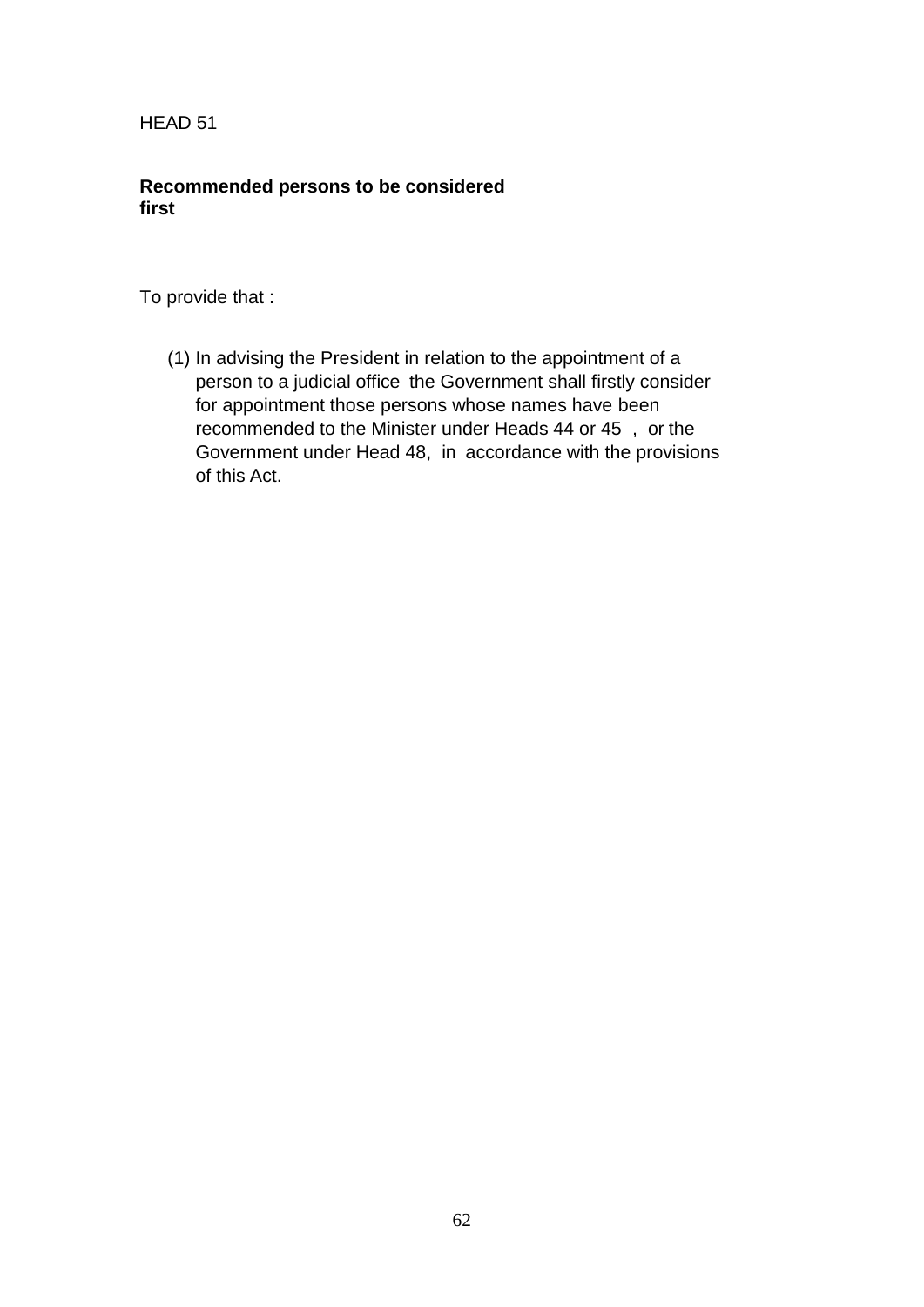### **Recommendation by Commission of name of Commision member**

To provide

(1)That a member of the Commission may be recommended to the Minister by the Commission

(2)that where a member of the Commission has made an application under head 43 in respect of a particular judicial office, that member shall take no part in the Commission's function of selecting and recommending persons for appointment to that judicial off ice and shall not attend any meeting of the Commission convened for the purpose of performing that function and shall not cast any vote in relation to any decision falling to be made by it for that purpose.

(3)for the substitution of a member nominated by the Judicial Council by another nominee of the Judicial Council where subhead (2) has effect .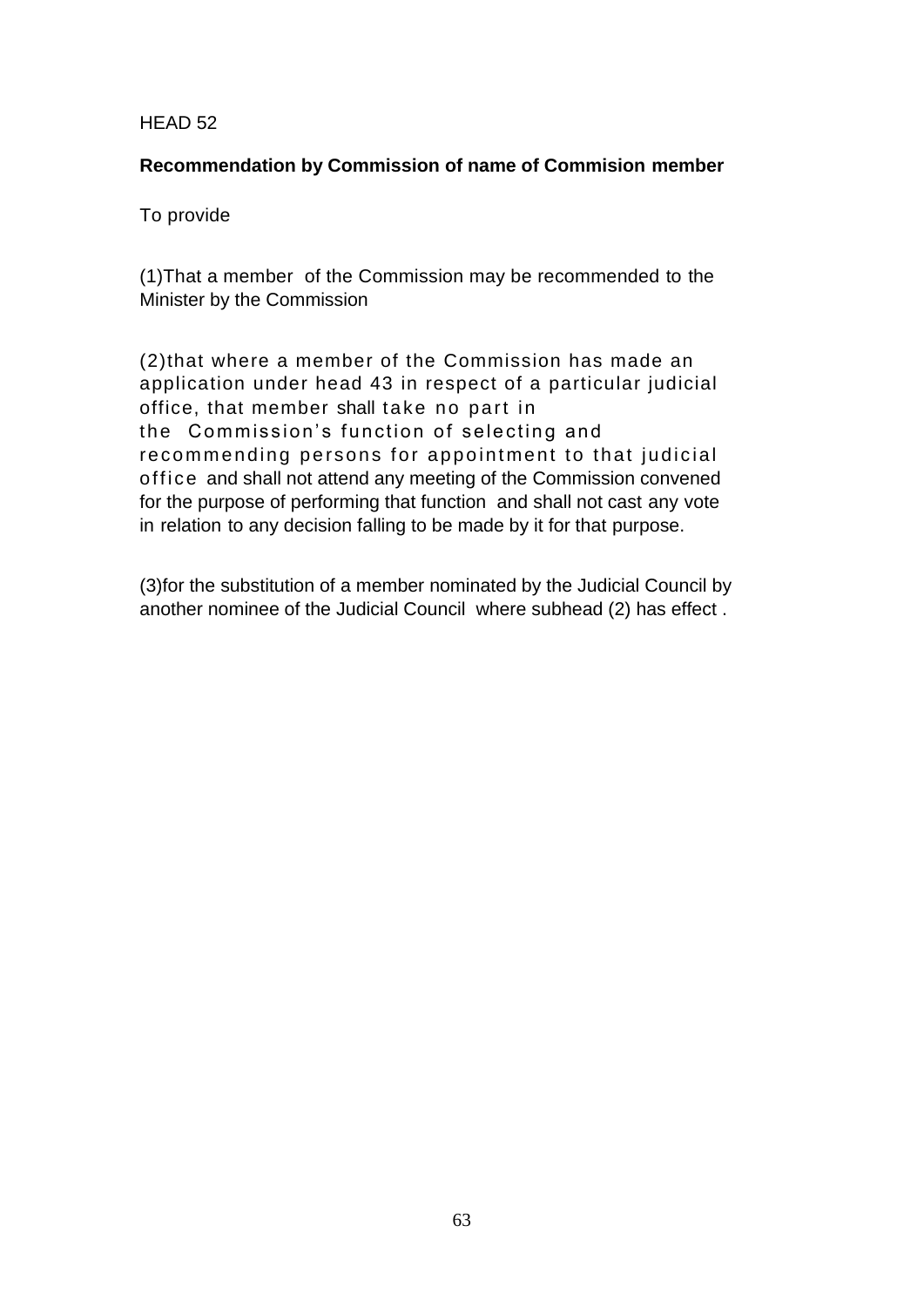# **Notice of appointment to be published**

To provide that

(1) Notice of an appointment to judicial office shall be published in *Iris Oifigiúil* and the notice shall, if it be the case, include a statement that the name of the person was recommended by the Commission to the Minister under Head 44 or 45 or by the Advisory Committee to the Government under Head 48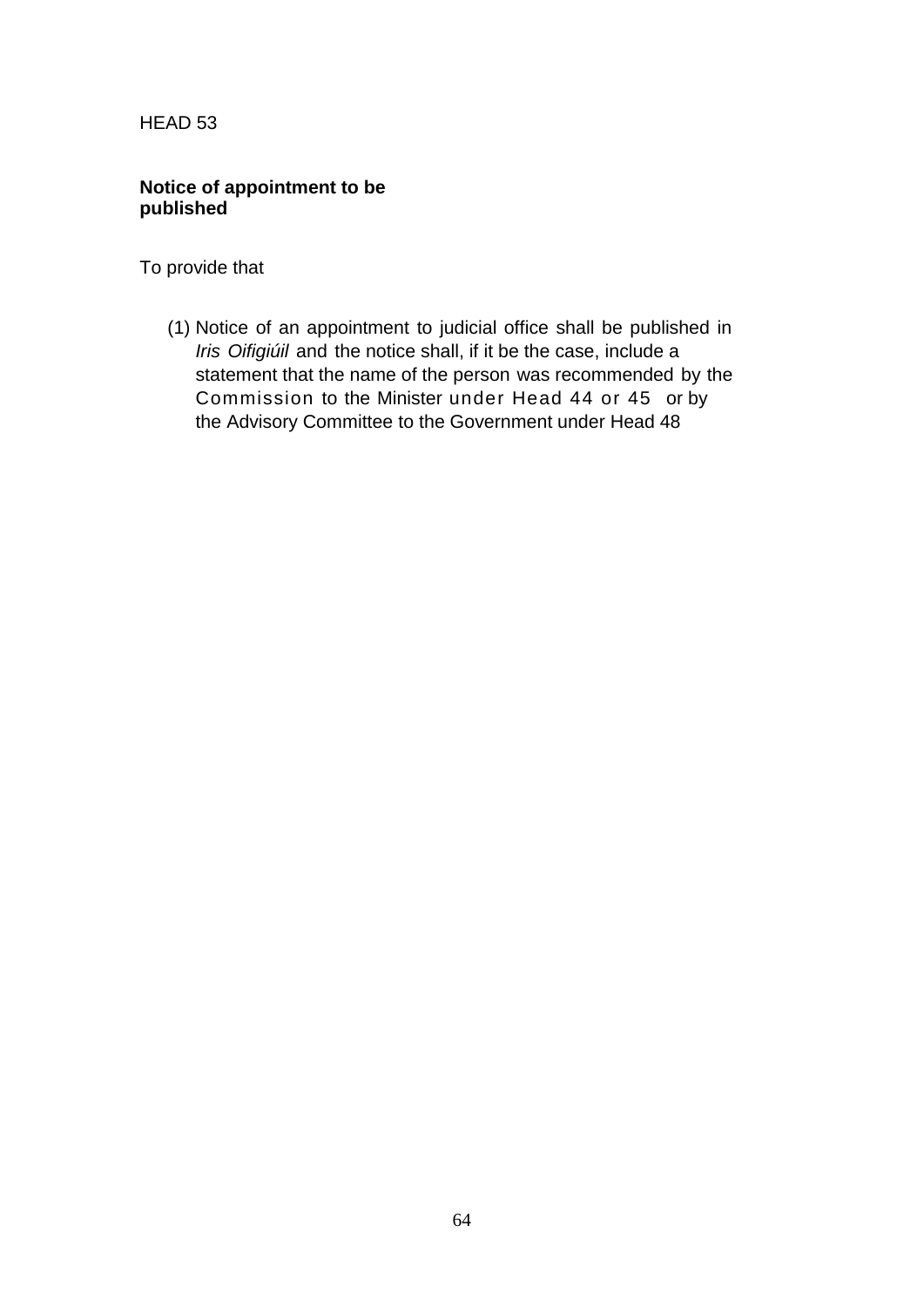# **Statement to Houses of the Oireachtas**

- (1) That within 30 days after the end of each year, the Minister shall cause to be laid before the Houses of the Oireachtas a statement of appointments to judicial office made by the president during the previous year (not being appointments made before the commencement of this section ) and that statement shall include
	- The name of each appointee and the judicial office to which he or she was appointed
	- Particulars of the education, professional qualifications and experience of each appointee and
	- if it be the case, a statement that the name of the person was recommended by the Commission to the Minister under Head 43 or 44 or by the Advisory Committee to the Government under Head 48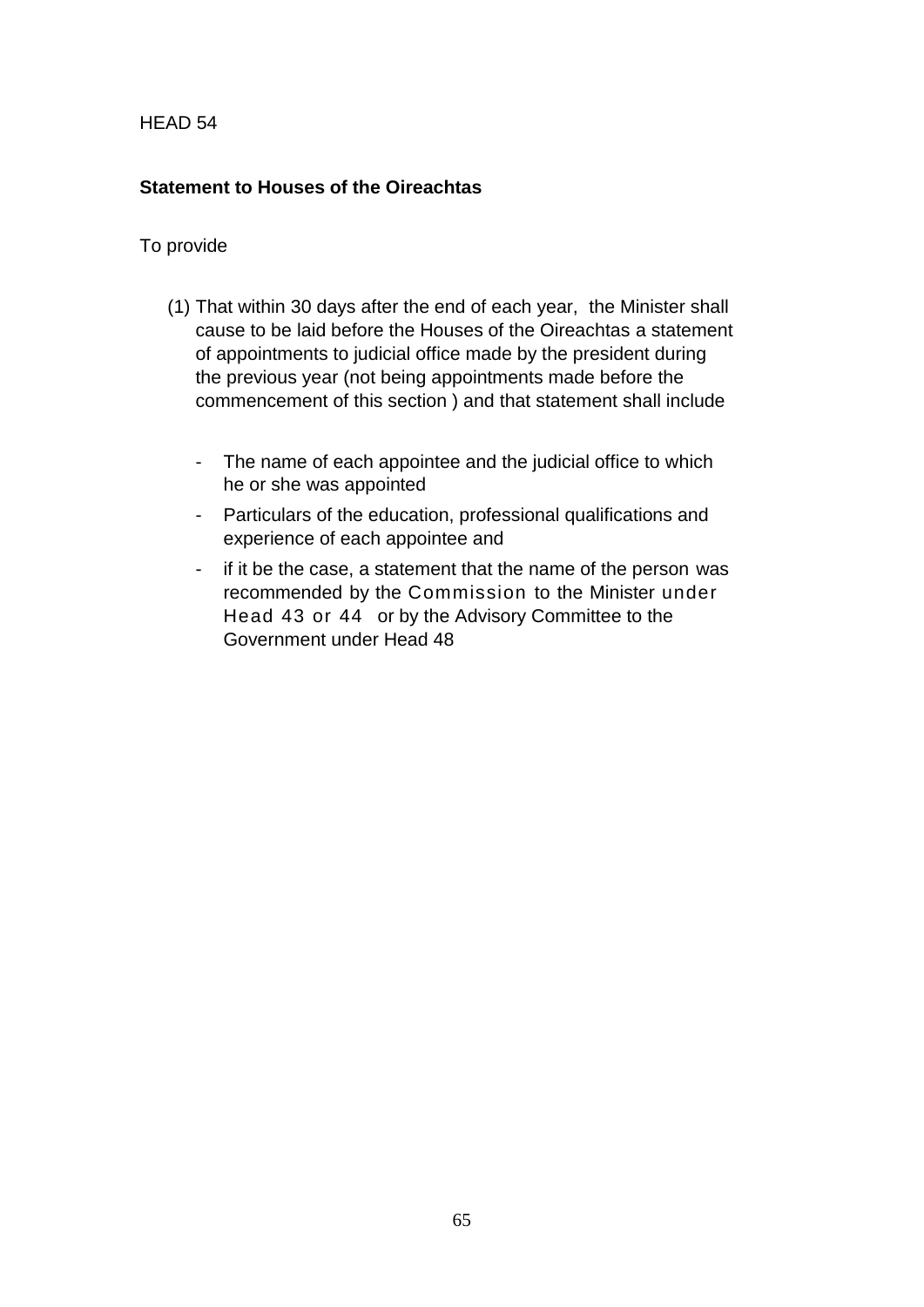# **Preparation of published statement**

#### To provide that

- (1) For the purposes of this Head a published statement shall contain a statement setting out selection procedures and a statement of requisite skills and attributes
- (2) the Procedures Committee shall as soon as maybe after the commencement of this section and from time to time thereafter as required under the provisions of Head 56 and
	- 5 7 , prepare—

a statement setting out the selection procedures for selecting persons, and

a statement of requisite skills and attributes,

and submit each of those statements to the Commission for its approval

- (3) The published statement may set out different selection procedures in relation to appointments to different judicial offices, and a particular judicial office where applicants already hold judicial office.
- (4) Different statements of requisite skills and attributes may be prepared by reference to different judicial offices or in the case of judicial offices in the same court , different classes of business in the court that is reasonably anticipated a particular appointee to such office would deal with.

(5)In the preparation of the statements the Procedures Committee

- shall consult with the President of a court where any judicial office in the court is the subject of a statement
- may request submissions or observations within such period as is specified in the request , from any person that it considers appropriate and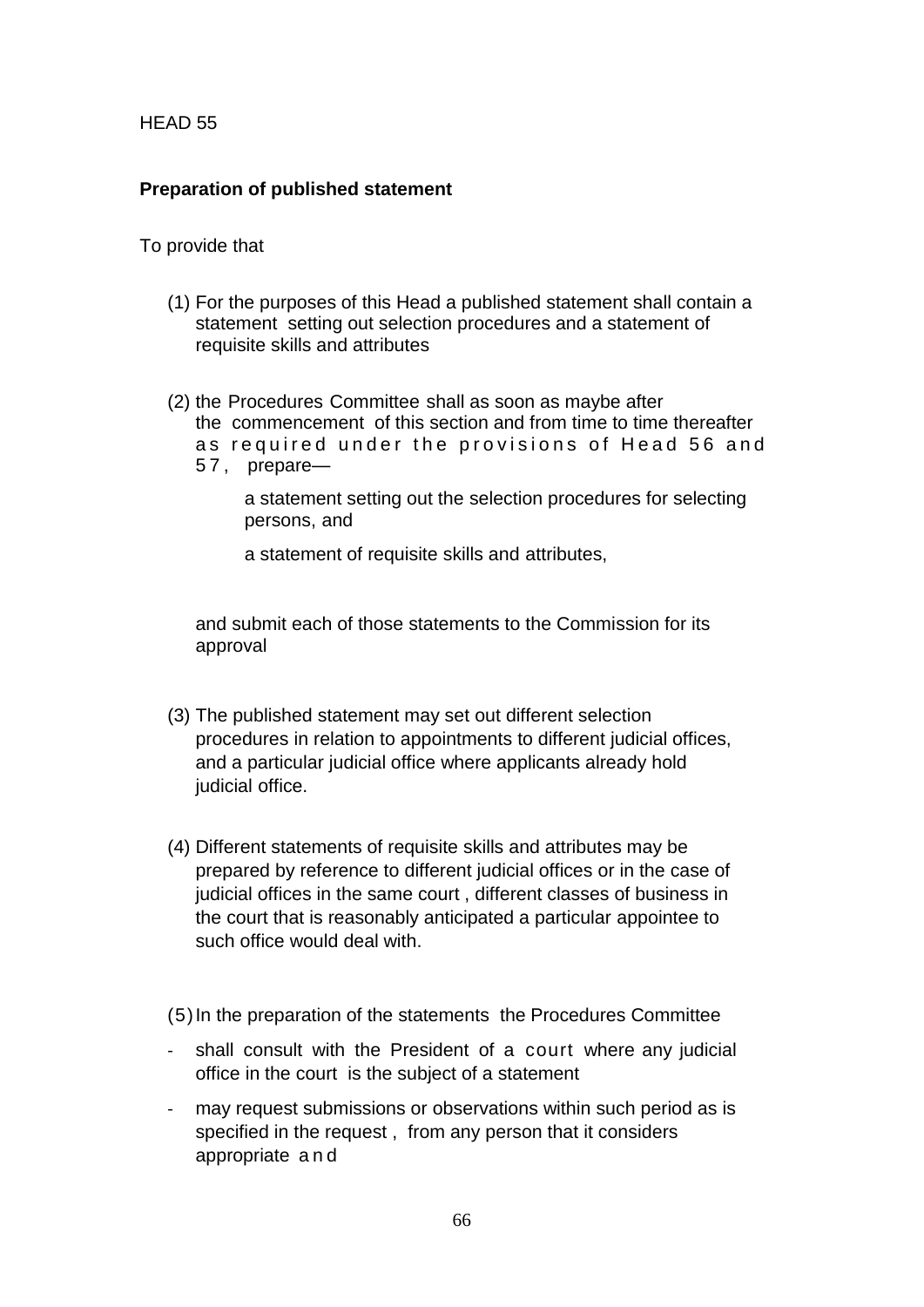- may avail itself of the advice and expertise of any consultants or advisers appointed by the Commission under Head 13.
- (6) The Committee shall consider the outcome of such consultations and such submissions or observations as are received.
- (7) "requisite skills and attributes" means skills, competencies, personal attributes and characteristics that a person must possess in order that he or she may be considered suitable for selection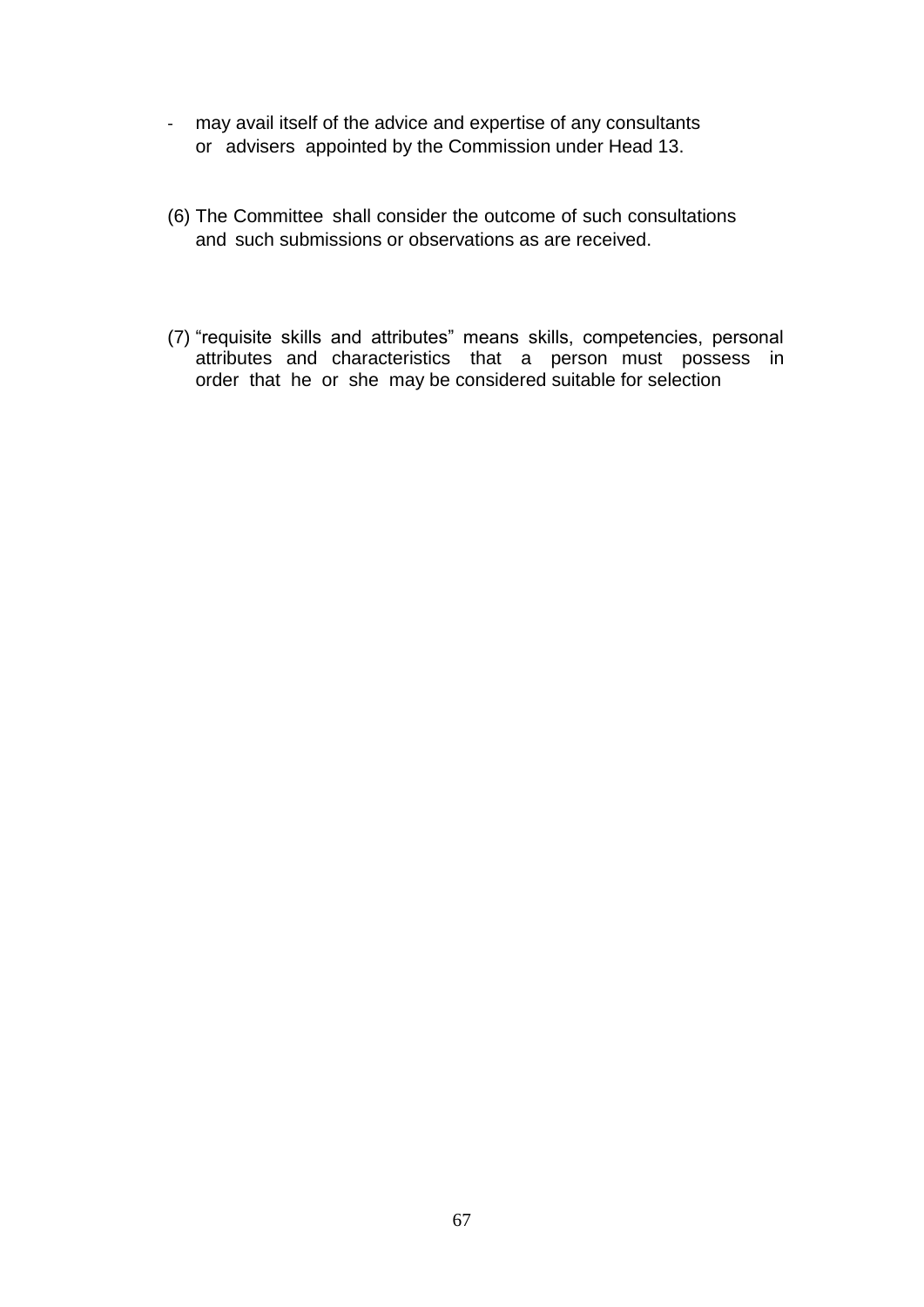### **Matters relating to the Statement of selection procedures**.

To provide that –

- $(1)$  In the preparation of the statement of section p r o c e d u r e s, the Procedures Committee shall, amongst other matters, have regard to a number of criteria including
	- (a) The critical importance of the selection procedures, in filling judicial vacancies in judicial office, to the administration of justice:
	- (b) the need for adherence to recognised best practice standards in recruitment processes for judicial and other related offices,
	- (c) the objective that the membership of the judiciary should

comprise equal numbers of men and women,

- (d) the objective that, to the extent feasible and practicable , the membership of the judiciary should reflect the diversity within the population as a whole,
- (e) the need for selection procedures to—

(i) comprise comprehensive procedures, including provision for interviews and other selection tests, approaches and methods in line with the requirements of the vacancy or vacancies proposed to be filled, and

(ii) distinguish between applicants already holding judicial office on the one hand and applicants who do not hold judicial office on the other hand with regard to the requirements for possession of knowledge of certain matters under Head 34.

(f) The objective that consistent with the written statement most recently provided under Head 57 to the Procedures Committee concerning the needs of the users of the courts in that regard , the membership of the judiciary should include persons with a proficiency in the Irish language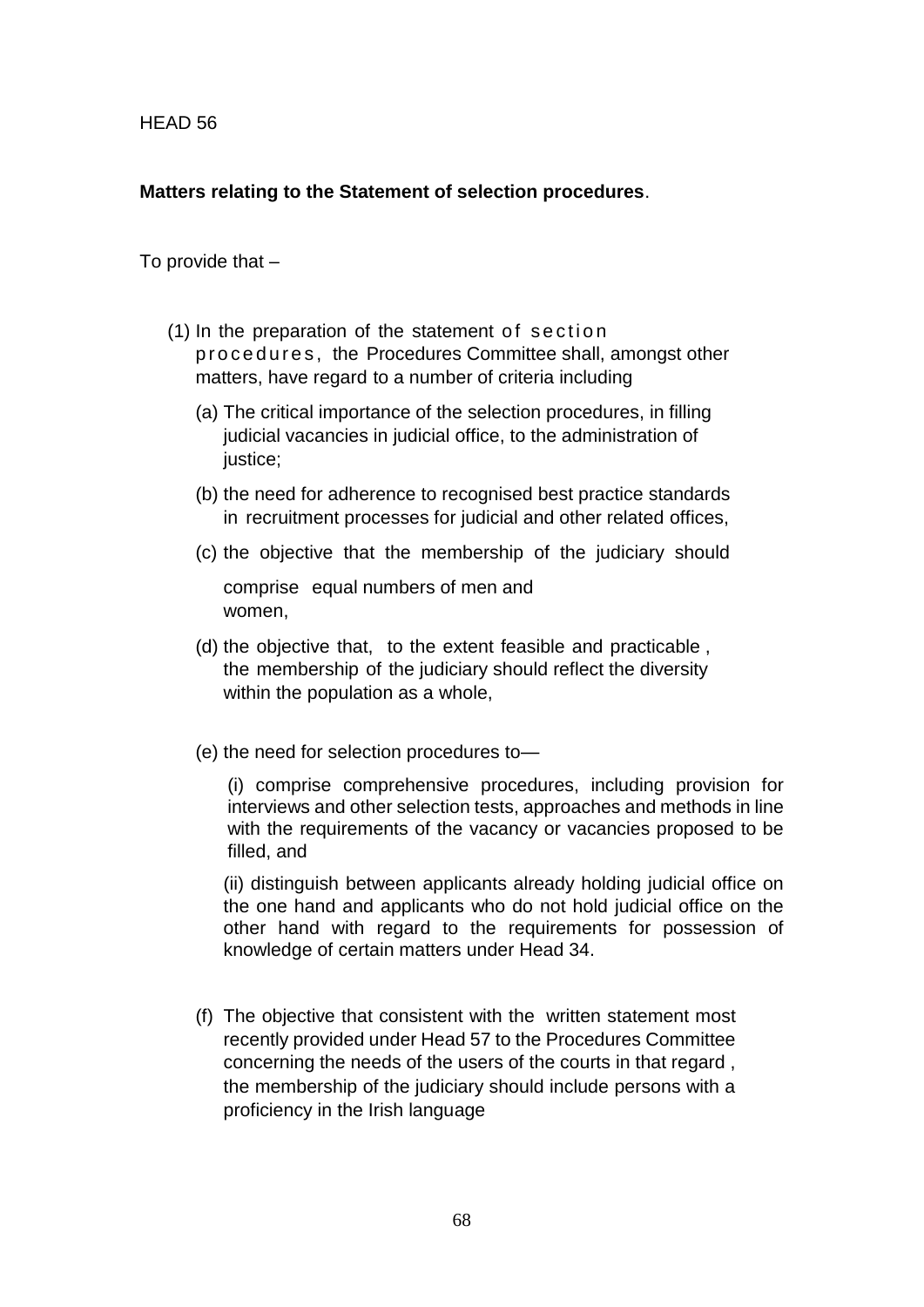- (g) the need for the keeping of records in relation to each step of the selection procedures undertaken and the retention of documentation supplied to the Commission in the course thereof,
- (h) the need for good standards of communication with applicants for judicial office, and the provision otherwise of a good standard of service to them in respect of applications made by them under this Act, and
- (i) the case of a statement that is not the first such statement to be prepared in by the Committee, any recommendations made under Head 60.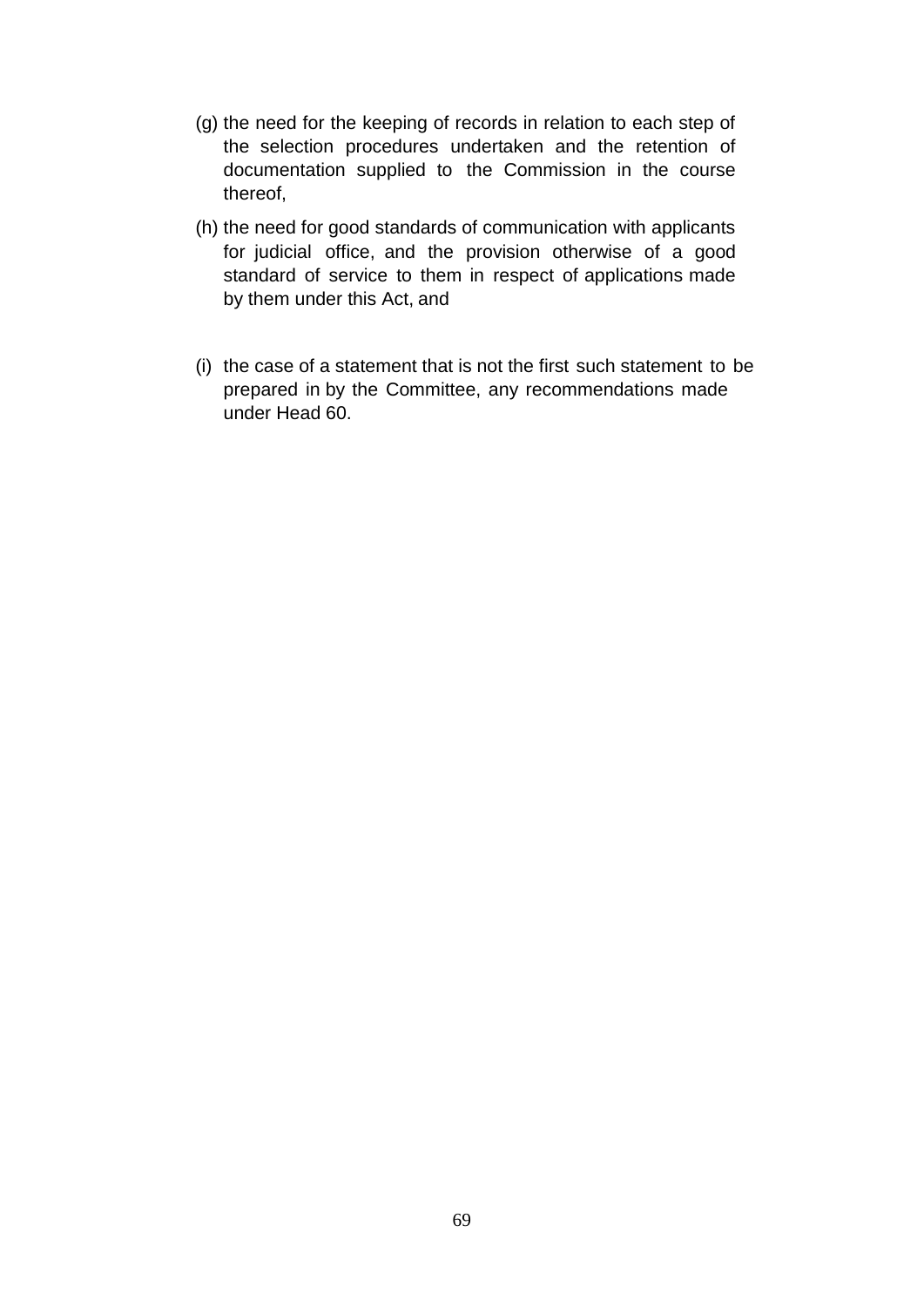### **Matters relating to the Statement of skills and attributes .**

#### To provide that

 $(1)$ In the preparation of the statement of skills and attributes, the Committee shall, amongst other matters, have regard to-

- (a) the independence required of holders of judicial office as respects the exercise by them of their functions as holders of such office,
- (b) the critical importance of applicants for judicial office possessing a combination of
	- o knowledge of the law,
	- o an ability to conduct proceedings in a manner that ensures confidence by the public in the administration of justice and to make decisions in a manner that takes account of the need for the efficient discharge of court business, and
	- o an appropriate awareness of the practical considerations that affect the experience of lay persons (whether as parties to proceedings, witnesses or others having an involvement with it) of the court system,
- (c) the need for applicants for judicial office to demonstrate that they will be in a position, allowing for any appropriate training that may first be required in that behalf, to discharge judicial business in branches of the law that may not have fallen within their previous area of knowledge (as a practising barrister or solicitor, legal academic or holder of another judicial office, as the case may be), and
- (d) in the case of a statement that is not the first such statement prepared by the Committee, any recommendations made under Head 60.
- (e) The Commission shall consult with the Courts Service for the purpose of keeping under review the needs of the users of the courts with respect to proceedings being conducted in the Irish language and shall, from time to time, provide a written statement to the Procedures Committee of matters that the Commission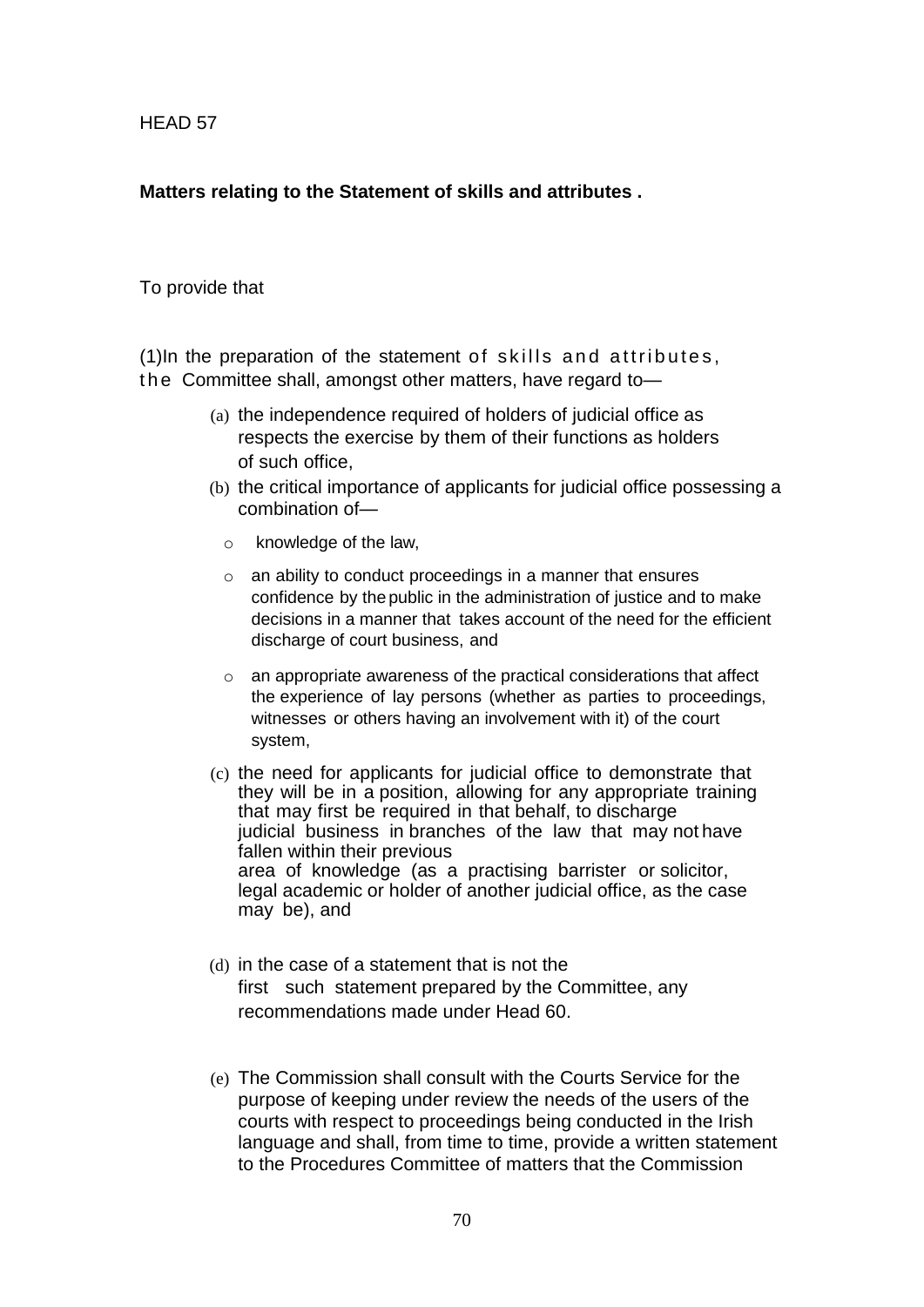considers to be relevant to such needs of those users arising out of any such review and consultation.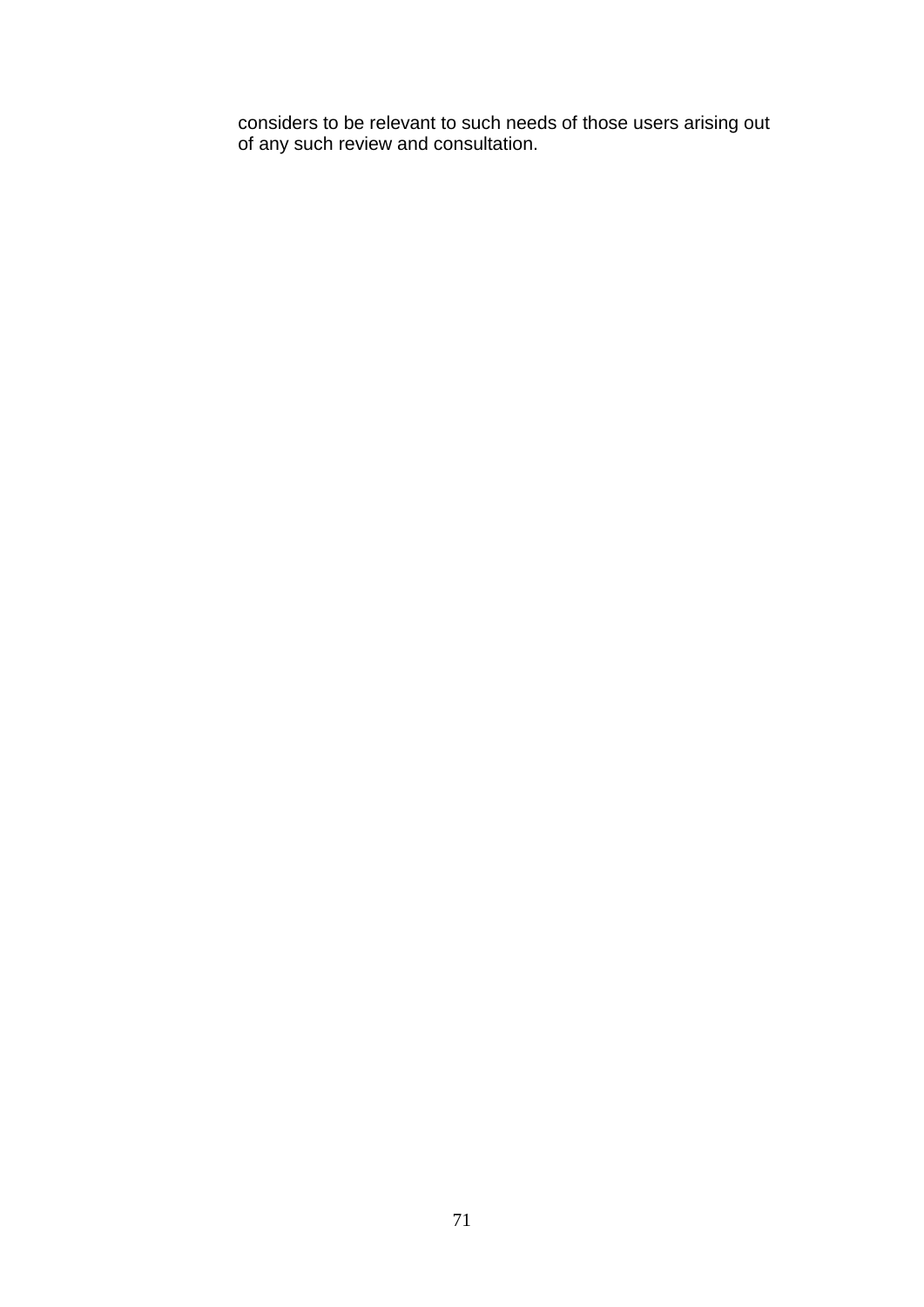### **Approval of statements by Commission**

- <span id="page-71-0"></span>(1) That the Commission shall approve, approve with modifications, or refuse to approve each of the statements provided for under Head 55.
- (2) That where the Commission refuses to approve the Statements , the Procedure Committee shall prepare new statements in accordance with the provisions of Head 55.
- (3) That the Commission shall consult with the Minister before exercising any of the powers under *subhead [\(1\).](#page-71-0)*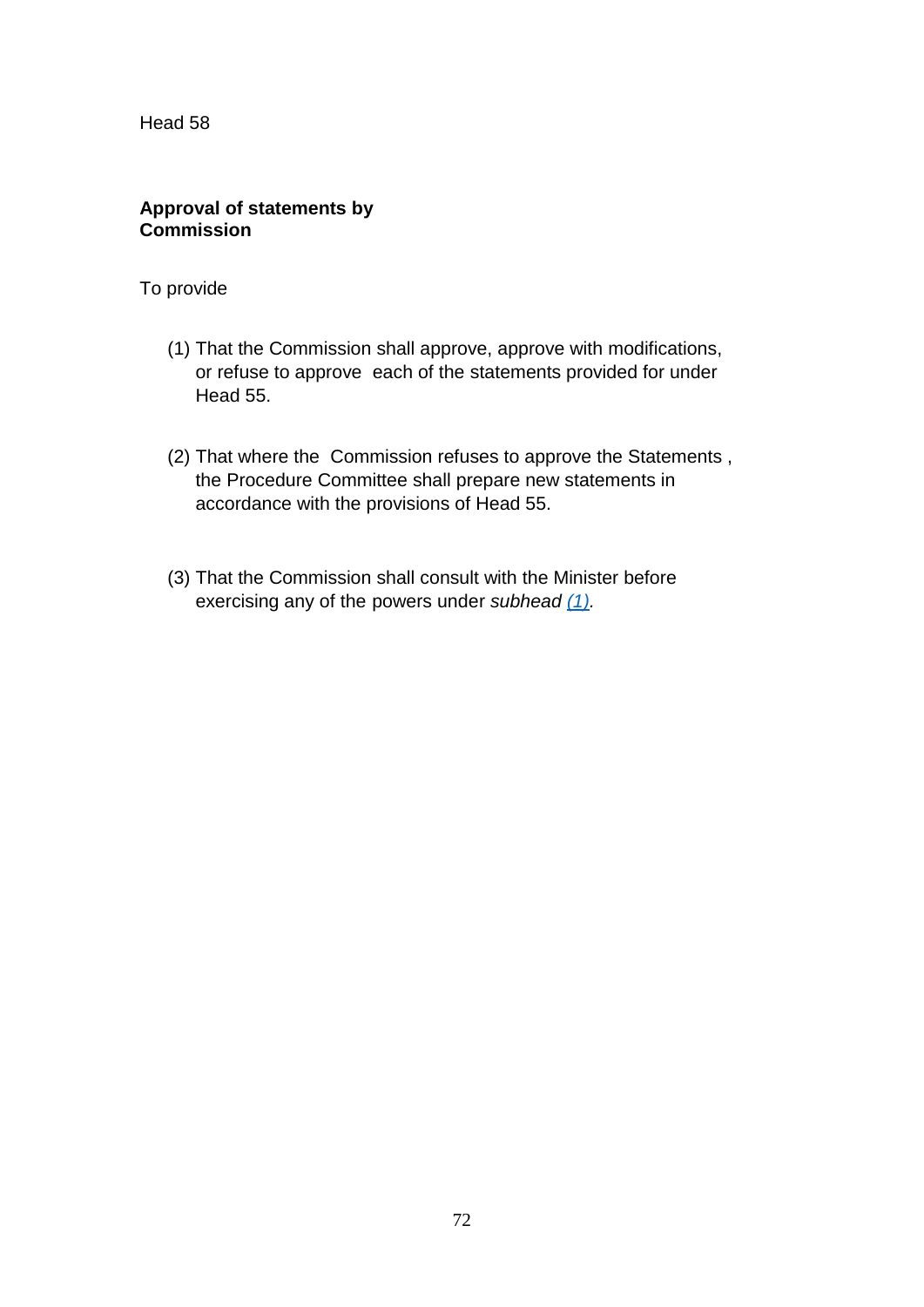# **Publication of judicial selection (procedures and required competencies) statement**

### To provide that

- (1) where the Commission approves each of the Statements submitted under Head 55, including where such approval is given subject to modifications , the Commission shall combine the statements in the one statement and publish the statement on its website, and a statement so published shall be known as a "judicial selection (procedures and required competencies) statement" (in this Act referred to as the "published statement").
- (2) The statement shall be published within 12 months from the commencement of this section or within such greater period not exceeding 6 months from the expiry of that period as the Minister may determine.
- (3) The Commission may decide to replace the published statement and publish a replacement statement, consisting of statements submitted to it under Head 55 and for that purpose the Commission may request the Committee to perform its functions under Heads 55.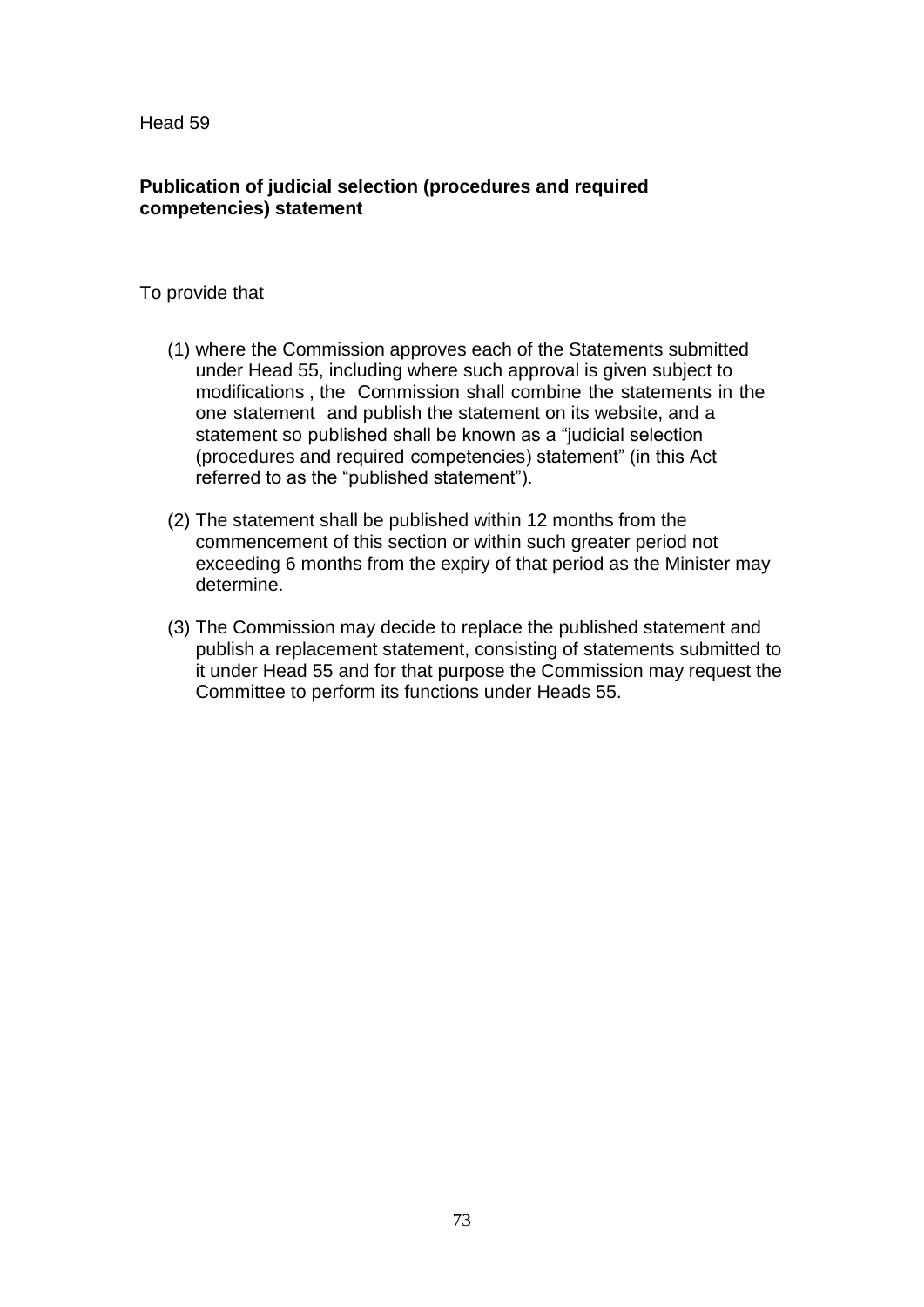# <span id="page-73-0"></span>**Review by Procedures Committee and recommendations**

#### To provide that

- (1) the Procedures Committee shall monitor and review the implementation of this Act including in particular
- the practical operation of the published statement,
- the diversity among candidates for judicial appointment.
- the effectiveness and application of the qualification requirements for appointment to judicial office and the requirements for selection and recommendation of persons for such appointment,
- the effectiveness of the administrative support provided by the Office of the **Commission**
- the adequacy of the functions assigned to the Commission

and shall monitor and review international developments in the selection and appointment of persons for judicial office, including any international instruments and conventions relevant to such selection and appointment.

- (2) The Procedures Committee may, or shall at the request of the Commission, commission research into qualification requirements for appointment to judicial office and the requirements for selection and recommendation of persons for such appointment.
- <span id="page-73-1"></span>(3) A review under *subhead [\(1\)](#page-73-0)* shall be conducted 2 years after the commencement of this section and thereafter, from time to time as the Commission so requests.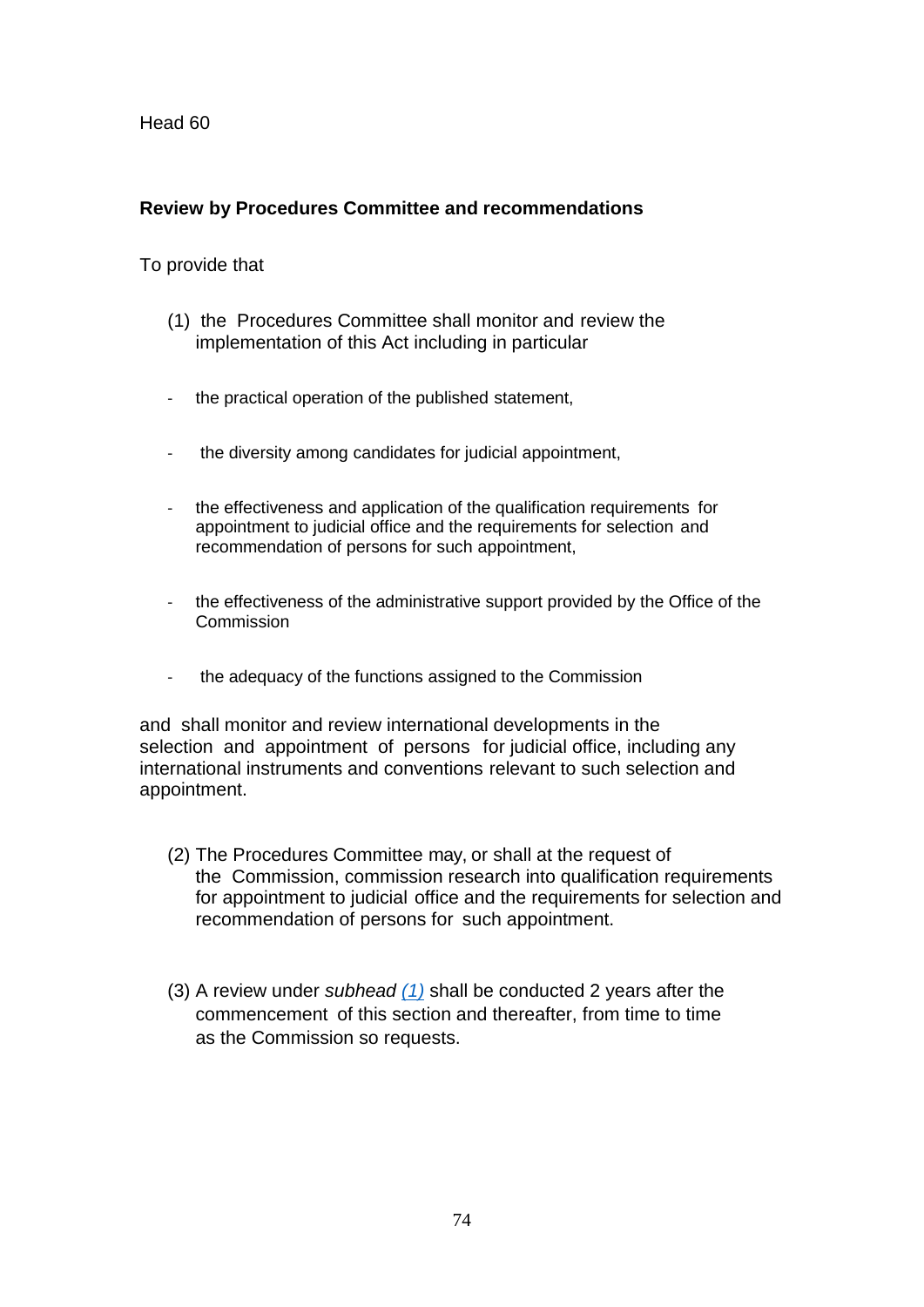- (4) The Procedures Committee shall, following a review under *subhead [\(1\)](#page-73-0)*, make a report to the Commission of its findings including any recommendations relating to the implementation of this Act including recommendations related to -
- the published statement,
- procedures and processes for developing and strengthening diversity among candidates for judicial appointment,
- changes to the qualification requirements for appointment to judicial office and the requirements for selection and recommendation of persons for such appointment.
- ensuring the effectiveness of the administrative support provided by the Office to the Commission
- the functions assigned to the Commission
- (5) The Commission shall, having considered any report and recommendations made to it under *subhead [\(4\)](#page-73-1)*, submit the report and recommendations, together with its observations (if any) on those recommendations, to the Minister for his or her consideration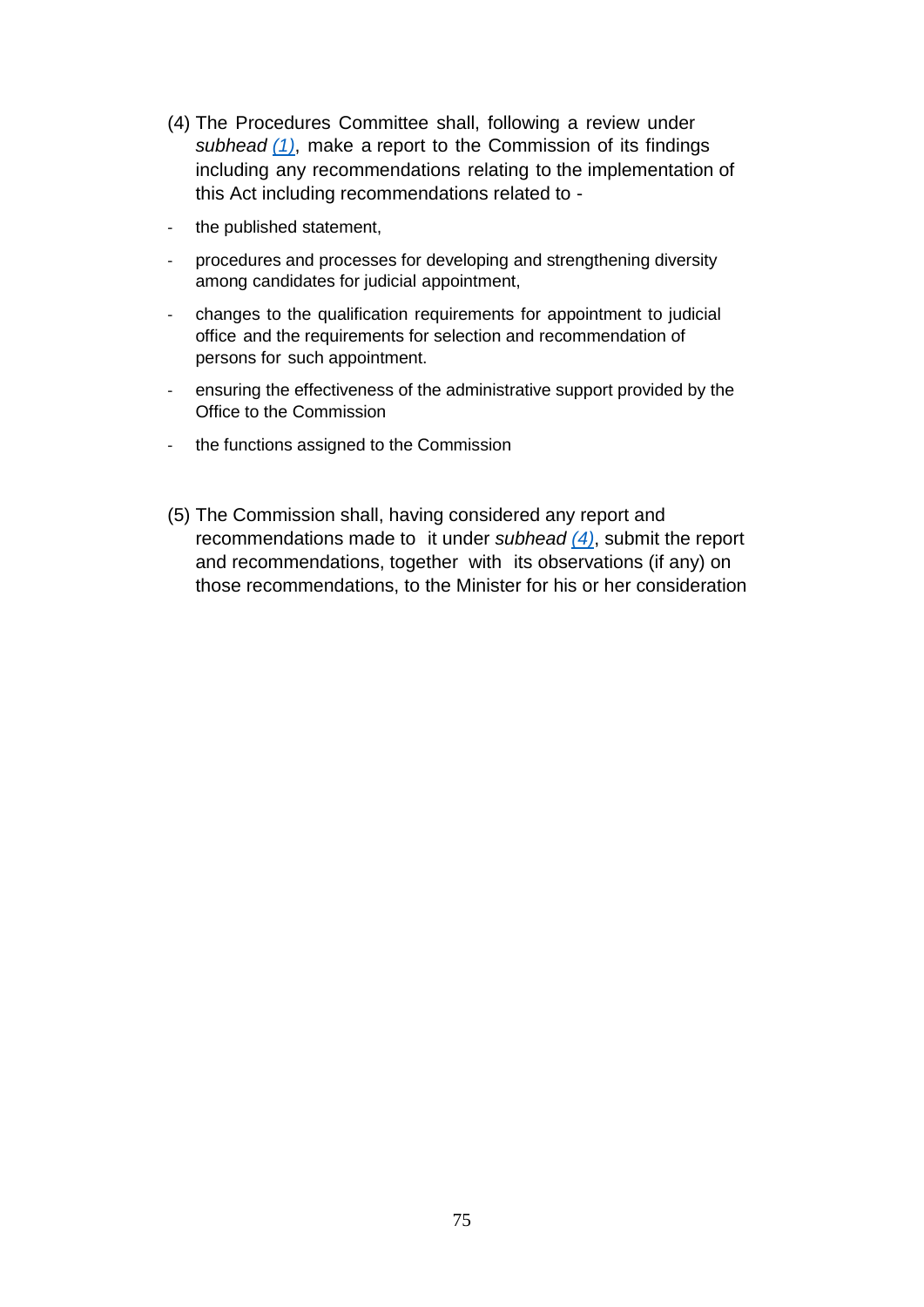# **Dissolution of Judicial Appointments Advisory Board**

# To provide

- (1) For the dissolution of the Judicial Appointments Advisory Board
- (2) For the transfer of records of the Judicial Appointments Advisory Board to the Commission
- (3) For the substitution in any proceedings of the Commission for the Judicial Appointments Advisory Board.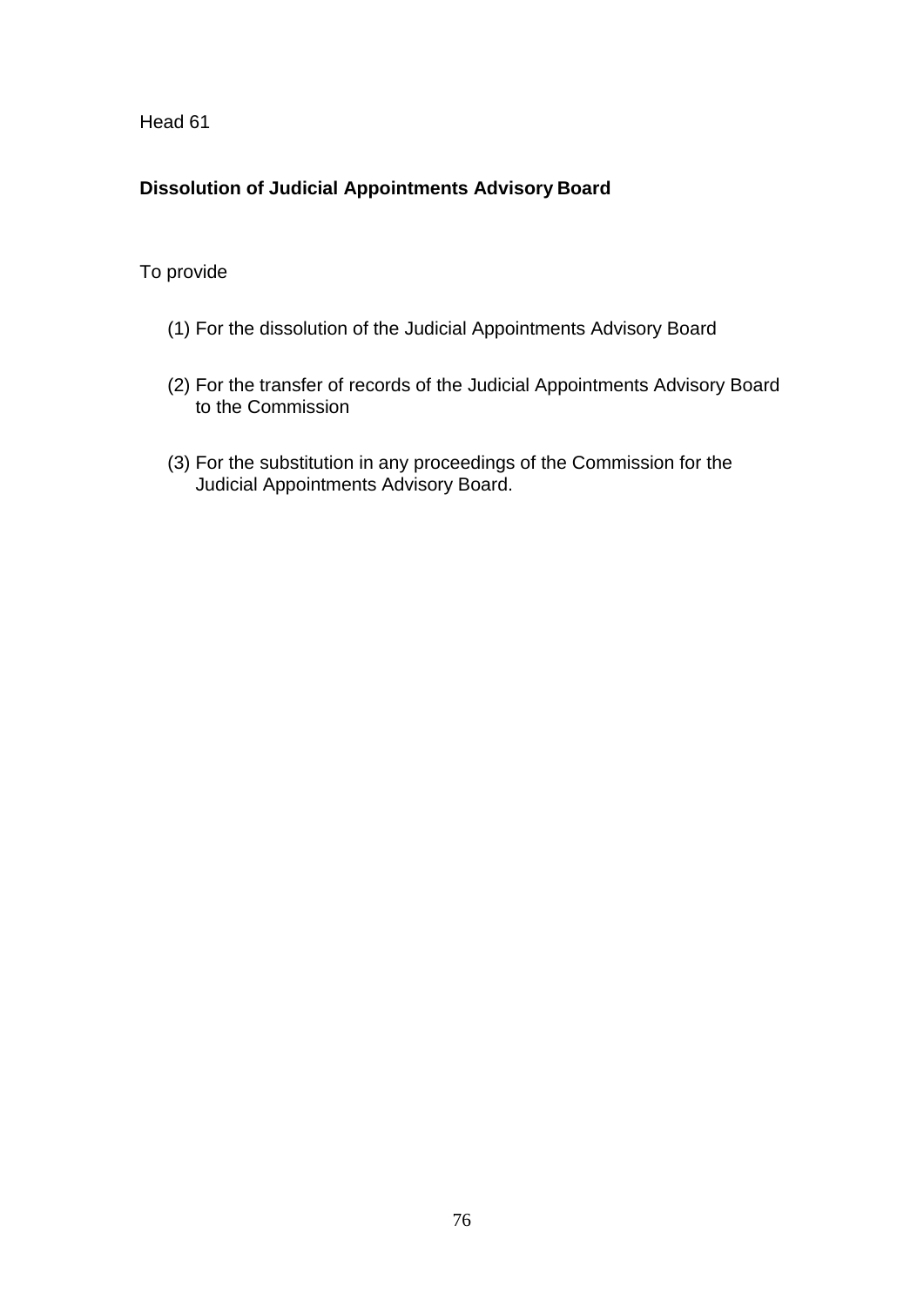### **Amendment of section 22 of the Standards in Public Office Act 2001**

To provide that

- (1) the Commission shall not recommend a person for appointment to judicial office unless the person has furnished to it the documents specified in subhead (3).
- (2) The Senior Judicial Appointments Advisory Committee shall not recommend a person for appointment to judicial office unless the person has furnished to it the documents specified in subsection (3)
- (3) The Government shall not advise the President to appoint a person to a judicial office where the person was not recommended by the Commission or the Senior Judicial Appointments Advisory Committee under [the Judicial Appointments Commission Act ] unless the person has furnished to the Secretary General to the Government –
- a tax clearance certificate issued to the person not more than 18 months before the date of the recommendation or advice
- a statutory declaration made by the person not more than 3 months before that date to the effect that, at the time of the making of the declaration, the person is, to the best of his or her knowledge and belief , in compliance with the obligations specified in subsection (1) of section 25 and that nothing in subsection (2) of that section prevents the issue to him or her of a tax clearance certificate.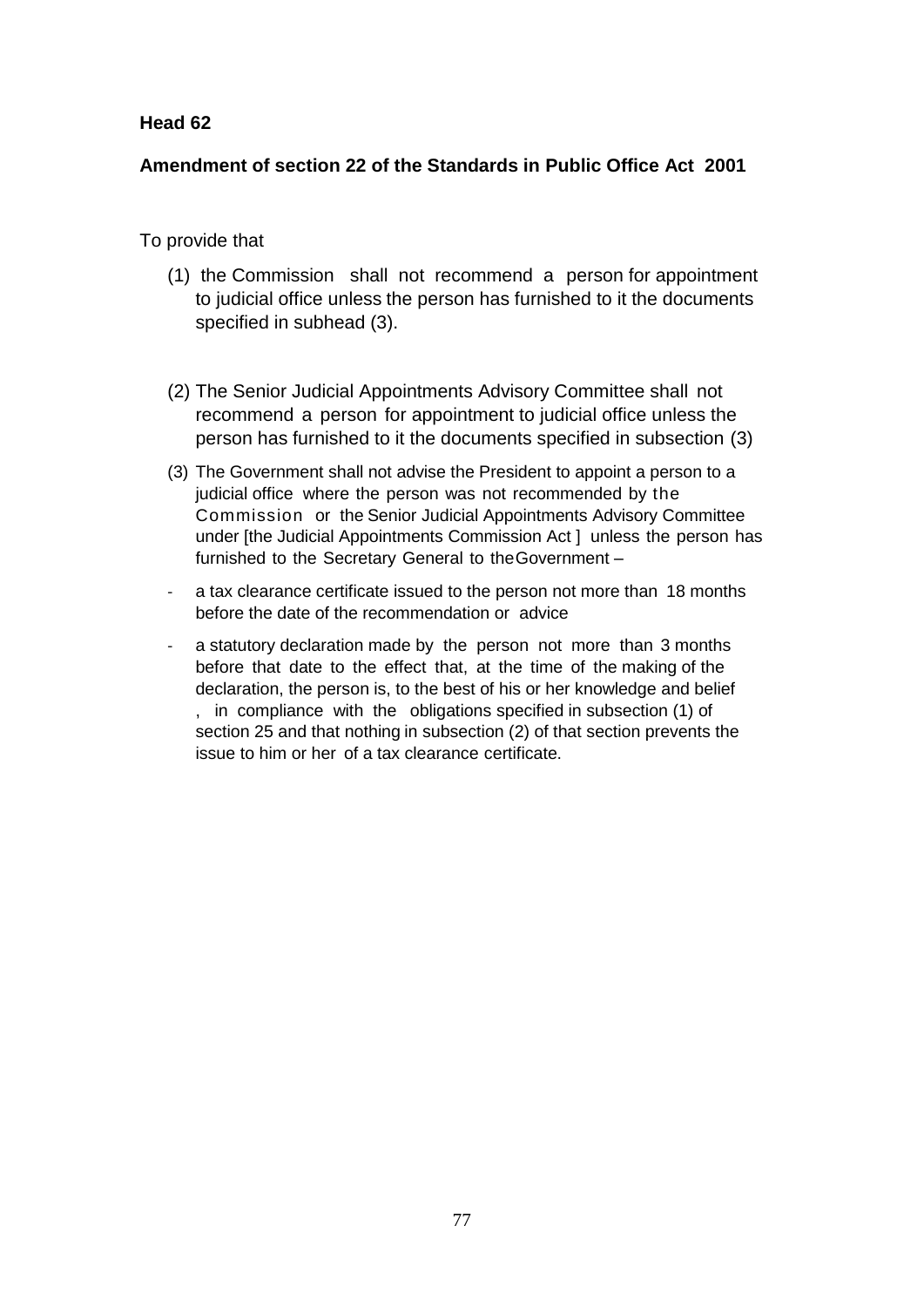# **Status of certain recommendations made by Judicial Appointments Advisory Board**

To provide that

(1) in respect of a recommendation made, under section 16 of the Act of 1995, by the Judicial Appointments Advisory Board before the dissolution of the Board, no appointment of the person concerned to the particular judicial office shall be made, after the dissolution of the Board under Head 61.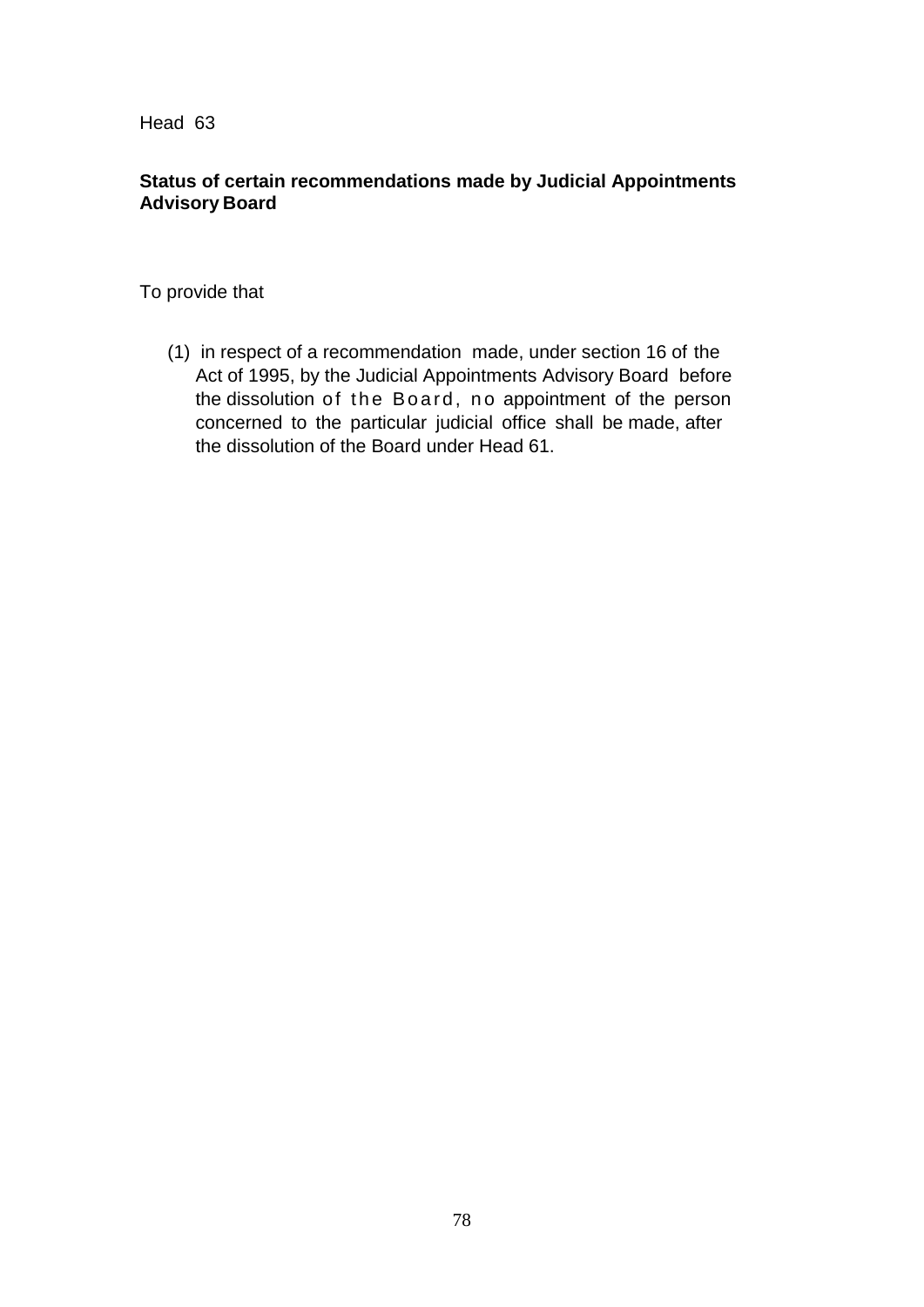### **Transitional provision in relation to Commission's recommendation function**

To provide –

- (1) the Commission , notwithstanding Head 40, may recommend the name of a person to the Minister for appointment to a particular judicial office despite the fact that no statement is published under Head 59, immediately before the making of the invitation under Head 42.
- <span id="page-78-0"></span>(2) the provisions of subhead (1) shall have effect during the period of 12 months referred to in Head 60 (or, if it be the case, the greater period that the Minister has determined for the purposes of that subsection)
- (3) Nothing in this section shall preclude the Commission , in a case to which *subhead [\(1\)](#page-78-0)* applies, from indicating to applicants matters, being matters that are consistent with Heads 56 and 57 to which it shall have regard in performing the function of the selection and recommendation of persons.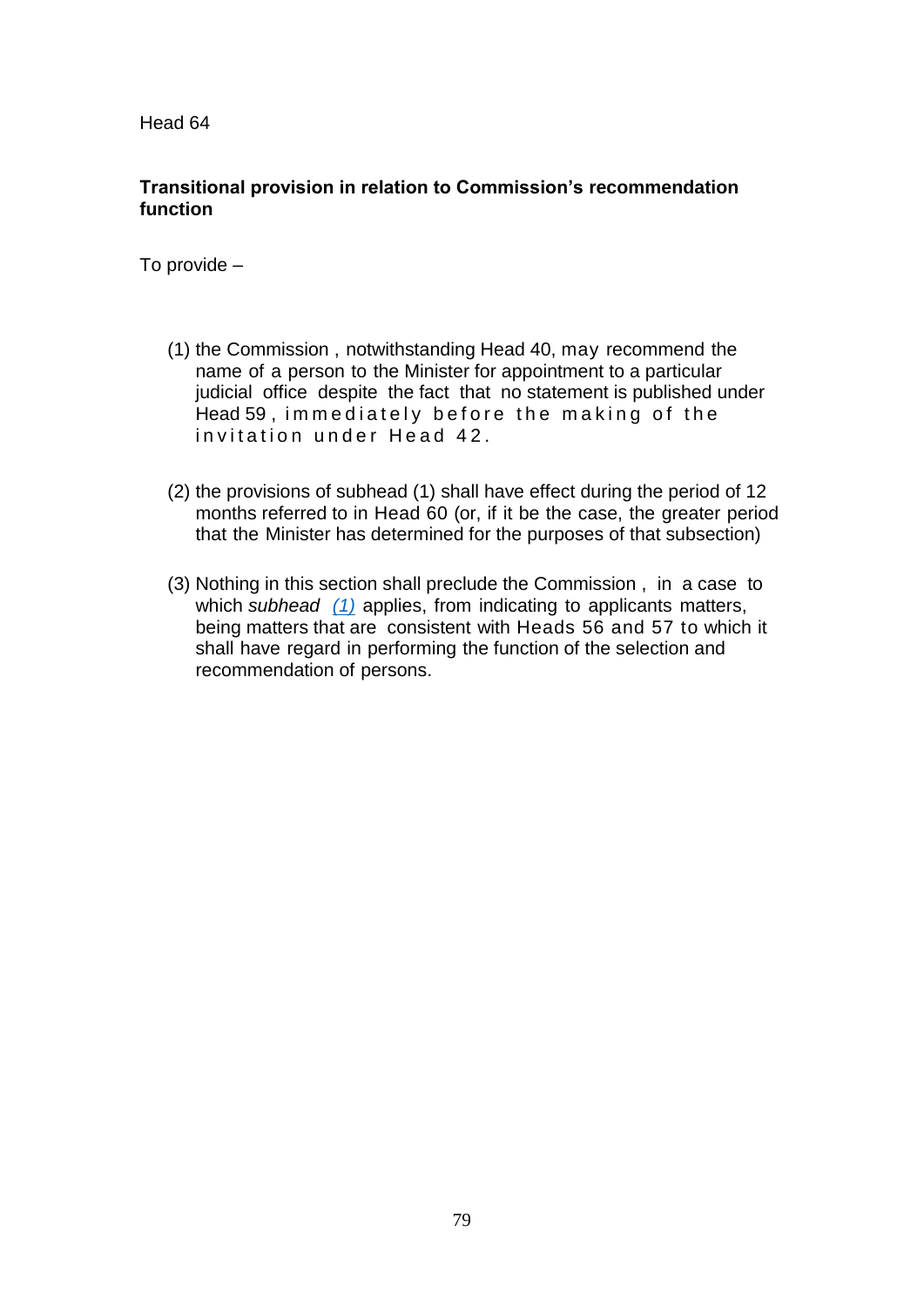#### **Prohibition on canvassing**

To provide that –

(1) A person who has made an application under Head 43 or expressed the interest referred to in Head 48 shall not attempt, and shall not procure or counsel another to attempt, in either case whether directly or indirectly, to canvass support for the application, from any person involved in the selection or recommendation of persons for appointment and any relevant steps that may be taken in consequence of such a recommendation being made,

or influence improperly a decision of any such person ,

or otherwise interfere with or compromise the process in any way.

(2) A person who contravenes *subhead (1) s*hall be guilty of an offence and shall be liable, on summary conviction, to a class A fine.